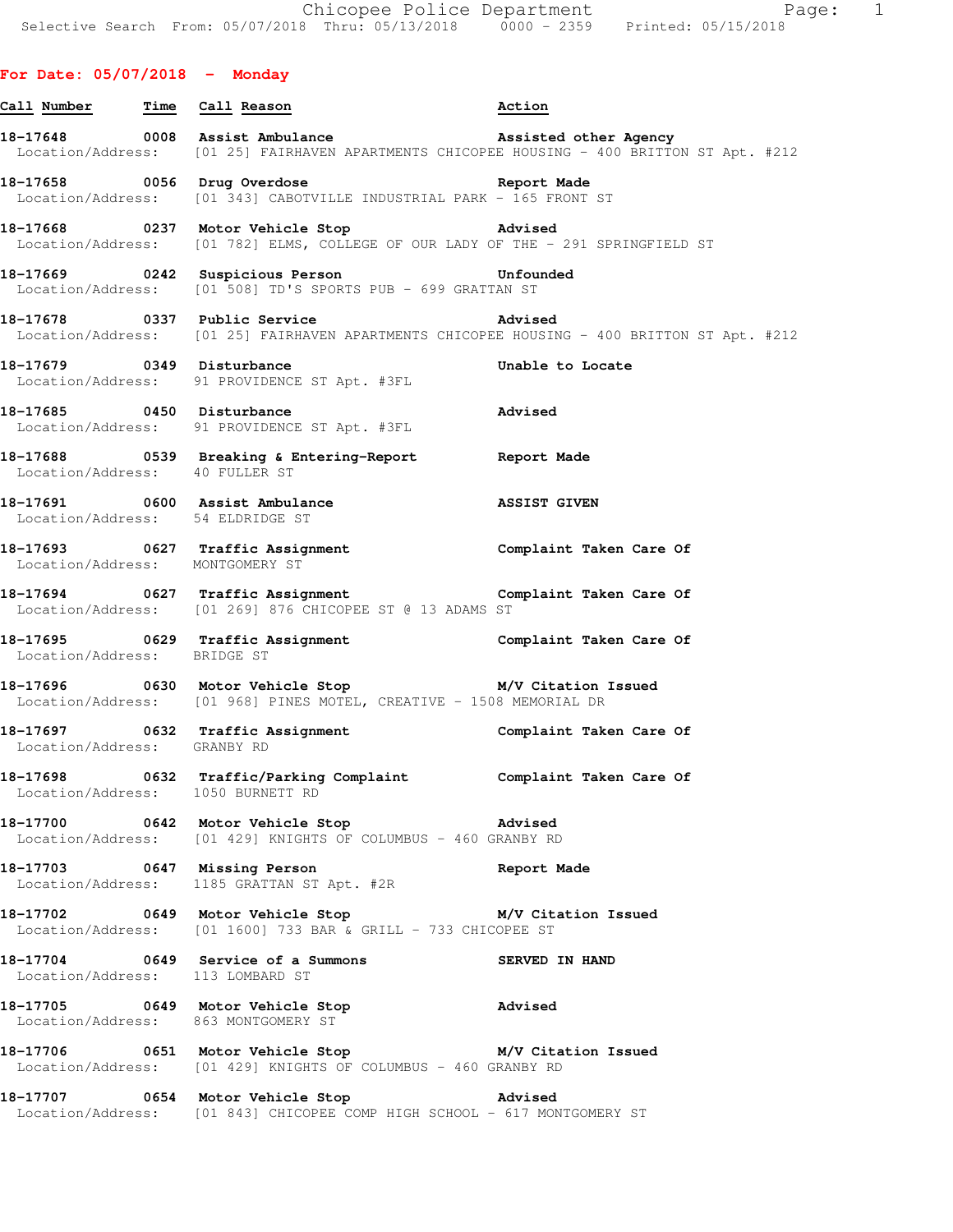**18-17709 0705 Motor Vehicle Stop M/V Citation Issued** 

**18-17710 0710 Motor Vehicle Stop M/V Citation Issued**  Location/Address: [01 843] CHICOPEE COMP HIGH SCHOOL - 617 MONTGOMERY ST

**18-17711 0715 Service of a Summons SERVED IN HAND**  Location/Address: 90 QUARTUS ST

**18-17713 0722 Assist Ambulance ASSIST GIVEN**  Location/Address: [01 857] SZOT PARK - 97 SGT TRACY DR

Location/Address: 535 GRANBY RD

**18-17714 0733 Public Service Transport complete**  Location/Address: [01 825] CHICOPEE DISTRICT COURT - 30 CHURCH ST

**18-17715 0822 Assault & Battery Complaint Report Made**  Location/Address: [01 1065] CHICOPEE HIGH SCHOOL - 820 FRONT ST

**18-17716 0822 Traffic/Parking Complaint Complaint Taken Care Of**  Location/Address: [01 61] ST JOAN/ ST GEORGE SCHOOL - 587 GRATTAN ST

**18-17717 0828 Traffic/Parking Complaint Complaint Taken Care Of**  Location/Address: [01 836] LAMBERT - LAVOIE SCHOOL K-5 - 99 KENDALL ST

**18-17718 0832 Transport Service Transport complete**  Location/Address: [01 825] CHICOPEE DISTRICT COURT - 30 CHURCH ST

**18-17719 0837 Motor Vehicle Stop M/V Citation Issued**  Location/Address: [01 614] GENOS AUTO SERVICE - 121 MEMORIAL DR

**18-17748 0837 Service of a Summons SERVED IN HAND**  Location/Address: 188 CHICOPEE ST

**18-17722 0844 Disturbance Complaint Taken Care Of**  Location/Address: [01 1984] DENISE HANNON - 142 CASINO AVE

18-17721 0845 Warrant Service **Report Made** Location/Address: 359 HAMPDEN ST

**18-17724 0849 Check The Well Being Unable to Locate**  Location/Address: 90 DEBRA DR Apt. #3E

**18-17727 0854 Traffic/Parking Complaint Complaint Taken Care Of**  Location/Address: 134 COLLEGE ST

**18-17729 0921 Traffic/Parking Complaint Complaint Taken Care Of**  Location/Address: [01 1191] WALMART - 591 MEMORIAL DR

**18-17734 0939 THREATS MADE Report Made**  Location/Address: [01 825] CHICOPEE DISTRICT COURT - 30 CHURCH ST

18-17735 0944 Public Service **18-17735** Unable to Locate Location/Address: 252 MONTCALM ST

**18-17737 0952 Identity Fraud/Theft Report Made**  Location/Address: 30 MARK ST

**18-17738 1006 Traffic/Parking Complaint Unfounded**  Location/Address: [01 661] LIQUORS 44 - 1461 MEMORIAL DR

**18-17743 1045 Animal Complaint Unfounded**  Location/Address: 750 MCKINSTRY AVE

**18-17747 1057 Traffic/Parking Complaint Complaint Taken Care Of**  Location/Address: [01 841] SZETELA EARLY CHILDHOOD SCHOOL - 66 MACEK DR

**18-17750 1132 Neighbor/Landlord Dispute Complaint Taken Care Of**  Location/Address: 118 FRONTENAC ST

**18-17751 1137 Check The Well Being Complaint Taken Care Of**  Vicinity of: [01 730] 1 LYNN AVE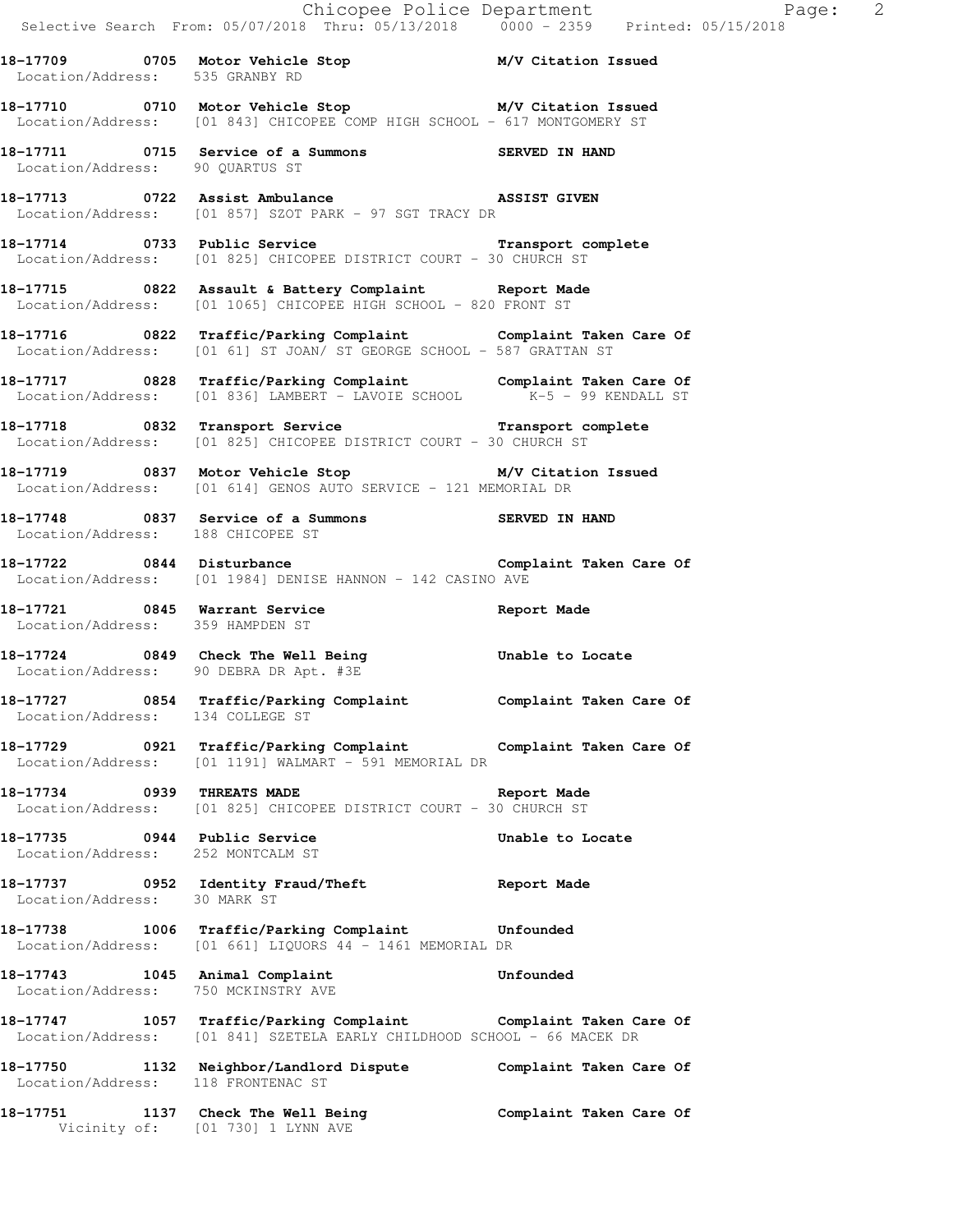| 18-17753 1145 THREATS MADE<br>Location/Address: 51 SHERWOOD ST | Report Made                                                                                                                   |  |
|----------------------------------------------------------------|-------------------------------------------------------------------------------------------------------------------------------|--|
|                                                                | 18-17754 1146 Missing Person Complaint Taken Care Of Location/Address: 1185 GRATTAN ST Apt. #2R                               |  |
|                                                                | 18-17756 1158 Traffic/Parking Complaint Unfounded<br>Location/Address: [01 719] PRICE RITE - 1600 MEMORIAL DR                 |  |
|                                                                | 18-17757 1203 Traffic/Parking Complaint Appears Secure After Che<br>Location/Address: [01 2039] DUNKIN DONUTS - 521 MEADOW ST |  |
|                                                                | 18-17759 1205 Animal Complaint Unable to Locate<br>Location/Address: [01 1191] WALMART - 591 MEMORIAL DR                      |  |
|                                                                | 18-17762 1225 Check The Well Being Complaint Taken Care Of Location/Address: 74 PELOQUIN DR                                   |  |
|                                                                | 18-17763 1251 Identity Fraud/Theft Report Made<br>Location/Address: 45 MOREAU DR                                              |  |
|                                                                | 18-17764 1253 Traffic/Parking Complaint Report Made<br>Location/Address: [01 930] RENT A CENTER - 185 EXCHANGE ST             |  |
|                                                                | 18-17765 1258 Motor Vehicle Stop Motor Advised<br>Location/Address: [01 426] ARBORS (THE) AT CHICOPEE - 929 MEMORIAL DR       |  |
|                                                                | 18-17790 1300 Check The Well Being Report Made<br>Location/Address: POLICE DEPT LOBBY - 57 LARAMEE ST                         |  |
|                                                                | 18-17769 1309 Property Damage Crash Report Made<br>Location/Address: [01 644] STOP & SHOP SUPERMARKET - 672 MEMORIAL DR       |  |
|                                                                | 18-17772 1325 Traffic/Parking Complaint Advised<br>Location/Address: GRANBY RD                                                |  |
|                                                                | 18-17773 1338 Drug/Narcotic Activity Report Made<br>Location/Address: [01 743] MASCARO WOODCRAFT CO. - 101 FRONT ST           |  |
|                                                                | 18-17774 1341 MAIL RUN Complaint Taken Care Of<br>Location/Address: [01 368] CITY HALL ANNEX - 274 FRONT ST                   |  |
|                                                                |                                                                                                                               |  |

**18-17775 1343 Motor Vehicle Stop M/V Citation Issued**  Location/Address: [01 860] MASON MANOR APTS. - 265 NEW LUDLOW RD

**18-17776 1346 Property Damage Crash Report Made**  Location/Address: [01 938] HOME DEPOT - 655 MEMORIAL DR

**18-17777 1353 Firearms Investigation SERVED IN HAND**  Location/Address: [01 39] MAC ARTHUR TERRACE APARTMENTS - 70 BROADWAY Apt. #86

**18-17779 1402 Traffic Assignment Complaint Taken Care Of**  Location/Address: [01 839] STEFANIK SCHOOL, GENERAL. JOHN J. K-5 - 720 MEADOW ST

**18-17780 1404 Violation Harassment Order Criminal Complaint Reque**  Location/Address: 106.5 MEETINGHOUSE RD

**18-17783 1435 Traffic/Parking Complaint Advised**  Location/Address: [01 836] LAMBERT - LAVOIE SCHOOL K-5 - 99 KENDALL ST

**18-17784 1443 Check The Well Being Unfounded**  Location/Address: [01 402] CHICOPEE ELECTRIC LIGHT DEPT - 725 FRONT ST

**18-17787 1510 Motor Vehicle Stop M/V Citation Issued**  Location/Address: [01 860] MASON MANOR APTS. - 265 NEW LUDLOW RD

**18-17789 1515 Disturbance Unable to Locate**  Location/Address: ST ONGE ST

**18-17791 1555 Loud Music Complaint Taken Care Of**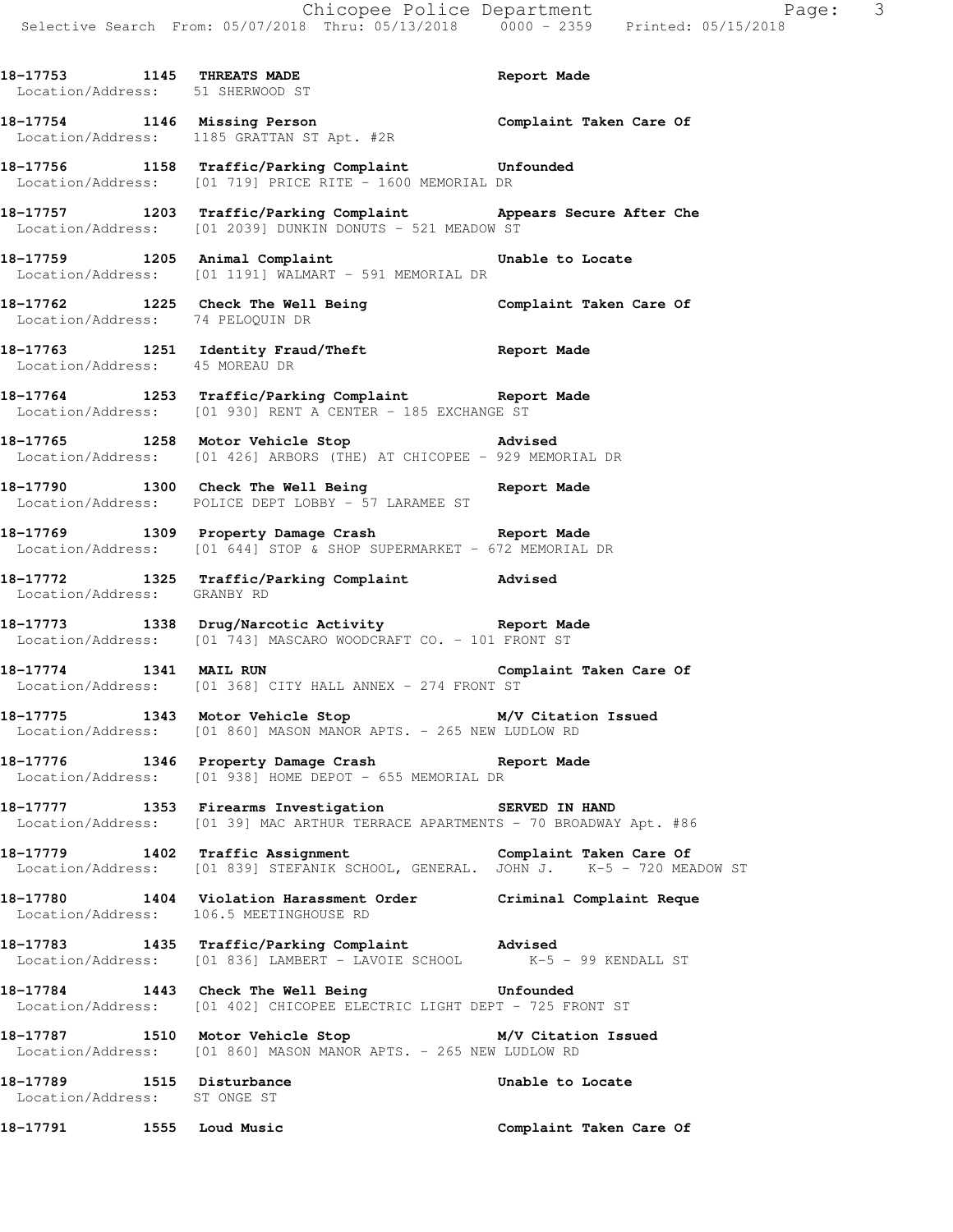|                                                               | E Chicopee Police Department<br>Selective Search From: 05/07/2018 Thru: 05/13/2018 0000 - 2359 Printed: 05/15/2018                              | Page: 4                 |
|---------------------------------------------------------------|-------------------------------------------------------------------------------------------------------------------------------------------------|-------------------------|
|                                                               | Location/Address: [01 358] GOLDEN NOZZLE CAR WASH - 520 MONTGOMERY ST                                                                           |                         |
|                                                               | 18-17792 1558 Juvenile Complaint 18-17792<br>Location/Address: [01 1862] CHICOPEE SENIOR CENTER - 5 W MAIN ST                                   |                         |
| Location/Address: 33 CARPENTER AVE                            | 18-17794 1614 Larceny Complaint Past Advised                                                                                                    |                         |
| 18-17795 1625 Car Wash                                        | Location/Address: [01 448] SOFT TOUCH AUTO WASH - 1469 GRANBY RD                                                                                | Complaint Taken Care Of |
|                                                               | 18-17798 1646 Motor Vehicle Stop 18-17798<br>Location/Address: 150 EAST ST @ 3 MUZZY ST                                                         |                         |
|                                                               | 18-17799 1653 Disabled Motor Vehicle ASSIST GIVEN<br>Location/Address: 1042 MONTGOMERY ST                                                       |                         |
|                                                               | 18-17800 1654 Animal Complaint Advised<br>Location/Address: [01 1191] WALMART - 591 MEMORIAL DR                                                 |                         |
| Location/Address: 22 LINCOLN ST                               | 18-17802 1717 Assist Other Police Department ASSIST GIVEN                                                                                       |                         |
| 18-17803 1718 THREATS MADE<br>Location/Address: 76 GROVE ST   |                                                                                                                                                 | Report Made             |
| Location/Address: 64 DEANE ST                                 | 18-17804 1726 Service of a Summons Unable to Locate                                                                                             |                         |
|                                                               | 18-17805 1729 Public Service Complaint Taken Care Of<br>Location/Address: 236 MONTCALM ST @ 15 LANGEVIN ST                                      |                         |
|                                                               | 18-17806 1731 Disabled Motor Vehicle Complaint Taken Care Of<br>Location/Address: MASS PIKE ENTRANCE - MEMORIAL DR                              |                         |
|                                                               | 18-17807 1735 Property Damage Crash MSSIST GIVEN<br>Location/Address: [01 429] KNIGHTS OF COLUMBUS - 460 GRANBY RD                              |                         |
|                                                               | 18-17809 1737 Malicious Damage-Past 1787 Report Made<br>Location/Address: [01 1100] BURY APARTMENTS CHICOPEE HOUSING - 335 EAST MAIN ST Apt. #C |                         |
|                                                               | 18-17808 1738 Assault & Battery Complaint No Report Necessary<br>Location/Address: [01 444] WESTOVER TRAILER PARK - 1246 GRANBY RD              |                         |
|                                                               | 18-17810 1739 DPW/CELD/WATER NOTIFIED<br>Location/Address: 236 MONTCALM ST @ 15 LANGEVIN ST                                                     | Advised                 |
| Location/Address: 63 FAIRVIEW AVE                             | 18-17812 1808 Larceny Complaint Past                                                                                                            | Complaint Taken Care Of |
| 18-17813 1809 Shoplifter                                      | Location/Address: [01 1191] WALMART - 591 MEMORIAL DR                                                                                           | <b>ASSIST GIVEN</b>     |
| 18-17814 1812 Disturbance<br>Location/Address: 48 STEARNS TER |                                                                                                                                                 | No Report Necessary     |
| 18-17815 1823 Assist Fire<br>Location/Address: 50 MT ROYAL ST |                                                                                                                                                 | Complaint Taken Care Of |
|                                                               | 18-17816 1828 Property Damage Crash<br>Location/Address: CHICOPEE ST @ CALL ST                                                                  | Report Made             |
| 18-17817 1833 Undesirable                                     | Location/Address: 2 SPRINGFIELD ST Apt. #308                                                                                                    | <b>Advised</b>          |
|                                                               | 18-17818 1846 Criminal Harassment<br>Location/Address: 94 DEBRA DR Apt. #3D                                                                     | Advised                 |
|                                                               | 18-17820 1853 Drug/Narcotic Activity 6 Complaint Taken Care Of<br>Location/Address: [01 847] RAY ASH PARK - 52 ARCADE ST                        |                         |
|                                                               |                                                                                                                                                 |                         |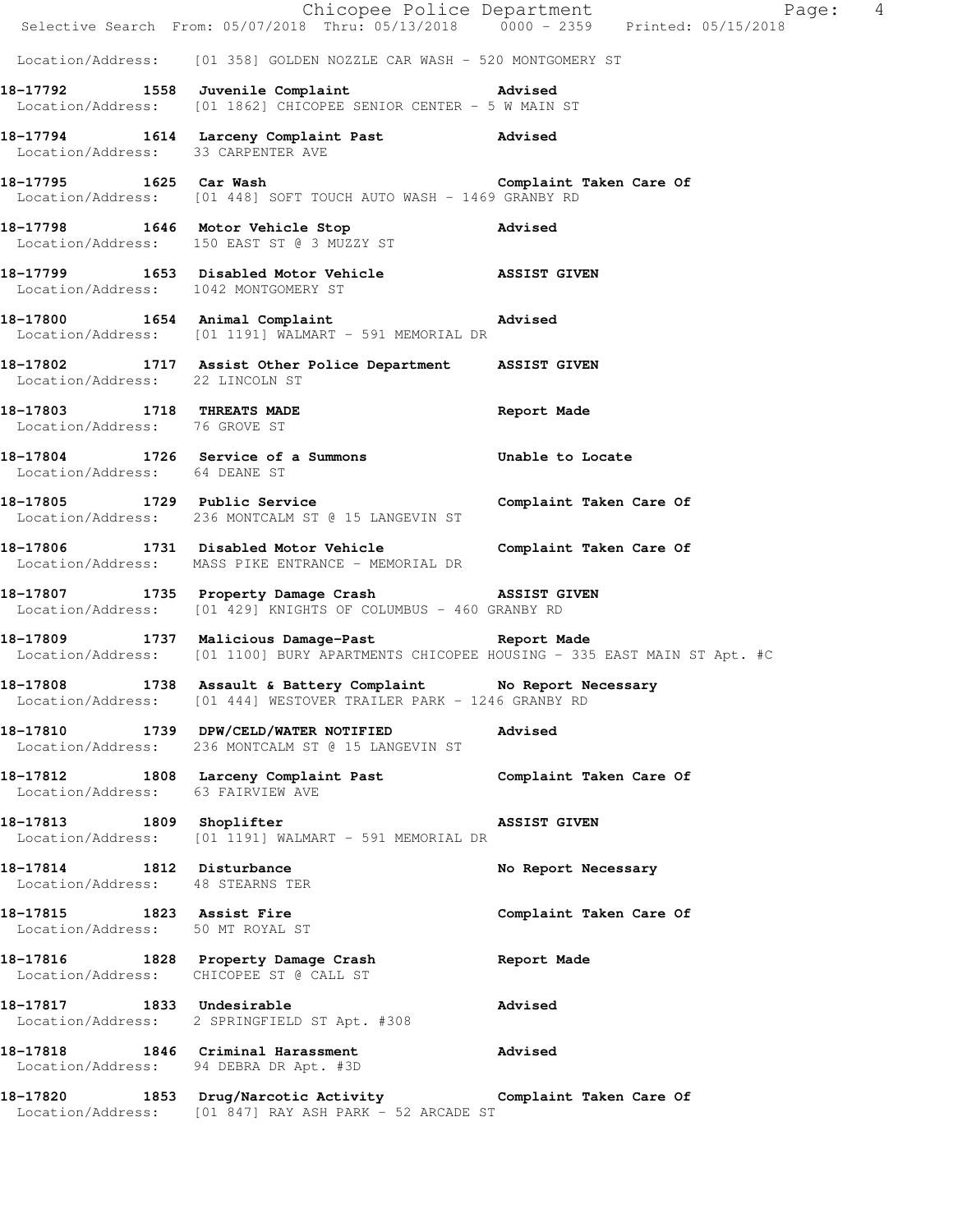|                                                              | Chicopee Police Department<br>Selective Search From: 05/07/2018 Thru: 05/13/2018 0000 - 2359 Printed: 05/15/2018                  |                         |
|--------------------------------------------------------------|-----------------------------------------------------------------------------------------------------------------------------------|-------------------------|
|                                                              | 18-17819 1854 Check The Well Being Unfounded Location/Address: 1760 WESTOVER RD Apt. #15                                          |                         |
|                                                              | 18-17821 1857 Suspicious Person Complaint Taken Care Of<br>Location/Address: [01 857] SZOT PARK - 97 SGT TRACY DR                 |                         |
| Location/Address: 36 FAIR ST                                 | 18-17822 1914 Service of a Summons SERVED IN HAND                                                                                 |                         |
|                                                              | 18-17824 1915 Assault & Battery Complaint Advised<br>Location/Address: [01 850] LINCOLN GROVE - PARK - 224 BROADWAY               |                         |
|                                                              | 18-17825 1921 Assist Other Police Department Officer Canceled Location/Address: EXIT 3- OFF 391 - CHICOPEE ST                     |                         |
|                                                              | 18-17826 1923 Disturbance<br>Location/Address: [01 848] DANA PARK - 263 NEWBURY ST                                                | Unable to Locate        |
|                                                              | 18-17828 1934 Juvenile Complaint Unable to Locate<br>Location/Address: [01 1968] 37 SCHOOL ST                                     |                         |
| Location/Address: 35 SHAW PARK AVE                           | 18-17829 1943 Traffic/Parking Complaint Complaint Taken Care Of                                                                   |                         |
| Location/Address: BOLDUC LN                                  | 18-17830 1949 Investigation/DB 18SIST GIVEN                                                                                       |                         |
|                                                              | 18-17832 2001 Traffic/Parking Complaint Complaint Taken Care Of<br>Location/Address: 457 MONTCALM ST @ 147 NEW LUDLOW RD          |                         |
|                                                              | 18-17833 2006 Animal Complaint<br>Location/Address: [01 854] 277 CHICOPEE ST                                                      | No Report Necessary     |
|                                                              | 18-17836 2029 Disturbance<br>Location/Address: 30 CENTER ST Apt. #7                                                               | Complaint Taken Care Of |
| Location/Address: 58 SKEELE ST                               | 18-17838 2109 Larceny Complaint Past Complaint Taken Care Of                                                                      |                         |
|                                                              | 18-17840 2143 Open Door/Window <b>Appears Secure After Che</b><br>Location/Address: [01 956] MT. HOLYOKE MANAGEMENT - 60 DEPOT ST |                         |
|                                                              | 18-17841 2148 Assist Other Police Department Assisted other Agency<br>Location/Address: 735 MEMORIAL DR Apt. #87                  |                         |
| 18-17844 2208 Drug Overdose<br>Location/Address: 87 OHIO AVE |                                                                                                                                   | Report Made             |
| Location/Address: 59 WILMONT ST                              | 18-17845 2214 Assault & Battery Complaint Report Made                                                                             |                         |
|                                                              | 18-17846 2228 Drug/Narcotic Activity Complaint Taken Care Of<br>Location/Address: [01 499] WESTOVER JOB CORPS - 103 JOHNSON RD    |                         |
| 18-17847 2244 Disturbance<br>Location/Address: 288 FRONT ST  |                                                                                                                                   | Complaint Taken Care Of |
| Location/Address: 17 ST JACQUES AVE                          | 18-17849 2345 Suspicious M/V                                                                                                      | Complaint Taken Care Of |
| For Date: $05/08/2018$ - Tuesday                             |                                                                                                                                   |                         |
| 18-17856 0015 Drug Overdose<br>Location/Address: 87 OHIO AVE |                                                                                                                                   | Report Made             |
| 18-17862                                                     | 0046 Transport Service<br>Location: [02] BAYSTATE MEDICAL CENTER                                                                  | Transport complete      |

**18-17870 0200 Disturbance Advised**  Location/Address: [01 1533] FIFTY'S DINER - 363 BURNETT RD

 $Page: 5$ <br>2018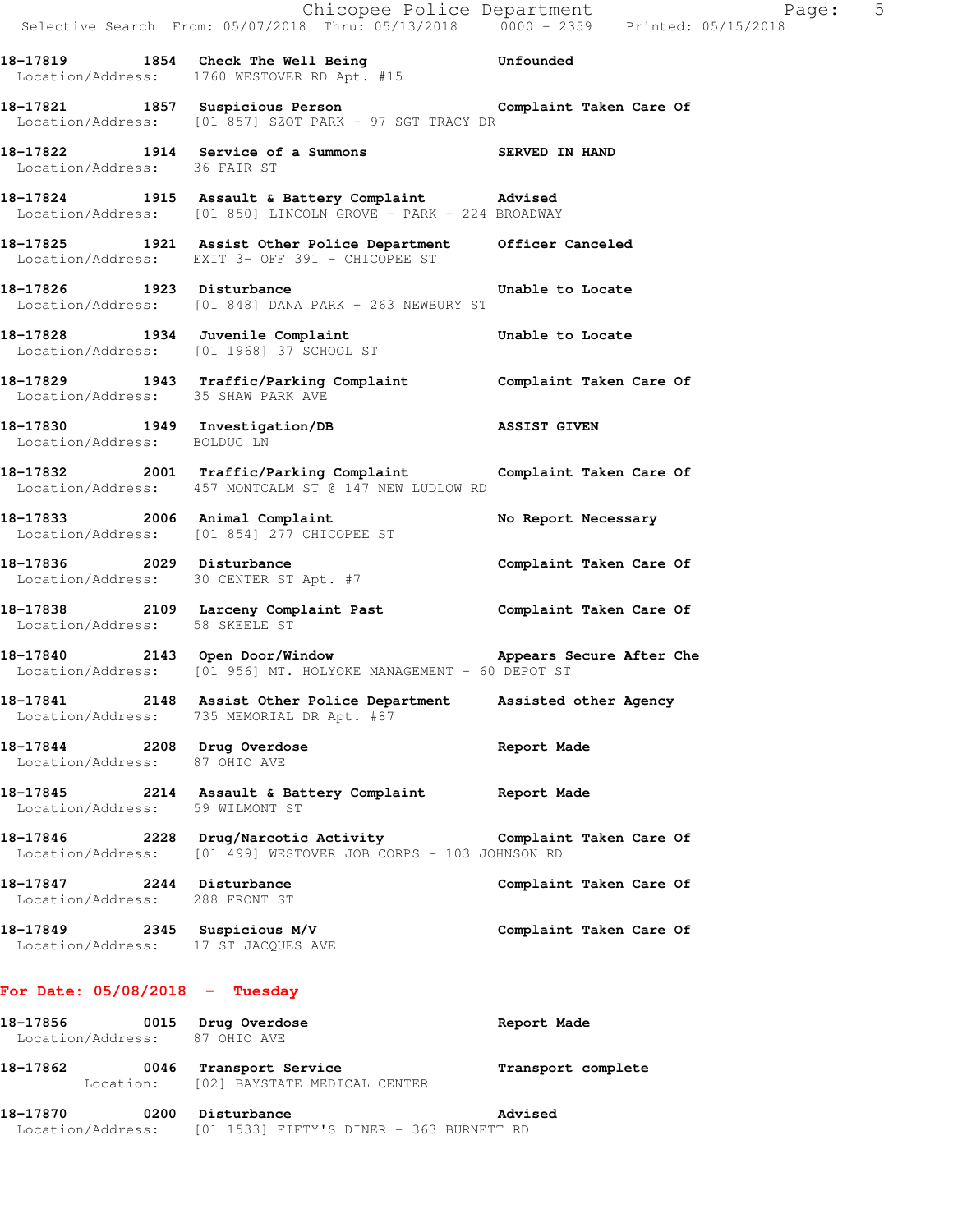**18-17889 0309 Assist Ambulance ASSIST GIVEN**  Location/Address: [01 1658] THE APARTMENTS AT AMES PRIVILEGE - 1 SPRINGFIELD ST Apt. #113

**18-17890 0317 Disturbance Complaint Taken Care Of**  Location/Address: 31 ROSE ST

**18-17891 0338 Suspicious Person Unable to Locate**  Location/Address: 14 ALVORD AVE

**18-17896 0438 Undesirable Unable to Locate**  Location/Address: [01 1196] SHELL - 95 WEST ST

**18-17897 0450 Service of a Summons Unable to Locate**  Location/Address: [01 561] POLEP, J. DISTR SERVICES - 705 MEADOW ST

**18-17912 0620 Traffic Assignment Advised**  Location/Address: [01 998] MONTGOMERY ST

**18-17914 0626 Traffic/Parking Complaint Complaint Taken Care Of**  Location/Address: 1050 BURNETT RD

**18-17916 0627 Property Damage Crash Complaint Taken Care Of**  Location/Address: [01 574] PRIDE - 27 MONTGOMERY ST

**18-17915 0628 Traffic Assignment Complaint Taken Care Of**  Location/Address: CHICOPEE ST

**18-17917 0630 Traffic Assignment No Report Necessary**  Location/Address: FRONT ST

**18-17918 0632 Traffic Assignment Complaint Taken Care Of**  Location/Address: HAMPDEN ST

**18-17919 0635 Traffic Assignment M/V Citation Issued**  Location/Address: 161 CHICOPEE ST @ 11 WILSON AVE

18-17920 **18-17920** 0637 Traffic Assignment **Appears Secure After Che** Location/Address: [01 832] BELLAMY MIDDLE SCHOOL, EDWARD 6-8 - 314 PENDLETON AVE

**18-17922 0643 Traffic Assignment Complaint Taken Care Of**  Location/Address: CHICOPEE ST

**18-17923 0643 Motor Vehicle Stop M/V Citation Issued**  Location/Address: [01 1117] CHICOPEE PROVISION - 19 SITARZ AVE

**18-17924 0646 Motor Vehicle Stop M/V Citation Issued**  Location/Address: 13 STONINA DR @ 43 HAMPDEN ST

**18-17925 0646 Traffic Assignment Complaint Taken Care Of**  Location/Address: [01 504] ALDENVILLE LIQUOR STORE - 742 GRATTAN ST

**18-17926 0649 Traffic Assignment Advised**  Location/Address: MONTGOMERY ST

**18-17927 0652 Motor Vehicle Stop Advised**  Location/Address: [01 1117] CHICOPEE PROVISION - 19 SITARZ AVE

**18-17929 0652 Criminal Harassment Report Made**  Location/Address: [01 838] CHICOPEE ACADEMY @SELSER 6-12 - 12 DARE WAY

**18-17928 0653 Motor Vehicle Stop 18-17928 Advised**<br>
Location/Address: 766 FRONT ST Location/Address:

18-17930 0654 Public Service **Complaint Taken Care Of** Location/Address: 110 CHURCH ST

**18-17931 0654 PRIVATE TOW/REPO Assisted other Agency**  Location/Address: 4 WOLFE ST

**18-17932 0703 Motor Vehicle Stop Advised**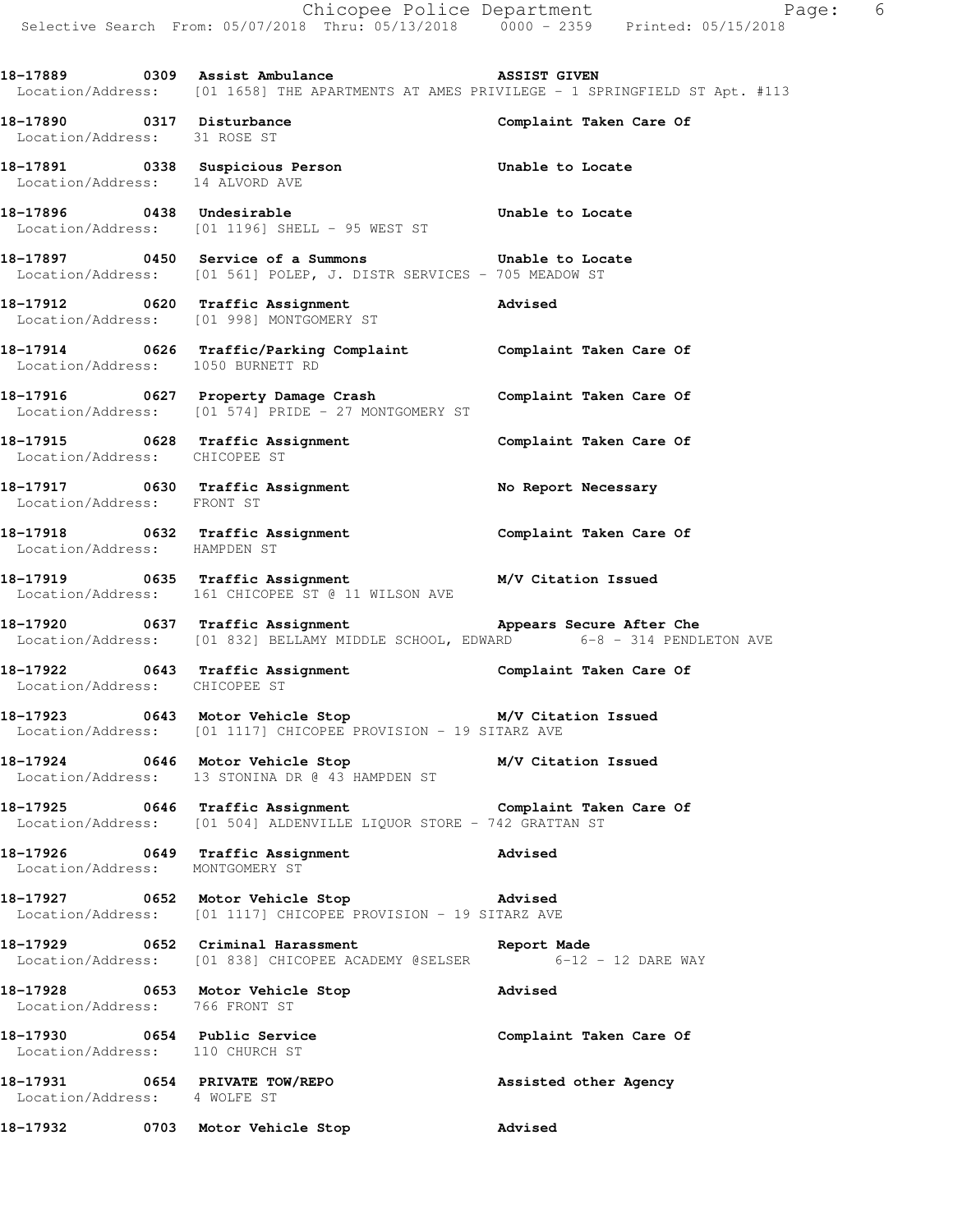|                                       | Chicopee Police Department<br>Selective Search From: 05/07/2018 Thru: 05/13/2018 0000 - 2359 Printed: 05/15/2018                                           | Page: 7                 |
|---------------------------------------|------------------------------------------------------------------------------------------------------------------------------------------------------------|-------------------------|
|                                       | Location/Address: MASSACHUSETTS AVE @ MONTGOMERY ST                                                                                                        |                         |
|                                       | 18-17933 0720 Motor Vehicle Stop 318-17933<br>Location/Address: 165 GRATTAN ST @ 1 LEARY AVE                                                               |                         |
|                                       | 18-17934 0722 Public Service Complete Transport complete<br>Location/Address: [01 825] CHICOPEE DISTRICT COURT - 30 CHURCH ST                              |                         |
|                                       | 18-17935 0723 PRIVATE TOW/REPO 2000 Assisted other Agency<br>Location/Address: [01 358] GOLDEN NOZZLE CAR WASH - 520 MONTGOMERY ST                         |                         |
|                                       | 18-17936 0727 Motor Vehicle Stop 318-17936<br>Location/Address: 110 GRATTAN ST @ 10 MORRIS ST                                                              |                         |
| 18-17937 0736 Public Service          | ASSIST GIVEN<br>Location/Address: [01 825] CHICOPEE DISTRICT COURT - 30 CHURCH ST                                                                          |                         |
| Location/Address: 50 FRONT ST Apt. #C | 18-17938 18-17938 0757 Public Service 2011                                                                                                                 |                         |
|                                       | 18-17943 0855 Traffic/Parking Complaint Complaint Taken Care Of<br>Location/Address: [01 1196] SHELL - 95 WEST ST                                          |                         |
|                                       | 18-17950 0946 Traffic/Parking Complaint Unfounded<br>Location/Address: [01 661] LIQUORS 44 - 1461 MEMORIAL DR                                              |                         |
| Location/Address: 160 CRESCENT DR     | 18-17953 0955 Missing Person                                                                                                                               | <b>Advised</b>          |
|                                       | 18-17954 0957 Public Service and Movised<br>Location/Address: NORTH STREET INDUSTRIAL - 52 PERRAULT ST                                                     |                         |
| Location/Address: 23 KOWAL DR         | 18-17961 1028 Public Service                                                                                                                               | Complaint Taken Care Of |
|                                       | 18-17964 1044 Traffic/Parking Complaint Appears Secure After Che<br>Location/Address: [01 2039] DUNKIN DONUTS - 521 MEADOW ST                              |                         |
| Location/Address: 96 HILTON ST        | 18-17965 1045 Stolen M/V L/P Report                                                                                                                        | Report Made             |
| 18-17966                              | 1048 Service of a Summons<br>Location/Address: 68 SCHOOL ST Apt. #2FL                                                                                      | Unable to Locate        |
|                                       | 18-17969 1100 Traffic/Parking Complaint Appears Secure After Che<br>Location/Address: [01 2050] FAMILY DOLLAR - 251 MEADOW ST                              |                         |
| Location/Address: 63 SCHOOL ST        | 18-17972 1108 Traffic/Parking Complaint Complaint Taken Care Of                                                                                            |                         |
|                                       | 18-17974 1124 Keep The Peace-Others Complaint Taken Care Of<br>Location/Address: [01 368] CITY HALL ANNEX - 274 FRONT ST                                   |                         |
|                                       | 18-17975 1132 Keep The Peace-Others Complaint Taken Care Of<br>Location/Address: [01 368] CITY HALL ANNEX - 274 FRONT ST                                   |                         |
|                                       | 18-17976 1140 Public Service 6 officer Canceled<br>Location/Address: [01 434] HALLMARK DENTAL PROSTHETICS - 535 FRONT ST                                   |                         |
|                                       | 18-17977 1147 Larceny- In Progress 8 Report Made<br>Location/Address: [01 1494] CVS - 235 CENTER ST                                                        |                         |
|                                       | 18-17978 1152 Traffic/Parking Complaint Unable to Locate<br>Location/Address: [01 719] PRICE RITE - 1600 MEMORIAL DR                                       |                         |
|                                       | 18-17981 1208 Traffic/Parking Complaint Complaint Taken Care Of<br>Location/Address: [01 632] 450 MEMORIAL DR CONFERENCE CENTER - 450 MEMORIAL DR          |                         |
|                                       | 18-17980 1209 Public Service Complaint Taken Care Of<br>Location/Address: [01 434] HALLMARK DENTAL PROSTHETICS - 535 FRONT ST<br>Original Call #: 18-17976 |                         |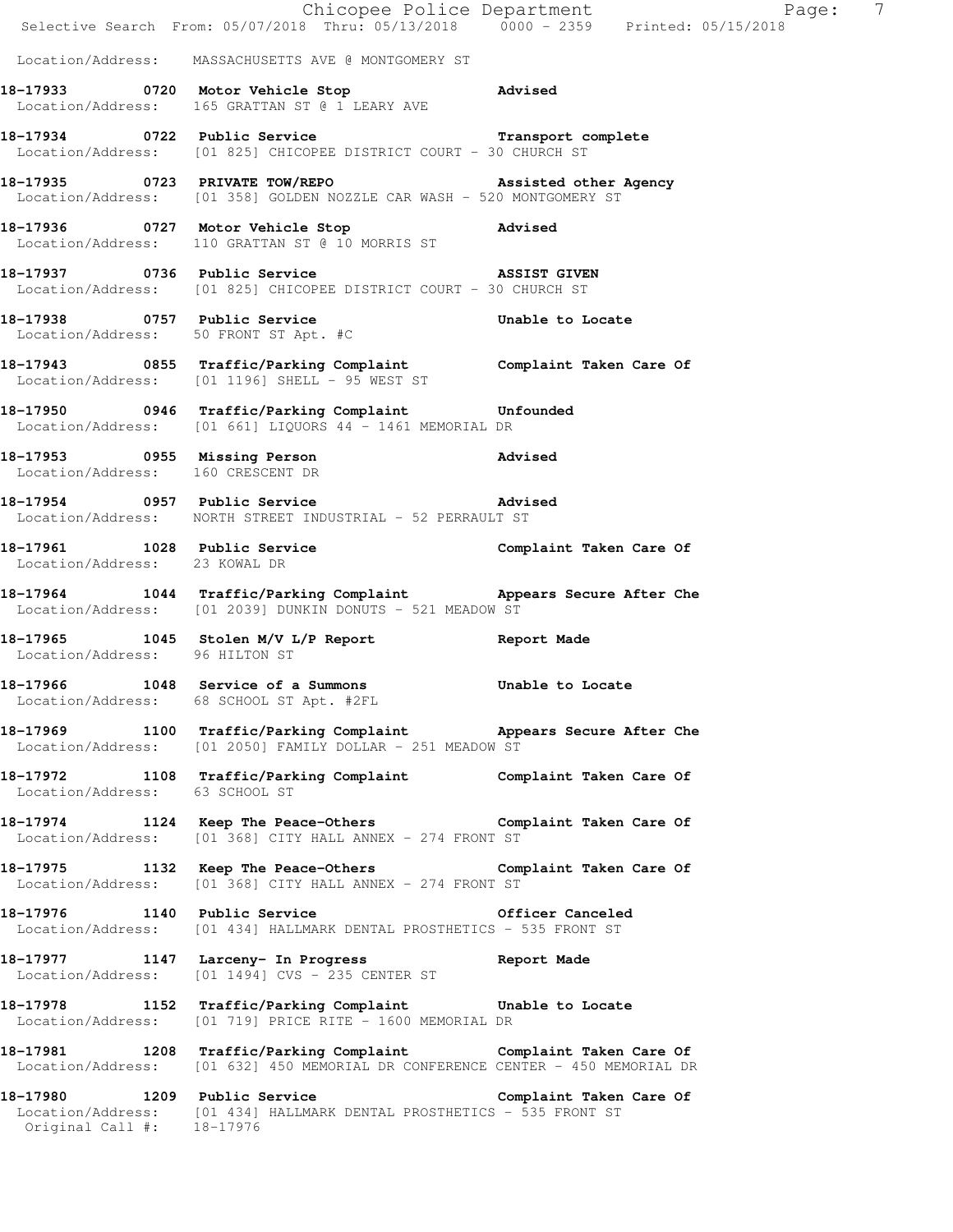**18-17983 1221 Neighbor/Landlord Dispute Report Made** 

Location/Address: 485 SPRINGFIELD ST Apt. #3FL

**18-17985 1230 Identity Fraud/Theft Report Made**  Location/Address: 53 MONTAUK RD **18-17986 1239 Keep The Peace-Others Complaint Taken Care Of**  Location/Address: [01 1191] WALMART - 591 MEMORIAL DR **18-17987 1242 Property Damage Crash Arrest**  Vicinity of: [01 426] ARBORS (THE) AT CHICOPEE - 929 MEMORIAL DR **18-17989 1317 Assault & Battery Complaint Arrest**  Location/Address: [01 1065] CHICOPEE HIGH SCHOOL - 820 FRONT ST **18-17990 1327 Service of a Summons NOT SERVED**  Location/Address: 64 DEANE ST **18-17991 1329 Motor Vehicle Stop M/V Citation Issued**  Location/Address: 191 EAST MAIN ST **18-17992 1330 Motor Vehicle Stop M/V Citation Issued**  Location/Address: 191 EAST MAIN ST **18-17993 1330 Assist Ambulance ASSIST GIVEN**  Location/Address: 11 EMERALD ST **18-17997 1354 Traffic Assignment Complaint Taken Care Of**  Location/Address: [01 839] STEFANIK SCHOOL, GENERAL. JOHN J. K-5 - 720 MEADOW ST **18-17998 1421 Traffic/Parking Complaint Complaint Taken Care Of**  Location/Address: [01 836] LAMBERT - LAVOIE SCHOOL K-5 - 99 KENDALL ST **18-18000 1439 Juvenile Complaint Complaint Taken Care Of**  Location/Address: AREA OF 22 NEWS - CHICOPEE ST 18-18001 1444 Public Service **Complaint Taken Care Of**  Location/Address: [01 825] CHICOPEE DISTRICT COURT - 30 CHURCH ST **18-18003 1450 MAIL RUN Complaint Taken Care Of**  Location/Address: [01 368] CITY HALL ANNEX - 274 FRONT ST **18-18004 1455 Motor Vehicle Stop M/V Citation Issued**  Location/Address: NEW LUDLOW RD @ CHERRYVALE ST **18-18005 1512 Disturbance Report Made**  Location/Address: 77 MAPLE ST **18-18006 1517 THREATS MADE Report Made**  Location/Address: 22 MONROE ST **18-18007 1541 Breaking & Entering-Report Report Made**  Location/Address: [01 444] WESTOVER TRAILER PARK - 1246 GRANBY RD Apt. #5 **18-18009 1610 Traffic Assignment M/V Citation Issued**  Location/Address: 120 MEMORIAL DR @ 3 MONTGOMERY ST **18-18010 1617 Motor Vehicle Stop M/V Citation Issued**  Location/Address: [01 39] MAC ARTHUR TERRACE APARTMENTS - 70 BROADWAY Apt. #189 **18-18011 1623 Traffic Assignment M/V Citation Issued**  Location/Address: [01 1844] NUNEZ TAX SERVICE - 28 MONTGOMERY ST **18-18012 1630 Motor Vehicle Stop M/V Citation Issued**  Location/Address: BRIDGE ST **18-18013 1633 Malicious Damage-Past Unable to Locate**  Location/Address: 59 JEAN CIR

**18-18014 1637 Abandoned 911 Call Unable to Locate**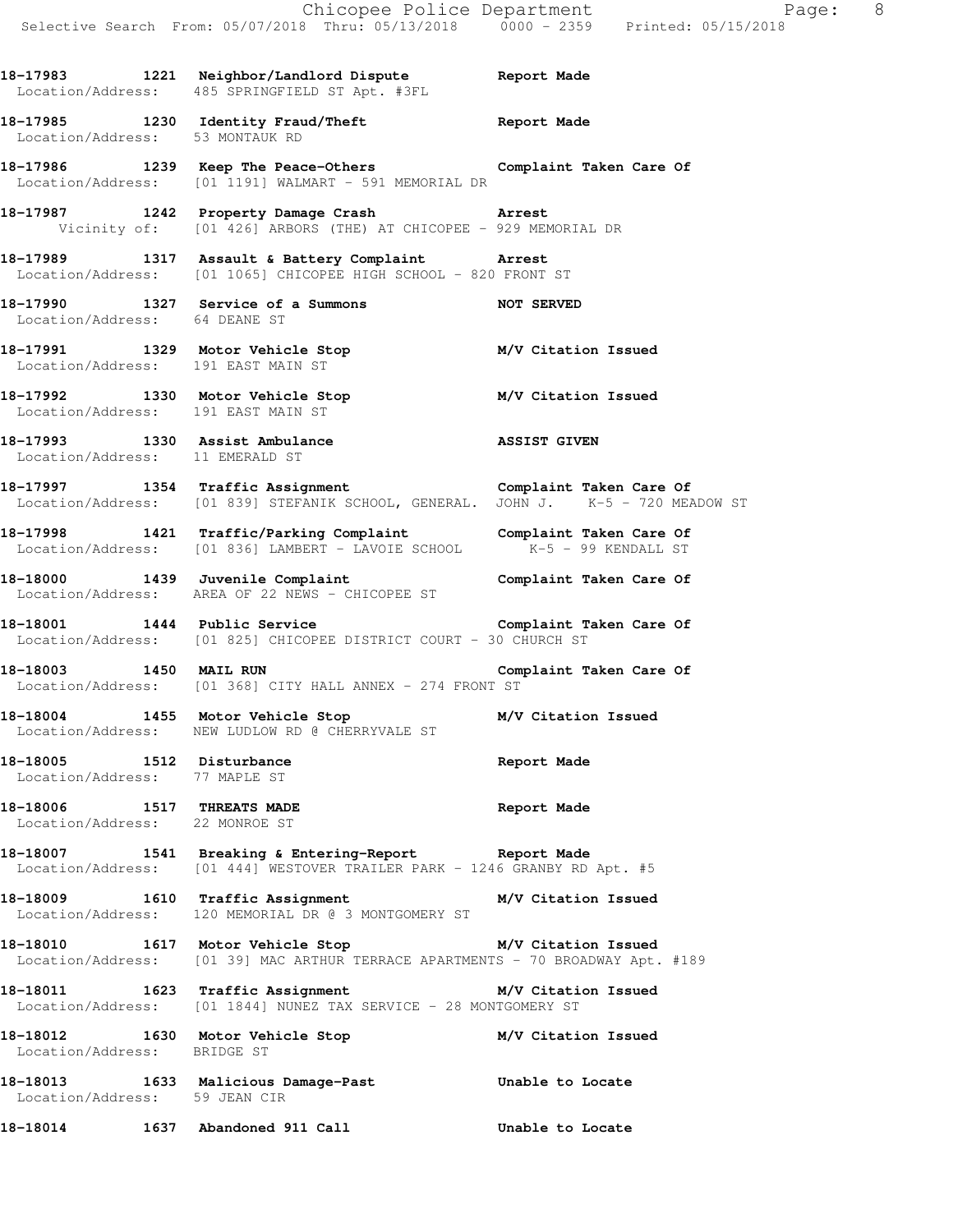|                                                              | Chicopee Police Department<br>Selective Search From: 05/07/2018 Thru: 05/13/2018 0000 - 2359 Printed: 05/15/2018                           |                         |
|--------------------------------------------------------------|--------------------------------------------------------------------------------------------------------------------------------------------|-------------------------|
| Location/Address: 84 STATE ST                                |                                                                                                                                            |                         |
|                                                              | 18-18015 1651 Motor Vehicle Stop M/V Citation Issued<br>Location/Address: [01 37] FIRST CENTRAL BAPTIST CHURCH - 50 BROADWAY               |                         |
|                                                              | 18-18017 1653 Custody/Probate Complaint Taken Care Of Location/Address: [01 116] CHMURA, JEFFREY - 200 LAMBERT TER Apt. #36                |                         |
|                                                              | 18-18019 1711 Motor Vehicle Stop Advised<br>Location/Address: 178 EAST ST @ 17 SOUTHWICK ST                                                |                         |
|                                                              | 18-18021 1722 Assist Ambulance 18 Assisted other Agency<br>Location/Address: 112 NARRAGANSETT BLVD                                         |                         |
| Location/Address: BRIDGE ST                                  | 18-18020 1724 Motor Vehicle Stop M/V Citation Issued                                                                                       |                         |
|                                                              | 18-18022 1725 Public Service <b>18-18022</b> 1725 Public Service<br>Location/Address: [01 919] BIG Y WORLD CLASS MARKETS - 650 MEMORIAL DR |                         |
| Location/Address: BRIDGE ST                                  | 18-18023 1733 Motor Vehicle Stop M/V Citation Issued                                                                                       |                         |
|                                                              | 18-18024 1737 Disabled Motor Vehicle ASSIST GIVEN<br>Location/Address: OFF RAMP- MASS PIKE - MEMORIAL DR                                   |                         |
| Location/Address: BRIDGE ST                                  | 18-18025 1751 Motor Vehicle Stop M/V Citation Issued                                                                                       |                         |
|                                                              | 18-18026 1823 Abandoned/Found Property Report Made<br>Location/Address: [01 919] BIG Y WORLD CLASS MARKETS - 650 MEMORIAL DR               |                         |
|                                                              | 18-18027 1835 Animal Complaint 18 Complaint Taken Care Of<br>Location/Address: [01 637] FRIENDLYS ICE CREAM CORP - 529 MEMORIAL DR         |                         |
|                                                              | 18-18028 1837 Suspicious M/V Report Made<br>Location/Address: ACROSS FROM - 14 ALVORD AVE                                                  |                         |
| 18-18031 1915 Prisoner Lunch                                 | Location/Address: [01 413] FALLS PIZZA - 103 MAIN ST                                                                                       | <b>ASSIST GIVEN</b>     |
| Location/Address: 16 CAROLYN TER                             | 18-18033 1925 DPW/CELD/WATER NOTIFIED Complaint Taken Care Of                                                                              |                         |
| 18-18036 2013 Assist Fire<br>Location/Address: 501 GRANBY RD |                                                                                                                                            | <b>ASSIST GIVEN</b>     |
|                                                              | 18-18037 2035 Assist Ambulance<br>Location/Address: 2 SPRINGFIELD ST Apt. #110                                                             | Assisted other Agency   |
| 18-18038 2040 Disturbance                                    | Location/Address: [01 368] CITY HALL ANNEX - 274 FRONT ST                                                                                  | Advised                 |
| 18-18039 2053 Loud Music<br>Location/Address: 38 LINDEN ST   |                                                                                                                                            | Advised                 |
| Location/Address: VOLPE DR                                   | 18-18040 2100 Traffic/Parking Complaint Complaint Taken Care Of                                                                            |                         |
|                                                              | 18-18041 2107 Property Damage Crash Report Made<br>Location/Address: [01 1498] HONEYLAND FARMS - 1296 MONTGOMERY ST                        |                         |
|                                                              | 18-18042 2118 Motor Vehicle Stop<br>Location/Address: 123 ACADEMY ST @ 317 FAIRVIEW AVE<br><b>Example 2018</b> Advised                     |                         |
|                                                              | 18-18043 2142 Motor Vehicle Stop<br>Location/Address: 391 - CHICOPEE ST                                                                    | Advised                 |
| 18-18044 2148 Missing Person                                 |                                                                                                                                            | Complaint Taken Care Of |

Location/Address: 91 GOODHUE AVE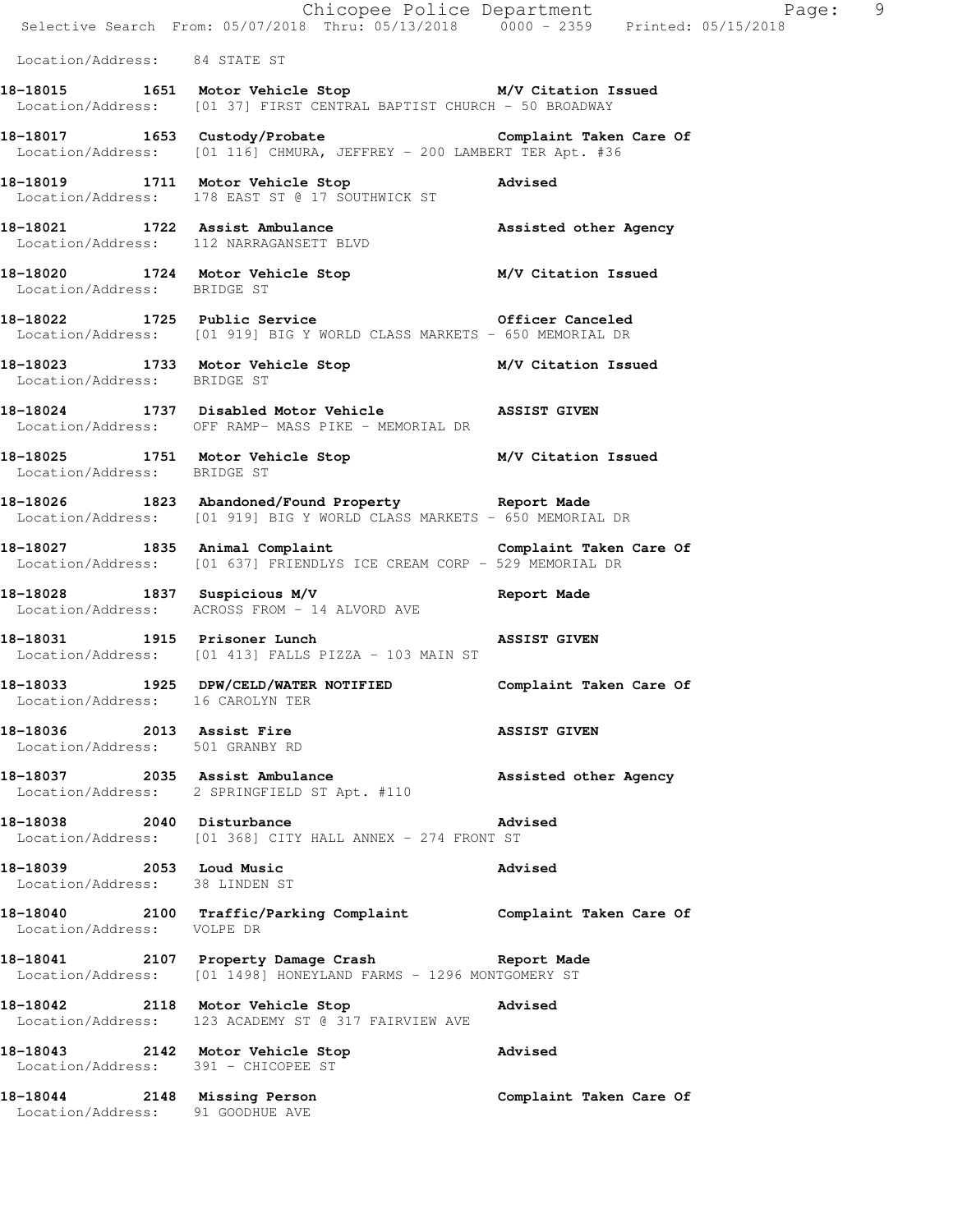|                                    | Chicopee Police Department<br>Selective Search From: 05/07/2018 Thru: 05/13/2018 0000 - 2359 Printed: 05/15/2018                                   |                          |
|------------------------------------|----------------------------------------------------------------------------------------------------------------------------------------------------|--------------------------|
|                                    | 18-18045 2150 Assault & Battery Complaint Report Made<br>Location/Address: [01 1490] PELKEY RESIDENCE - 84 NONOTUCK AVE                            |                          |
| Location/Address: 43 EDBERT ST     | 18-18046 2150 Suspicious Person                                                                                                                    | Unable to Locate         |
|                                    | 18-18047 2210 Assist Ambulance<br>Location/Address: 1318 MEMORIAL DR Apt. #3A                                                                      | <b>ASSIST GIVEN</b>      |
| Location/Address: 90 WALNUT ST     | 18-18049 2213 Public Service                                                                                                                       | Unfounded                |
|                                    | 18-18048 2215 Motor Vehicle Stop<br>Location/Address: [01 1287] 391 - CHICOPEE ST                                                                  | Advised                  |
|                                    | 18-18050 2217 Stolen M/V L/P Report Neport Nade<br>Location/Address: 510 MCKINSTRY AVE Apt. #4                                                     |                          |
| 18-18051 2220 Public Service       | Location/Address: 863 CHICOPEE ST Apt. #2L                                                                                                         | Advised                  |
|                                    | 18-18052 2236 Disturbance<br>Location/Address: 96 DEBRA DR Apt. #4A                                                                                | Complaint Taken Care Of  |
|                                    | 18-18053 2241 Breaking & Entering in progres No Report Necessary<br>Location/Address: [01 1130] SHERIDAN STREET SELF STORAGE LLC - 105 SHERIDAN ST |                          |
| Location/Address: EMERSON ST       | 18-18055 2254 Traffic/Parking Complaint City Ordinance Violation                                                                                   |                          |
|                                    | 18-18056 2301 Motor Vehicle Stop<br>Location/Address: 920 EAST MAIN ST @ 54 ROBBINS RD                                                             | Advised                  |
|                                    | 18-18057 2301 Traffic/Parking Complaint<br>Location/Address: LUCRETIA AVE @ RIVERVIEW PL                                                           | City Ordinance Violation |
| Location/Address: MT CARMEL AVE    | 18-18058 2304 Abandoned/Found Property                                                                                                             | Complaint Taken Care Of  |
| Location/Address: 33 REGENCY CT    | 18-18060 2305 Check The Well Being                                                                                                                 | Complaint Taken Care Of  |
|                                    | 18-18059 18308 Traffic/Parking Complaint Unable to Locate<br>Location/Address: [01 68] AMF LANES CHICOPEE - 291 BURNETT RD                         |                          |
|                                    | 18-18061 2312 Larceny Complaint Past Report Made<br>  Location/Address: [01 444] WESTOVER TRAILER PARK - 1246 GRANBY RD Apt. #2                    |                          |
|                                    | 18-18062 2314 Larceny Complaint Past 18-18062<br>Location/Address: [01 444] WESTOVER TRAILER PARK - 1246 GRANBY RD Apt. #63                        |                          |
| For Date: $05/09/2018$ - Wednesday |                                                                                                                                                    |                          |
| 18-18064                           | 0017 Check The Well Being The Complaint Taken Care Of<br>Location/Address: [01 1839] MCDONALDS - 639 MEMORIAL DR                                   |                          |
|                                    | 18-18065 0022 Identity Fraud/Theft<br>Location/Address: 880 CHICOPEE ST Apt. #3R                                                                   | Advised                  |
|                                    | 18-18066 0028 Personal Injury Crash<br>Location/Address: 419 EAST ST @ 207 CRESTWOOD ST                                                            | Report Made              |
|                                    | 18-18075 0053 Assist Ambulance<br>Location/Address: 1318 MEMORIAL DR Apt. #8C                                                                      | <b>ASSIST GIVEN</b>      |
|                                    |                                                                                                                                                    |                          |

**18-18078 0112 Traffic/Parking Complaint Complaint Taken Care Of**  Location/Address: 103 CHAPEL ST

**18-18082 0126 Assist Ambulance Advised**  Location/Address: [01 561] POLEP, J. DISTR SERVICES - 705 MEADOW ST  $Page: 10$ <br>5/15/2018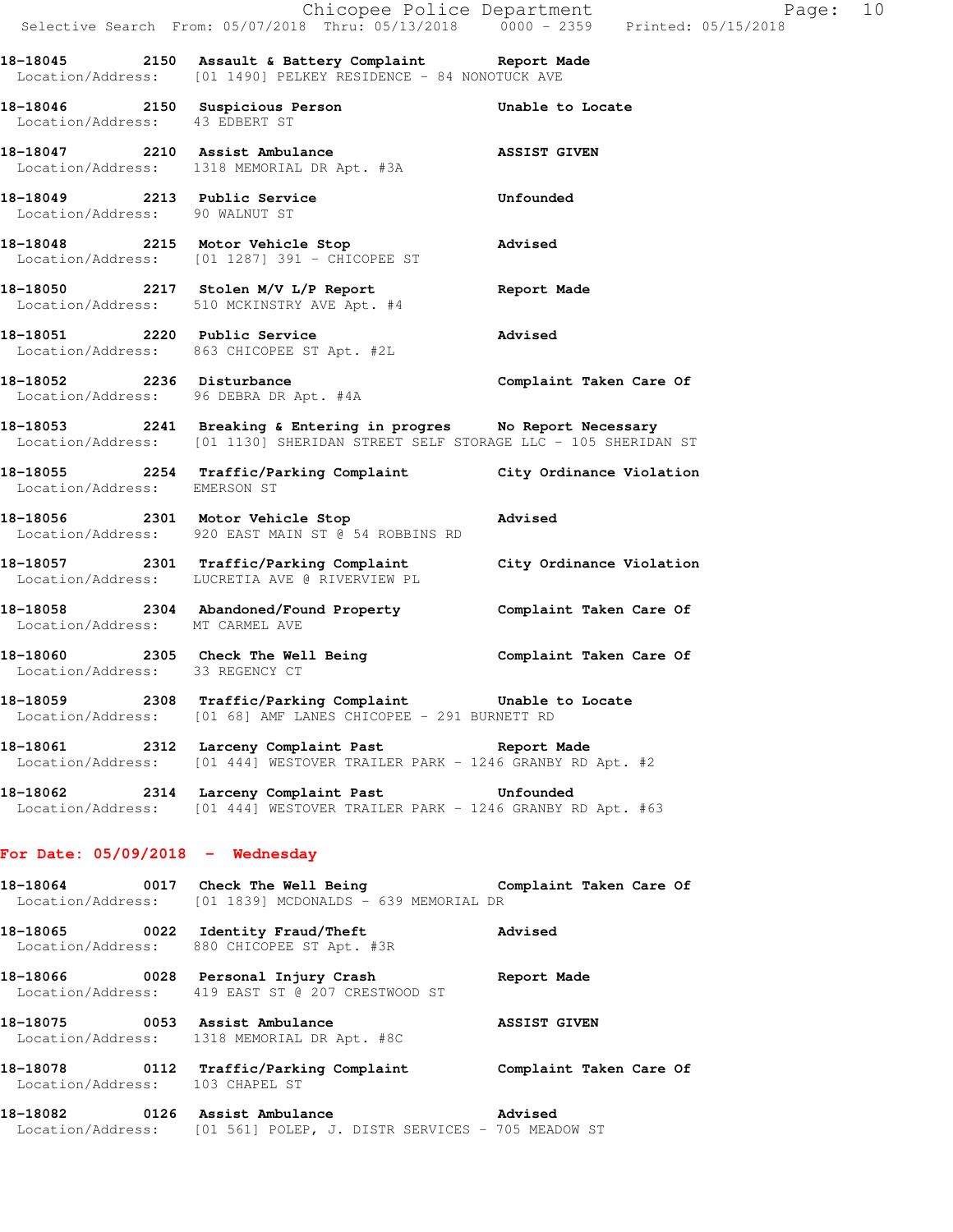**18-18085 0143 Motor Vehicle Stop M/V Citation Issued**  Location/Address: [01 671] PLANET FITNESS - 1183 MEMORIAL DR

**18-18091 0209 Motor Vehicle Stop M/V Citation Issued**  Location/Address: [01 271] C&T PIZZA INC - 982 CHICOPEE ST

**18-18093 0214 Neighbor/Landlord Dispute Advised**  Location/Address: 88 RIVERS AVE Apt. #88

18-18108 0350 Shoplifter **Report Made** Location/Address: [01 718] CVS 693 - 1616 MEMORIAL DR

**18-18109** 0350 Disturbance **18-1810** Unable to Locate Location/Address: DEBRA DRIVE - 1318 MEMORIAL DR

**18-18115 0424 Motor Vehicle Stop Advised**  Location/Address: ARCADE ST @ TRILBY AVE

**18-18118 0444 Personal Injury Crash Report Made**  Location/Address: 419 EAST ST @ 207 CRESTWOOD ST Original Call #: 18-18066

**18-18121 0525 Motor Vehicle Stop Advised**  Location/Address: 278 CHICOPEE ST

**18-18124 0553 Motor Vehicle Stop M/V Citation Issued**  Location/Address: [01 834] BOWE SCHOOL, PATRICK E. K-5 - 115 HAMPDEN ST

**18-18127 0615 Motor Vehicle Stop M/V Citation Issued**  Location/Address: [01 1797] PETROS BREAKFAST AND LUNCH - 353 FRONT ST

**18-18130 0626 Public Service Complaint Taken Care Of**  Location/Address: [01 257] AUTO TECHNIQUES - 1424 GRANBY RD

**18-18131 0627 Traffic Assignment Complaint Taken Care Of**  Location/Address: BRITTON ST

**18-18132 0628 Traffic Assignment No Report Necessary**  Location/Address: [01 1] MCCELLENDS GARDENS - 123 ACADEMY ST

**18-18133 0628 Traffic Assignment Complaint Taken Care Of**  Location/Address: FULLER RD

**18-18134 0629 Traffic Assignment Complaint Taken Care Of**  Location/Address: MEADOW ST

18-18135 **18-18135** 0635 Traffic Assignment 18-18 No Report Necessary Location/Address: 462 CHICOPEE ST @ 13 BONNER ST

**18-18137 0644 Traffic Assignment Complaint Taken Care Of**  Location/Address: MEMORIAL DR

**18-18138 0650 Motor Vehicle Stop Advised**  Location/Address: [01 834] BOWE SCHOOL, PATRICK E. K-5 - 115 HAMPDEN ST

**18-18139 0652 Motor Vehicle Stop M/V Citation Issued**  Location/Address: 760 MEMORIAL DR

Location/Address: HAMPDEN ST

**18-18140 0652 Public Service Complaint Taken Care Of**  Location/Address: [01 560] CHICOPEE CENTRAL MAINTENANCE GARAGE - 677 MEADOW ST

**18-18141 0653 Traffic Assignment Complaint Taken Care Of**  Location/Address: FRONT ST **18-18142 0655 Motor Vehicle Stop M/V Citation Issued** 

 Location/Address: 490 CHICOPEE ST @ 12 MELVIN ST **18-18143 0657 Traffic Assignment Complaint Taken Care Of**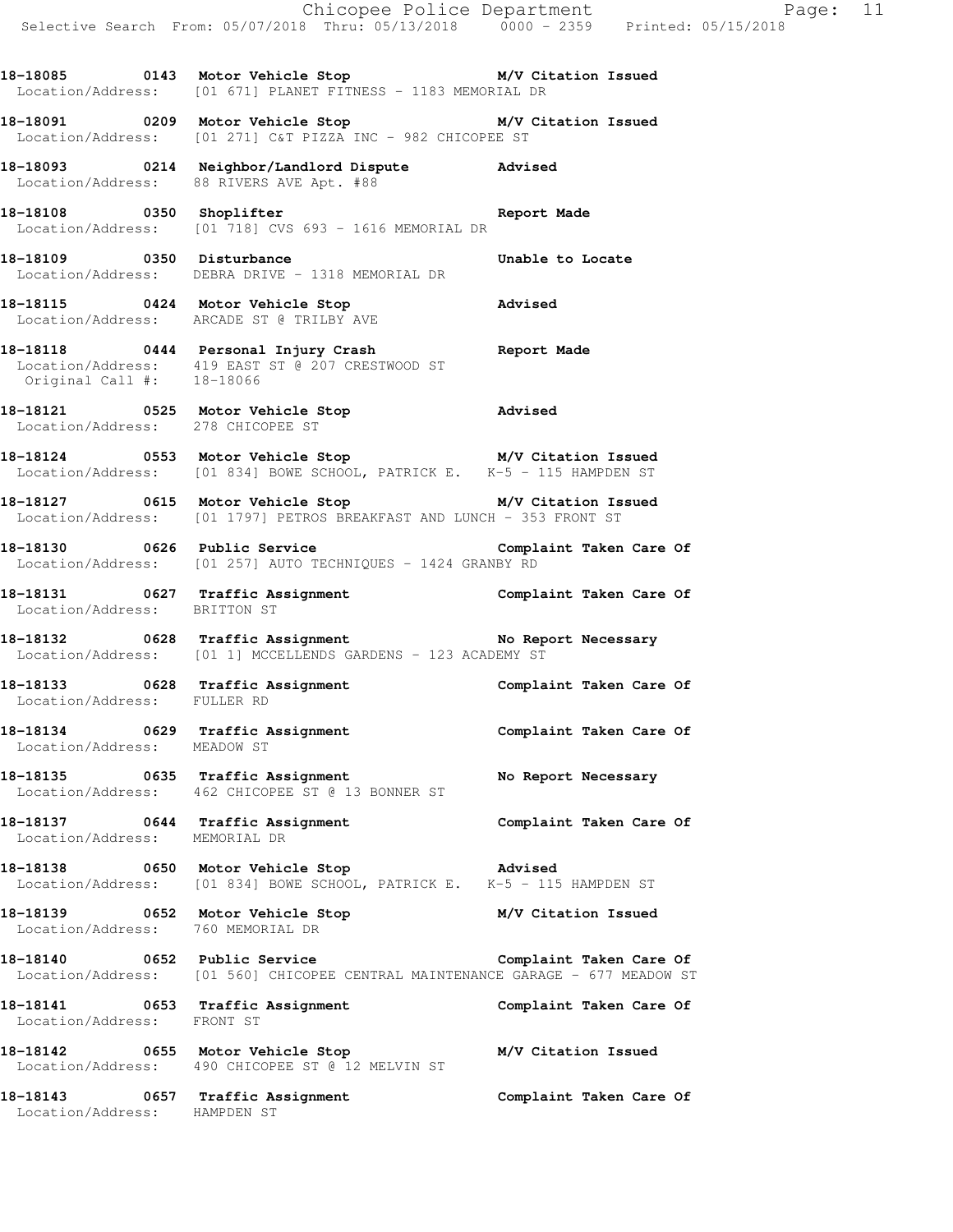|                                                                | Selective Search From: 05/07/2018 Thru: 05/13/2018   0000 - 2359   Printed: 05/15/2018                                                        | Chicopee Police Department<br>Page: 12 |  |
|----------------------------------------------------------------|-----------------------------------------------------------------------------------------------------------------------------------------------|----------------------------------------|--|
|                                                                | 18-18144 0705 Motor Vehicle Stop Criminal Complaint Reque<br>Location/Address: [01 563] RITE AID PHARMACY - 577 MEADOW ST                     |                                        |  |
| Location/Address: STONINA DR                                   | 18-18145 0708 Traffic Assignment Unable to Locate                                                                                             |                                        |  |
|                                                                | 18-18147 0719 Public Service 3 SERVED IN HAND<br>Location/Address: [01 825] CHICOPEE DISTRICT COURT - 30 CHURCH ST                            |                                        |  |
| Location/Address: 229 BOSTWICK LN                              | 18-18148 0720 Assist Ambulance ASSIST GIVEN                                                                                                   |                                        |  |
| Location/Address: PENDLETON AVE                                | 18-18150    0726    Suspicious Person    Complaint Taken Care Of                                                                              |                                        |  |
|                                                                | 18-18149 0727 Assist Ambulance ASSIST GIVEN<br>Location/Address: [01 1415] KELLY RESIDENCE - 36 OLD FULLER RD EXT                             |                                        |  |
| Location/Address: 709 PROSPECT ST                              | 18-18153 0740 Warrant Service Complaint Taken Care Of                                                                                         |                                        |  |
|                                                                | 18-18152 18752 Malicious Damage-Past 18-18152<br>Location/Address: LEMELIN ENVIRONMENTAL SERVICES INC. - 70 N CHICOPEE ST                     |                                        |  |
| Location/Address: 804 FRONT ST                                 | 18-18151 0753 Motor Vehicle Stop M/V Citation Issued                                                                                          |                                        |  |
| Location/Address: 55 STEDMAN ST                                | <br> 18-18156 0852 Disturbance 1980 Movised                                                                                                   |                                        |  |
|                                                                | 18-18157 0858 Traffic/Parking Complaint Complaint Taken Care Of<br>Location/Address: [01 670] CUMBERLAND FARMS - 1061 MEMORIAL DR             |                                        |  |
| Location/Address: 40 ROYAL ST                                  | 18-18158 0859 Public Service                                                                                                                  | Complaint Taken Care Of                |  |
| Location/Address: 30 CENTER ST                                 | 18-18159 0909 Disturbance                                                                                                                     | Unable to Locate                       |  |
|                                                                | 18-18160 0912 Motor Vehicle Stop <b>Arrest</b><br>Location/Address: [01 1784] 1505 MEMORIAL DR                                                |                                        |  |
| 18-18161 0918 Sudden Death<br>Location/Address: 55 BRITTANY ST |                                                                                                                                               | Report Made                            |  |
|                                                                | 18-18162   0921   Traffic/Parking Complaint   Unable to Locate Location/Address: 72   ROSS AVE                                                |                                        |  |
|                                                                | 18-18164 0925 Assist Ambulance ASSIST GIVEN Location/Address: 75 FELIX ST                                                                     |                                        |  |
|                                                                | 18-18165 0934 Larceny Complaint Past Report Made<br>Location/Address: [01 857] SZOT PARK - 97 SGT TRACY DR                                    |                                        |  |
|                                                                | 18-18166 0958 Traffic/Parking Complaint Advised<br>Location/Address: 544 EAST MAIN ST @ 21 WILDERMERE ST                                      |                                        |  |
|                                                                | 18-18167 1027 Personal Injury Crash Report Made<br>Location/Address: [01 708] KNT COMPUTERS CO - 1880 MEMORIAL DR                             |                                        |  |
|                                                                | 18-18168 1027 Service of a Summons SERVED IN HAND<br>Location/Address: 68 SCHOOL ST Apt. #2                                                   |                                        |  |
| Location/Address: 76 MEADOW ST                                 | 18-18171 1109 Check The Well Being Complaint Taken Care Of                                                                                    |                                        |  |
|                                                                | 18-18172 1111 Traffic/Parking Complaint City Ordinance Violation<br>Location/Address: [01 638] BJS WHOLESALE FOOD WAREHOUSE - 650 MEMORIAL DR |                                        |  |
|                                                                | 18-18173 1116 Traffic/Parking Complaint Appears Secure After Che<br>Location/Address: [01 919] BIG Y WORLD CLASS MARKETS - 650 MEMORIAL DR    |                                        |  |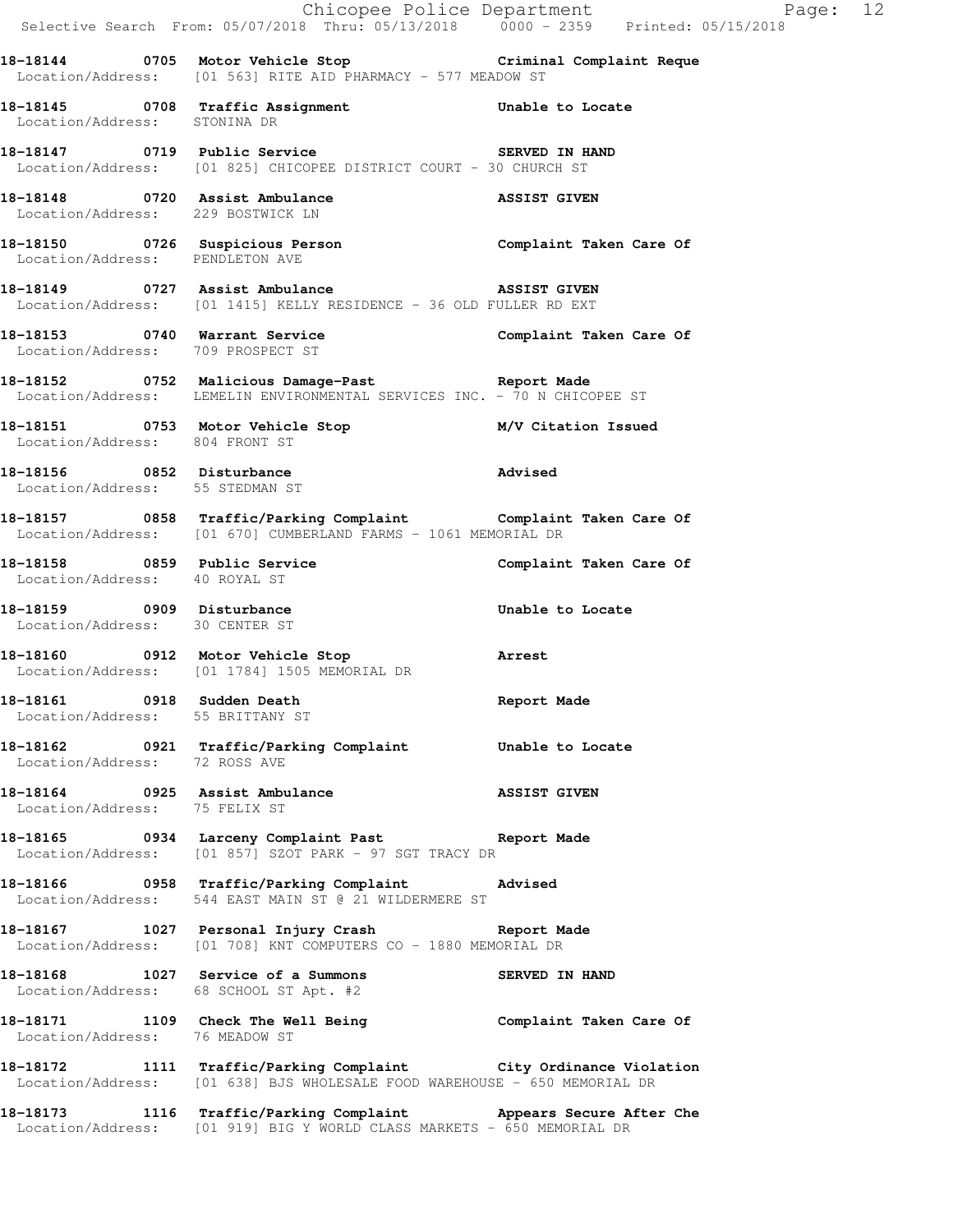**18-18174 1123 Traffic/Parking Complaint Unfounded**  Location/Address: [01 1249] STAPLES - 591 T MEMORIAL DR

**18-18177 1136 Check The Well Being Complaint Taken Care Of**  Location/Address: 137 BAY STATE RD

**18-18175 1150 Assault & Battery Complaint Report Made**  Location/Address: 40 MARION ST

**18-18179 1213 Undesirable Advised**  Location/Address: [01 1147] MUNICH HAUS - 13 CENTER ST

**18-18181 1218 THREATS MADE Report Made**  Location/Address: [01 392] ST STANISLAUS SCHOOL - 534 FRONT ST

**18-18182 1230 Traffic/Parking Complaint Appears Secure After Che**  Location/Address: [01 644] STOP & SHOP SUPERMARKET - 672 MEMORIAL DR

**18-18183 1232 Check The Well Being Assisted other Agency**  Location/Address: 5 SPRING ST

**18-18184 1233 Transport Service Transport complete**  Location/Address: [01 825] CHICOPEE DISTRICT COURT - 30 CHURCH ST

**18-18186 1303 Disturbance Advised**  Location/Address: 84 E MEADOW ST

**18-18187 1304 Animal Complaint Complaint Taken Care Of**  Location/Address: [01 53] RIVERBEND MEDICAL GROUP - 444 MONTGOMERY ST

**18-18191 1338 Stolen M/V L/P Report Report Made**  Location/Address: 13 BAPTIST AVE Apt. #2FL

**18-18192 1343 THREATS MADE Report Made**  Location/Address: 18 REED AVE

**18-18193 1345 Check The Well Being Complaint Taken Care Of**  Location/Address: [01 25] FAIRHAVEN APARTMENTS CHICOPEE HOUSING - 400 BRITTON ST Apt. #212

**18-18195 1406 Traffic/Parking Complaint Appears Secure After Che**  Location/Address: [01 1191] WALMART - 591 MEMORIAL DR

**18-18196 1407 THREATS MADE Report Made**  Location/Address: 225 MEADOW ST

**18-18197 1417 Traffic/Parking Complaint Appears Secure After Che**  Location/Address: [01 1252] MARSHALL'S - 591P MEMORIAL DR

**18-18198 1418 Traffic/Parking Complaint Complaint Taken Care Of**  Location/Address: [01 839] STEFANIK SCHOOL, GENERAL. JOHN J. K-5 - 720 MEADOW ST

**18-18199 1418 Traffic/Parking Complaint Appears Secure After Che**  Location/Address: [01 1249] STAPLES - 591 T MEMORIAL DR

**18-18200 1420 Traffic/Parking Complaint Appears Secure After Che**  Location/Address: [01 938] HOME DEPOT - 655 MEMORIAL DR

**18-18201 1509 Public Service Complaint Taken Care Of**  Location/Address: KOWAL DR

**18-18202 1518 Drug Overdose Report Made**  Location/Address: [01 643] REGISTRY OF MOTOR VEHICLES - 1011 CHICOPEE ST

18-18204 1536 Public Service **1886 Complaint Taken Care Of** Complaint Taken Care Of Location/Address: [01 825] CHICOPEE DISTRICT COURT - 30 CHURCH ST

**18-18205 1545 Missing Person Officer Canceled**  Location/Address: 62 MONTGOMERY ST

**18-18207 1552 Suspicious M/V Unable to Locate**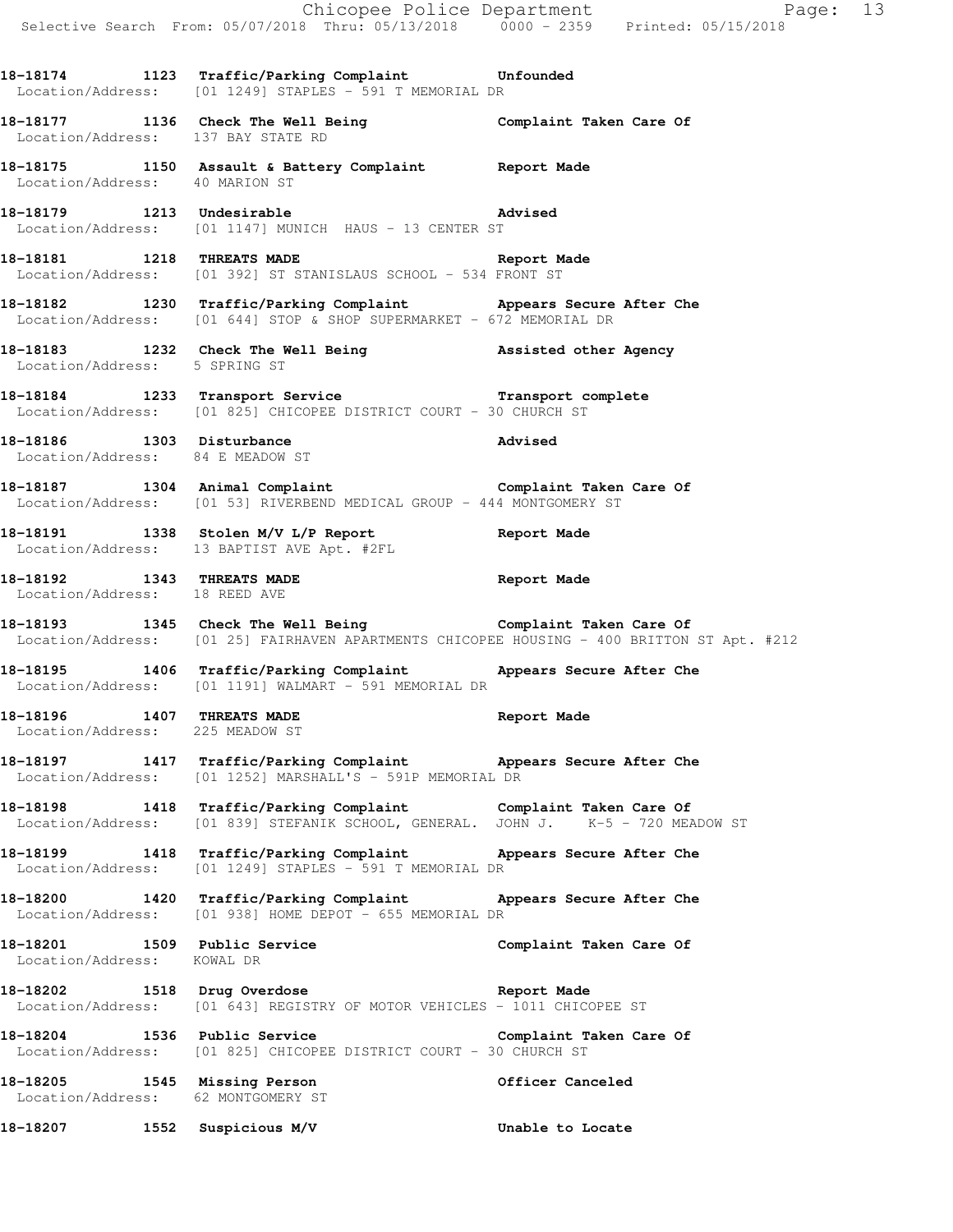|                                                              | E Chicopee Police Department<br>Selective Search From: 05/07/2018 Thru: 05/13/2018 0000 - 2359 Printed: 05/15/2018                                      | Page: 14                |
|--------------------------------------------------------------|---------------------------------------------------------------------------------------------------------------------------------------------------------|-------------------------|
|                                                              |                                                                                                                                                         |                         |
| Location/Address: 63 FAIRVIEW AVE                            |                                                                                                                                                         |                         |
|                                                              | 18-18208 1559 Property Damage Crash Report Made<br>Location/Address: [01 938] HOME DEPOT - 655 MEMORIAL DR                                              |                         |
|                                                              | 18-18209 1606 Car Wash Complaint Taken Care Of<br>Location/Address: [01 448] SOFT TOUCH AUTO WASH - 1469 GRANBY RD                                      |                         |
| Location/Address: 91 GOODHUE AVE                             | 18-18210 1608 Public Service                                                                                                                            | Advised                 |
| Location/Address: 76 GROVE ST                                | 18-18212 1614 Juvenile Complaint Advised                                                                                                                |                         |
| Location/Address: 14 DAKOTA DR                               | 18-18213 1616 Abandoned/Found Property Report Made                                                                                                      |                         |
|                                                              | 18-18214 1619 Traffic/Parking Complaint M/V Citation Issued<br>Location/Address: GOSSLIN SQUARE - 3 MONTGOMERY ST @ 120 MEMORIAL DR                     |                         |
|                                                              | 18-18216 1620 Check The Well Being Complaint Taken Care Of<br>Location/Address: [01 1102] CANTERBURY ARMS CHICOPEE HOUSING - 165 EAST MAIN ST Apt. #216 |                         |
|                                                              | 18-18215 1625 Check The Well Being 30 Marised<br>Location/Address: [01 53] RIVERBEND MEDICAL GROUP - 444 MONTGOMERY ST                                  |                         |
|                                                              | 18-18218 1632 Neighbor/Landlord Dispute Advised<br>Location/Address: [01 1242] BERTHIAUME RESIDENCE - 83 MAPLE ST                                       |                         |
|                                                              | 18-18219 1643 Motor Vehicle Stop 318-18219<br>Location/Address: 1723 MEMORIAL DR @ 12 WALLACE AVE                                                       |                         |
| Location/Address: 82 CHATHAM ST                              | 18-18220 1647 Drug Overdose                                                                                                                             | Assisted other Agency   |
| Location/Address: MANDALAY RD                                | 18-18221 1656 Traffic/Parking Complaint Unable to Locate                                                                                                |                         |
|                                                              | 18-18223 1704 Motor Vehicle Stop M/V Citation Issued<br>Location/Address: 120 MEMORIAL DR @ 3 MONTGOMERY ST                                             |                         |
| 18-18226 1720 Motor Vehicle Stop                             | Location/Address: 120 MEMORIAL DR @ 3 MONTGOMERY ST                                                                                                     | M/V Citation Issued     |
|                                                              | 18-18227 1742 Motor Vehicle Stop<br>Location/Address: 120 MEMORIAL DR @ 3 MONTGOMERY ST                                                                 | Advised                 |
|                                                              | 18-18228 1743 Property Damage Crash Report Made<br>Location/Address: NB AT SOUTH HADLEY LINE - MEMORIAL DR                                              |                         |
|                                                              | 18-18231 1753 Motor Vehicle Stop<br>Location/Address: 3 MONTGOMERY ST @ 120 MEMORIAL DR                                                                 | M/V Citation Issued     |
| 18-18232 1755 Disturbance<br>Location/Address: 213 BEMIS AVE |                                                                                                                                                         | Complaint Taken Care Of |
|                                                              | 18-18233 1805 Disturbance<br>Location/Address: [01 44] DOOGANS DELI - 140 BROADWAY                                                                      | Unable to Locate        |
|                                                              | 18-18234 1810 Property Damage Crash Report Made<br>Location/Address: [01 592] SUNOCO - F.L. ROBERTS - 500 MONTGOMERY ST                                 |                         |
|                                                              | 18-18237 1817 Property Damage Crash<br>Location/Address: 137 ARCADE ST @ 555 MCKINSTRY AVE                                                              | Report Made             |
| Location/Address: CONNECTICUT AVE                            | 18-18239 1829 Stolen M/V L/P Report                                                                                                                     | Report Made             |
|                                                              | 18-18242 1833 Assault & Battery Complaint Report Made<br>Location/Address: 346 BRITTON ST Apt. #1R                                                      |                         |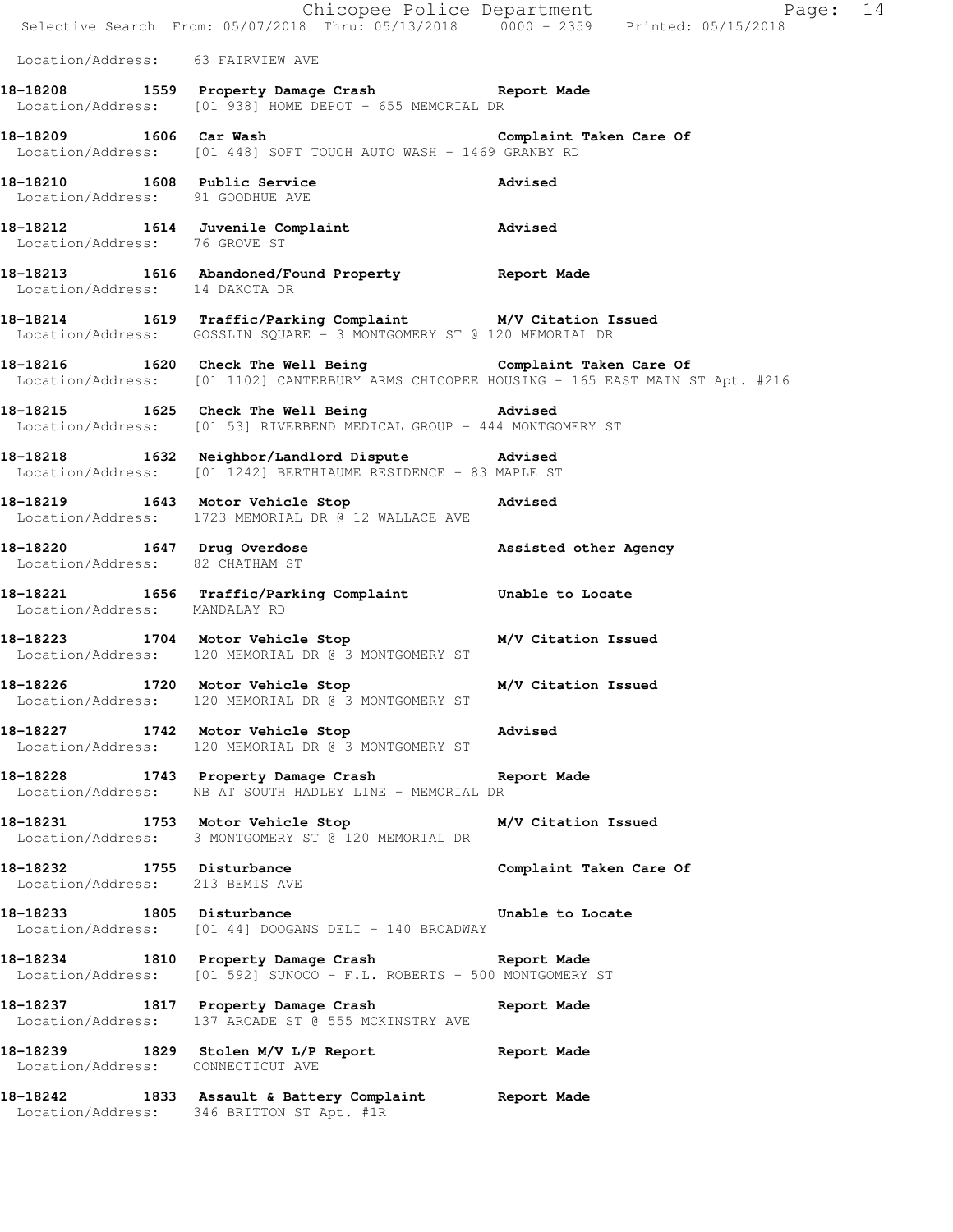Chicopee Police Department Fage: 15 Selective Search From: 05/07/2018 Thru: 05/13/2018 0000 - 2359 Printed: 05/15/2018 **18-18243 1834 Abandoned/Found Property Report Made**  Location/Address: 141 SYREK ST **18-18244 1835 Prisoner Lunch Complaint Taken Care Of**  Location/Address: [01 413] FALLS PIZZA - 103 MAIN ST **18-18245 1842 Assist Ambulance ASSIST GIVEN**  Location/Address: 21 BENOIT CIR Apt. #C **18-18247 1859 Abandoned/Found Property Report Made**  Location/Address: CHICOPEE ST **18-18249 1907 Motor Vehicle Stop M/V Citation Issued**  Location/Address: FAIRVIEW AVE @ HAFEY ST **18-18254 1937 Assist Other Police Department Complaint Taken Care Of**  Location/Address: 28 TOURTELOTTE AVE **18-18265 2003 Public Service Report Made**  Location/Address: [01 1196] SHELL - 95 WEST ST **18-18256 2005 51a Check Child's Welfare Advised**  Location/Address: 488 SPRINGFIELD ST **18-18257 2007 Abandoned/Found Property Advised**  Location/Address: [01 638] BJS WHOLESALE FOOD WAREHOUSE - 650 MEMORIAL DR **18-18258 2030 Check The Well Being Unable to Locate**  Location/Address: [01 1026] PREMIER TRANSPORTATION - 26 TAXIWAY DR **18-18259 2031 Neighbor/Landlord Dispute Complaint Taken Care Of**  Location/Address: KON TIKI CIR 18-18260 2031 Suspicious Person **No Report Necessary**  Location/Address: 17 ST JACQUES AVE Apt. #REAR **18-18261 2040 Identity Fraud/Theft Report Made**  Location/Address: 18 BEELER AVE **18-18262 2041 Assist Ambulance ASSIST GIVEN**  Location/Address: 828 CHICOPEE ST Apt. #3 **18-18264 2114 Stolen M/V L/P Report Report Made**  Location/Address: 160 SOUTH ST Apt. #2FL **18-18266 2122 Assist Ambulance Assisted other Agency**  Location/Address: 16 AMERICA ST Apt. #6 **18-18267 2122 Missing Person Officer Canceled**  Location/Address: 64 EAST ST **18-18269 2130 Missing Person Complaint Taken Care Of**  Location/Address: 64 EAST ST Original Call #: 18-18267 **18-18271 2135 Loud Music Advised**  Location/Address: SHAW PARK AVE **18-18274 2240 Neighbor/Landlord Dispute Advised**  Location/Address: 552 CHICOPEE ST Apt. #3L **18-18275 2241 THREATS MADE Advised**  Location/Address: 106.5 MEETINGHOUSE RD **18-18276 2249 Public Service Advised**  Location/Address: 160 SOUTH ST Apt. #2FL **18-18277 2317 Disturbance Advised**  Location/Address: [01 1147] MUNICH HAUS - 13 CENTER ST **18-18279 2357 Drug Overdose Report Made**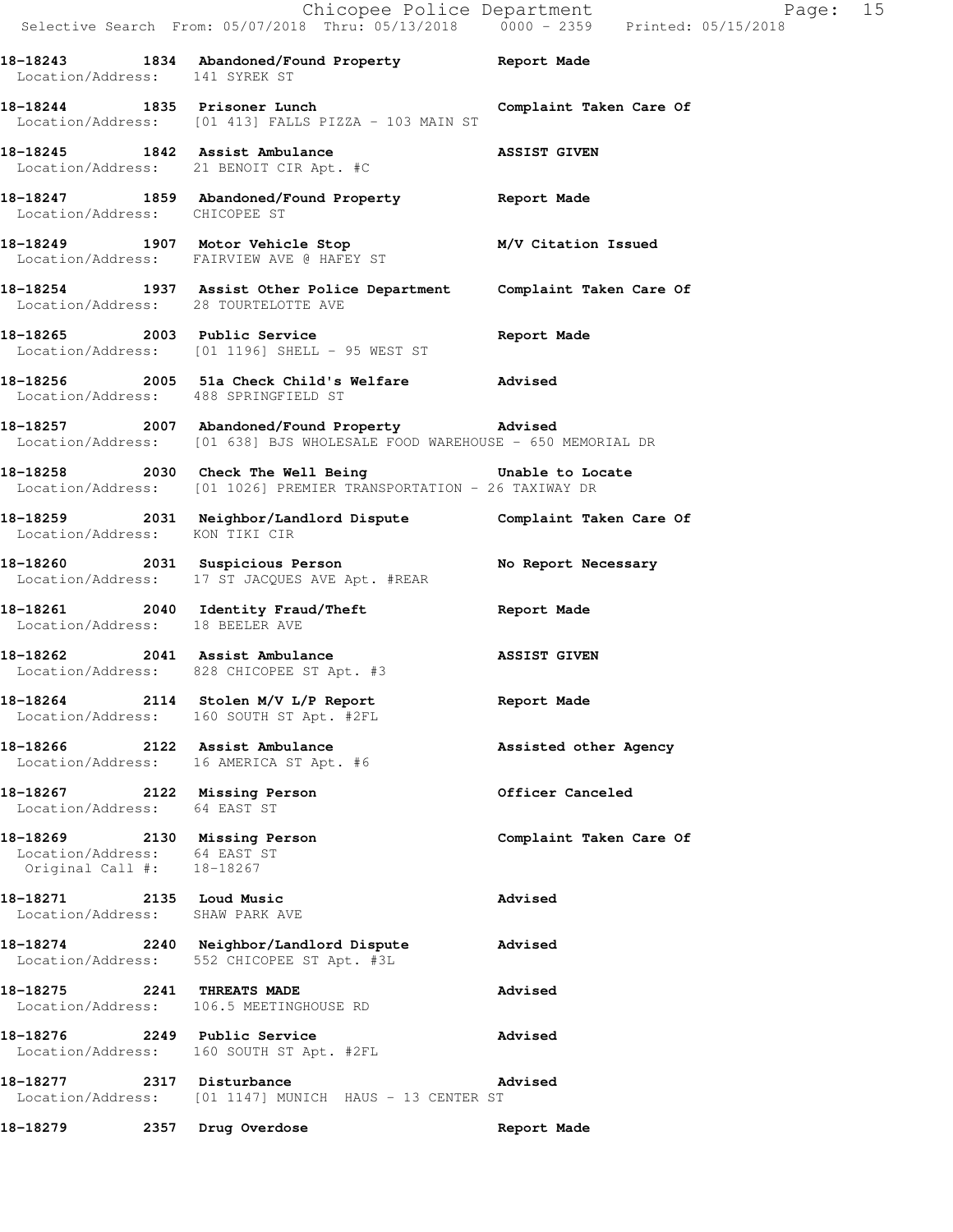Location/Address: [01 728] MCDONALDS - 1460 MEMORIAL DR

## **For Date: 05/10/2018 - Thursday**

|                                     | 18-18280 0008 Drug Overdose<br>18-18280 0008 Drug Overdose<br>Location/Address: 13 BAPTIST AVE Apt. #2FL                                                        | Report Made             |
|-------------------------------------|-----------------------------------------------------------------------------------------------------------------------------------------------------------------|-------------------------|
|                                     | 18-18285 0040 Traffic/Parking Complaint Complaint Taken Care Of Location/Address: 103 CHAPEL ST                                                                 |                         |
|                                     | 18-18291 0113 Disturbance<br>Location/Address: [01 1658] THE APARTMENTS AT AMES PRIVILEGE - 1 SPRINGFIELD ST                                                    |                         |
|                                     | 18-18300 0137 Assist Ambulance ASSIST GIVEN Location/Address: 32 CAMBRIDGE ST                                                                                   |                         |
| Location/Address: 244 MONTGOMERY ST | 18-18302 0159 Animal Complaint                                                                                                                                  | Unfounded               |
| Location/Address: 13 EASTERN DR     | 18-18305 0211 PRIVATE TOW/REPO                                                                                                                                  | Assisted other Agency   |
| Location/Address: SPRINGFIELD ST    | 18-18312 0234 Motor Vehicle Stop M/V Citation Issued                                                                                                            |                         |
| Location/Address: 744 PENDLETON AVE | 18-18327 0346 Assist Ambulance                                                                                                                                  | ASSIST GIVEN            |
| Location/Address: 67 CHARLES ST     | 18-18330 0416 Larceny Complaint Past 18-18330                                                                                                                   |                         |
| Location/Address: EXCHANGE ST       | 18-18339 18 0518 Suspicious Person 18-18 Unable to Locate                                                                                                       |                         |
| Location/Address: 608 GRANBY RD     |                                                                                                                                                                 |                         |
|                                     | 18-18342 0527 Motor Vehicle Stop<br>Location/Address: CHICOPEE ST @ LAWNDALE ST                                                                                 | Advised                 |
|                                     | 18-18343 0529 Motor Vehicle Stop M/V Citation Issued<br>Location/Address: [01 323] POLISH NATIONAL CREDIT UNION - 244 EXCHANGE ST                               |                         |
|                                     | Location/Address: [01 805] HUKE LAU - 705 MEMORIAL DR                                                                                                           |                         |
|                                     | 18-18346                      0555           Keep The Peace-Others                         Advised<br>Location/Address: LEMELIN CONSTRUCTION - 70 N CHICOPEE ST |                         |
| Location/Address: STONINA DR        |                                                                                                                                                                 |                         |
|                                     | Location/Address: [01 842] DUPONT MEM MID SCHOOL, 1ST SGT. KEVIN A. - 650 FRONT ST                                                                              |                         |
| Location/Address: 1050 BURNETT RD   | 18-18350 0626 Traffic/Parking Complaint                                                                                                                         | Complaint Taken Care Of |
|                                     | 18-18351 0629 Traffic Assignment <b>18-18351 Complaint Taken Care Of</b><br>Location/Address: [01 1] MCCELLENDS GARDENS - 123 ACADEMY ST                        |                         |
| Location/Address: MEMORIAL DR       | 18-18352 0633 Traffic Assignment                                                                                                                                | Complaint Taken Care Of |
|                                     | Location/Address: [01 839] STEFANIK SCHOOL, GENERAL. JOHN J. K-5 - 720 MEADOW ST                                                                                |                         |
| 18-18354 0636 Traffic Assignment    | Location/Address: 53 NEW LUDLOW RD @ 2021 MEMORIAL DR                                                                                                           | Complaint Taken Care Of |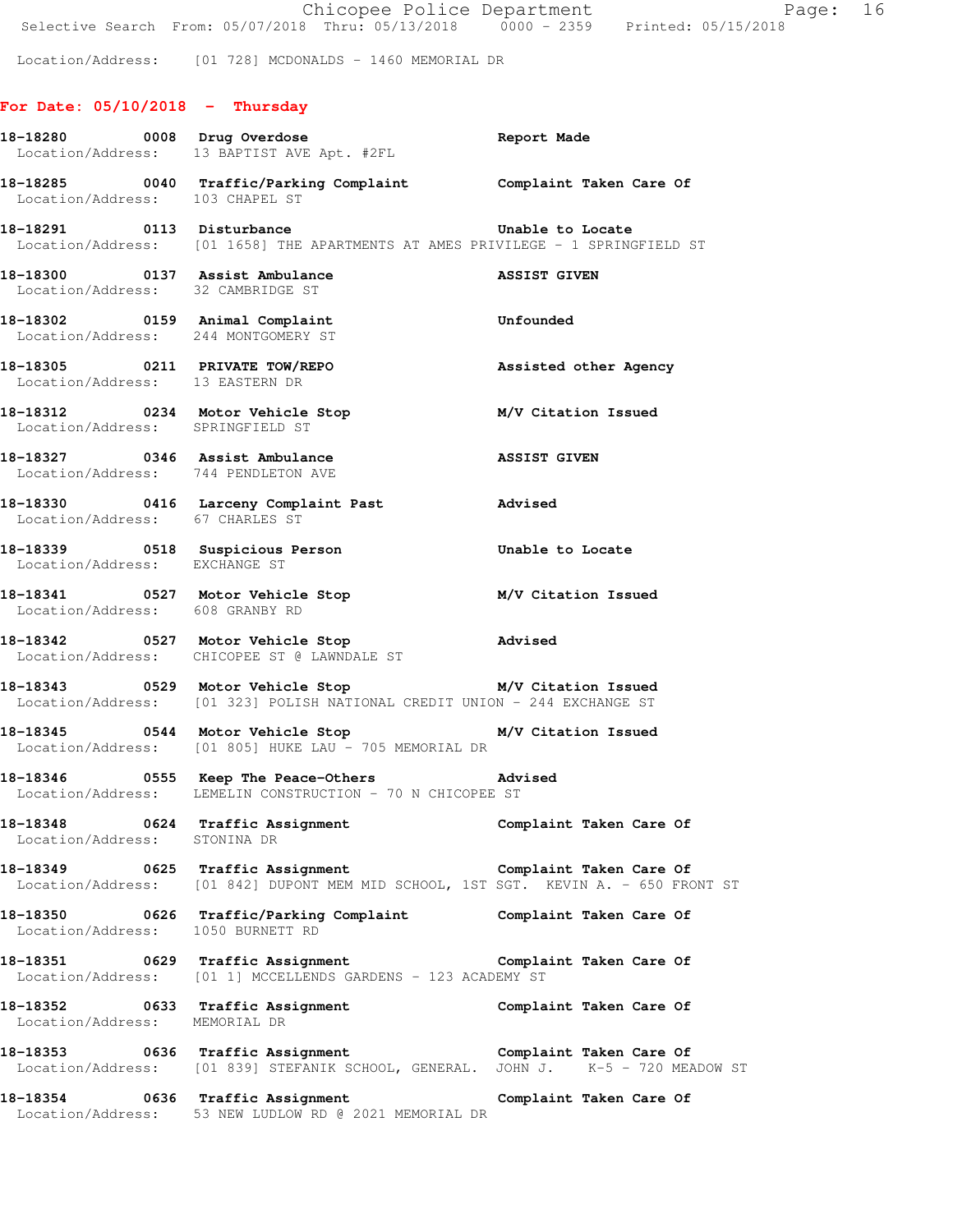|                                    | Selective Search From: 05/07/2018 Thru: 05/13/2018 0000 - 2359 Printed: 05/15/2018                                                          | Chicopee Police Department Page: 17 |
|------------------------------------|---------------------------------------------------------------------------------------------------------------------------------------------|-------------------------------------|
| Location/Address: 177 FAIRVIEW AVE | 18-18356 0642 Motor Vehicle Stop M/V Citation Issued                                                                                        |                                     |
| Location/Address: MONTCALM ST      | 18-18359 0652 Traffic Assignment 18-18359 Complaint Taken Care Of                                                                           |                                     |
|                                    | 18-18360 0652 Traffic Assignment No Report Necessary<br>Location/Address: 462 CHICOPEE ST @ 13 BONNER ST                                    |                                     |
|                                    | 18-18361 0654 Check The Well Being Unable to Locate<br>Location/Address: [01 499] WESTOVER JOB CORPS - 103 JOHNSON RD                       |                                     |
|                                    | 18-18362   0702   Traffic Assignment   Complaint Taken Care Of Location/Address: STONINA DR                                                 |                                     |
| Original Call #: 18-18358          | 18-18363 0705 Disturbance <b>18-18363</b> Unfounded<br>Location/Address: 89 WASHINGTON ST @ 53 MADISON ST                                   |                                     |
|                                    | 18-18364 0712 Public Service 3 SERVED IN HAND<br>Location/Address: [01 825] CHICOPEE DISTRICT COURT - 30 CHURCH ST                          |                                     |
| Location/Address: 1302 MEMORIAL DR | 18-18365 0712 Larceny Complaint Past 18-18365                                                                                               |                                     |
| Location/Address: STONINA DR       | 18-18367 0722 Motor Vehicle Stop 31 Movised                                                                                                 |                                     |
|                                    | 18-18368 0730 Malicious Damage-Past 18-18368 Report Made<br>Location/Address: 91 EDBERT ST                                                  |                                     |
| Location/Address: 95 BROADWAY      | 18-18370 0745 Motor Vehicle Stop M/V Citation Issued                                                                                        |                                     |
| Location/Address: 110 CHURCH ST    | 18-18369 0750 Abandoned/Found Property Report Made                                                                                          |                                     |
|                                    | 18-18371 0816 Assault & Battery Complaint Report Made<br>Location/Address: [01 842] DUPONT MEM MID SCHOOL, 1ST SGT. KEVIN A. - 650 FRONT ST |                                     |
| Location/Address: SPRING ST        | 18-18372 0819 Traffic/Parking Complaint Complaint Taken Care Of                                                                             |                                     |
| 18-18374 0840 Disturbance          | Location/Address: 133 FRONTENAC ST                                                                                                          | Unable to Locate                    |
|                                    | 18-18376 0842 Neighbor/Landlord Dispute Advised<br>Location/Address: 56 ROY ST Apt. #1ST                                                    |                                     |
| Location/Address: 110 CHURCH ST    | 18-18375 0843 Public Service                                                                                                                | Complaint Taken Care Of             |
| Location/Address: COLLEGE ST       | 18-18377 0854 Traffic Assignment                                                                                                            | No Report Necessary                 |
|                                    | 18-18378 0909 Larceny Complaint Past<br>Location/Address: 738 CHICOPEE ST @ 11 WHITMAN ST                                                   | Report Made                         |
|                                    | 18-18381 0925 Motor Vehicle Stop<br>Location/Address: 264 SPRINGFIELD ST @ 17 STEARNS TER                                                   | Advised                             |
| Location/Address: 147 MOREAU DR    | 18-18382 <b>1888</b> 1928 Traffic/Parking Complaint <b>1888</b> Complaint Taken Care Of                                                     |                                     |
|                                    | 18-18383 0934 Traffic/Parking Complaint Unfounded<br>Location/Address: [01 1577] CHICOPEE MARKETPLACE (CENTRO PROPERTIES) - 591 MEMORIAL DR |                                     |
| 18-18384 0937 Car Wash             | Location/Address: [01 448] SOFT TOUCH AUTO WASH - 1469 GRANBY RD                                                                            | No Report Necessary                 |
|                                    | 18-18385 0949 Assist Ambulance                                                                                                              | Assisted other Agency               |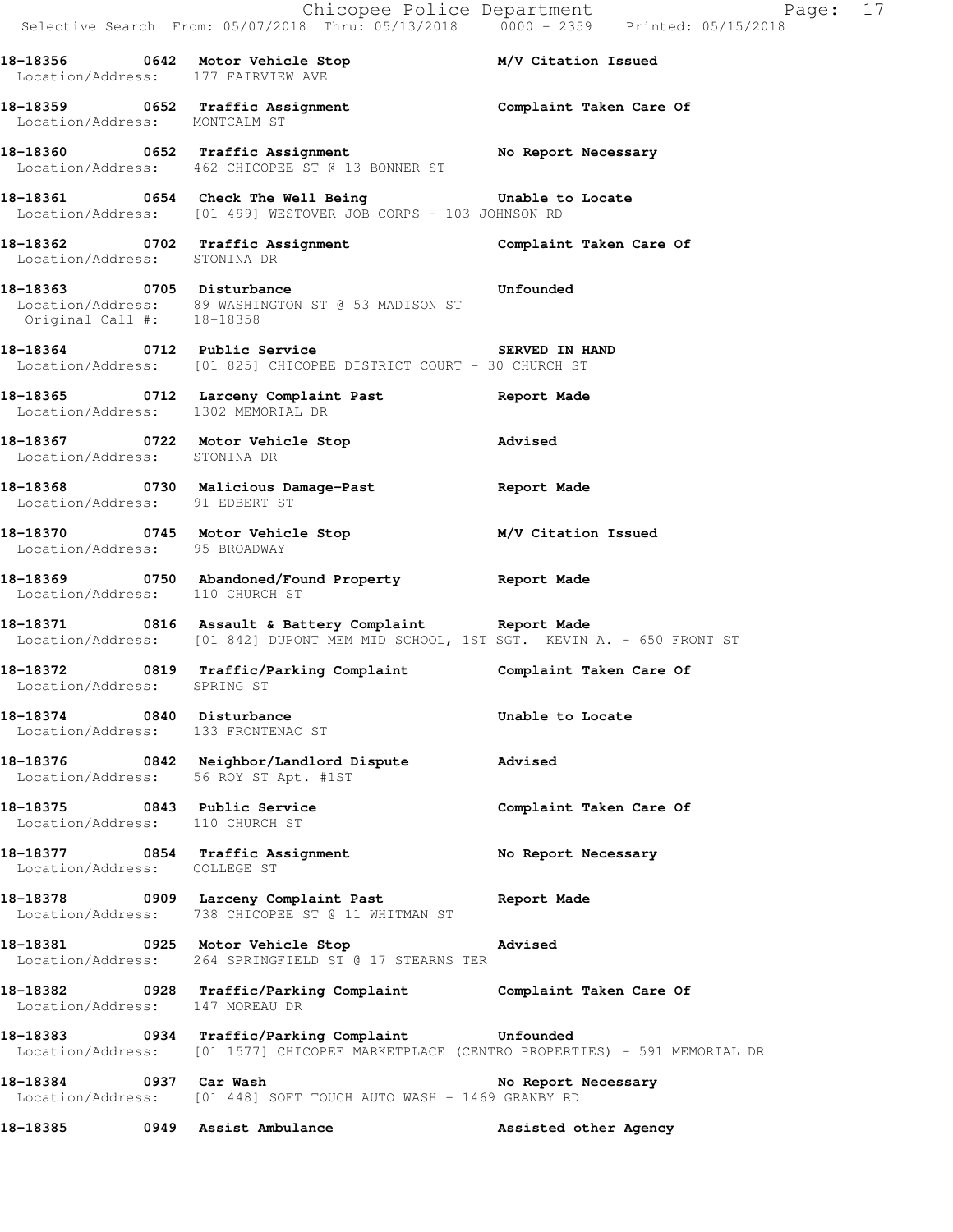|                                   |                                                                                                                                               | Page: 18                                                                                         |
|-----------------------------------|-----------------------------------------------------------------------------------------------------------------------------------------------|--------------------------------------------------------------------------------------------------|
|                                   | Chicopee Police Department<br>Selective Search From: 05/07/2018 Thru: 05/13/2018 0000 - 2359 Printed: 05/15/2018                              |                                                                                                  |
| Location/Address: 22 JOHN ST      |                                                                                                                                               |                                                                                                  |
| Location/Address: 40 ROYAL ST     | 18-18386 0955 Keep The Peace-Others ASSIST GIVEN                                                                                              |                                                                                                  |
| Location/Address: 110 CHURCH ST   | 18-18387 1001 Personal Injury Crash 18 Report Made                                                                                            |                                                                                                  |
|                                   | 18-18388 1013 Traffic/Parking Complaint Appears Secure After Che<br>Location/Address: [01 644] STOP & SHOP SUPERMARKET - 672 MEMORIAL DR      |                                                                                                  |
|                                   | 18-18389 1013 Public Service 2015 2015 Advised<br>Location/Address: [01 323] POLISH NATIONAL CREDIT UNION - 244 EXCHANGE ST                   |                                                                                                  |
|                                   | 18-18390 1018 Traffic/Parking Complaint Appears Secure After Che<br>Location/Address: [01 638] BJS WHOLESALE FOOD WAREHOUSE - 650 MEMORIAL DR |                                                                                                  |
|                                   | 18-18391 1021 Traffic/Parking Complaint Appears Secure After Che<br>Location/Address: [01 919] BIG Y WORLD CLASS MARKETS - 650 MEMORIAL DR    |                                                                                                  |
| Location/Address: 176 PROSPECT ST | 18-18393 1026 Harassing Phone Calls 5 Report Made                                                                                             |                                                                                                  |
|                                   | 18-18395 1118 Motor Vehicle Stop <b>Advised</b><br>Location/Address: 222 CENTER ST @ 107 WEST ST                                              |                                                                                                  |
|                                   | 18-18396 1125 Larceny Complaint Past Report Made<br>Location/Address: [01 11] BOSTON BAY PIZZA - 515 MONTGOMERY ST                            |                                                                                                  |
|                                   | 18-18400 1142 Motor Vehicle Stop 318-18400<br>Location/Address: CABOT ST @ DWIGHT ST                                                          |                                                                                                  |
|                                   | 18-18402 1153 Property Damage Crash Report Made                                                                                               | Location/Address: [01 885] PIONEER VALLEY REFRIGERATED WAREHOUSE - 149 PLAINFIELD ST Apt. #BLD 2 |
|                                   | 18-18404 1207 Traffic/Parking Complaint Appears Secure After Che<br>$Location/Address:$ [01 449] CVS 2339 - 1176 GRANBY RD                    |                                                                                                  |
|                                   | 18-18405 1208 Assist Other Police Department ASSIST GIVEN<br>Location: 291 HIGHWAY BY MASS PIKE ENTRANCE                                      |                                                                                                  |
|                                   | 18-18408 1231 Traffic/Parking Complaint<br>Location/Address: [01 1394] WALGREENS DRUGS STORE - 1195 GRANBY RD                                 | Appears Secure After Che                                                                         |
|                                   | 18-18410 1238 Traffic/Parking Complaint<br>Location/Address: 72 ROSS AVE                                                                      | Unable to Locate                                                                                 |
|                                   | 18-18411 1242 Violation Harassment Order Report Made<br>Location/Address: 106 1/2 - 106 MEETINGHOUSE RD                                       |                                                                                                  |
|                                   | 18-18412 1249 Traffic/Parking Complaint Complaint Taken Care Of<br>Location/Address: [01 670] CUMBERLAND FARMS - 1061 MEMORIAL DR             |                                                                                                  |
|                                   | 18-18413 1255 Motor Vehicle Stop M/V Citation Issued<br>Location/Address: 420 EAST ST @ 319 BEAUCHAMP TER                                     |                                                                                                  |
|                                   | 18-18415 1317 Traffic/Parking Complaint Advised<br>Location/Address: IN THE AREA - 300 EAST MAIN ST                                           |                                                                                                  |
| Location/Address: 5 JULIA AVE     | 18-18416 1329 Investigation/DB                                                                                                                | Complaint Taken Care Of                                                                          |
| Location/Address: CHAMPION DR     | 18-18418 1335 Motor Vehicle Stop M/V Citation Issued                                                                                          |                                                                                                  |
|                                   | 18-18419 1343 Public Service NSSIST GIVEN<br>Location/Address: [01 825] CHICOPEE DISTRICT COURT - 30 CHURCH ST                                |                                                                                                  |
| 1350 MAIL RUN<br>18-18421         | Location/Address: [01 368] CITY HALL ANNEX - 274 FRONT ST                                                                                     | <b>ASSIST GIVEN</b>                                                                              |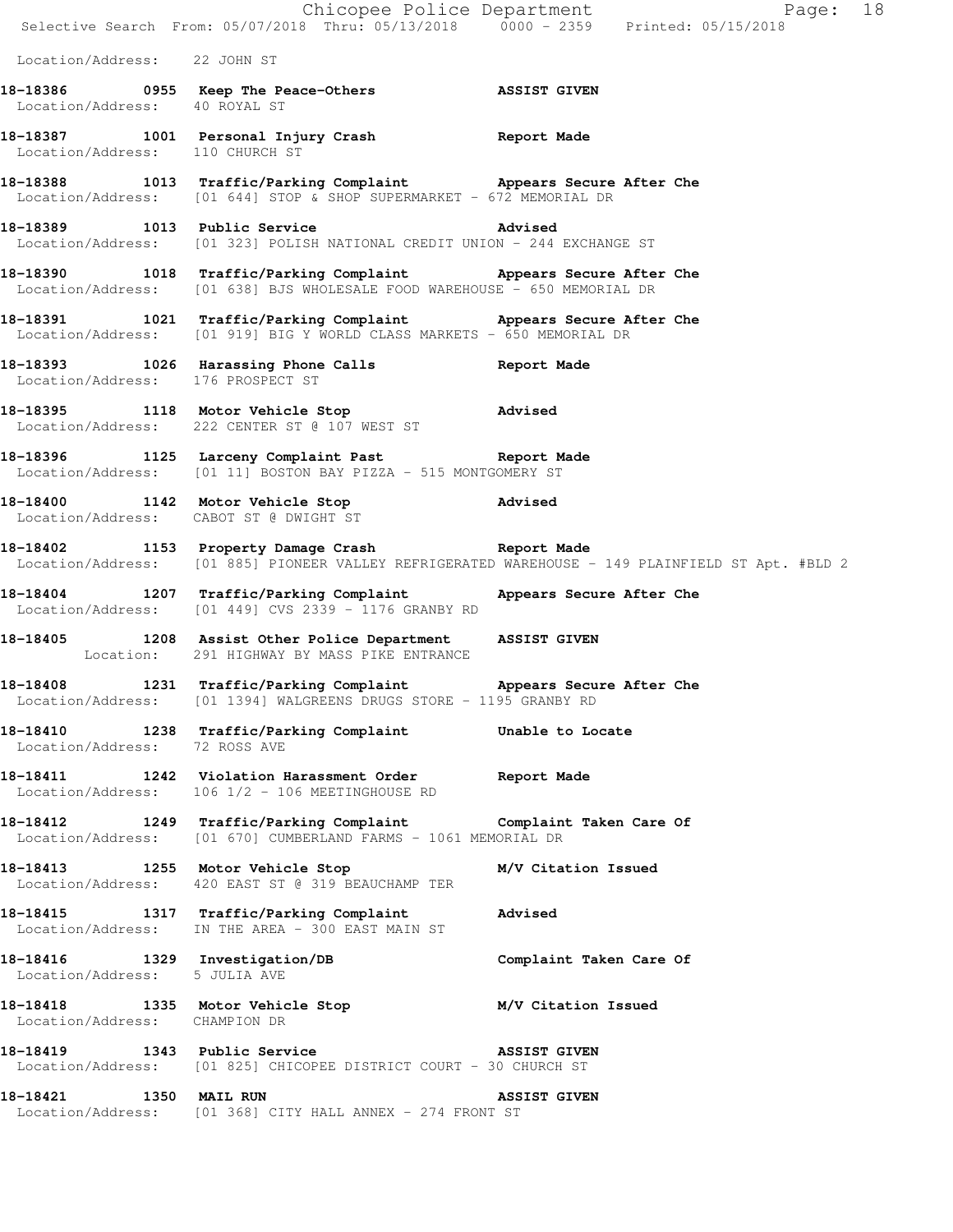**18-18423 1413 THREATS MADE Advised**  Location/Address: 38 MARBLE AVE

**18-18426 1434 Traffic/Parking Complaint Complaint Taken Care Of**  Location/Address: OLKO CIR

**18-18428 1443 Identity Fraud/Theft Report Made**  Location/Address: 65 BROADWAY

**18-18429 1459 Juvenile Complaint Unable to Locate**  Location/Address: [01 1065] CHICOPEE HIGH SCHOOL - 820 FRONT ST

**18-18430 1500 Identity Fraud/Theft Report Made**  Location/Address: 13 PLANTE CIR

Location/Address: 64 DEANE ST

**18-18433 1507 Larceny Complaint Past Report Made**  Location/Address: [01 234] WILLIMANSETT (WEST) NURSING HOME - 546 CHICOPEE ST

**18-18435 1522 Juvenile Complaint Unable to Locate**  Location/Address: [01 1862] CHICOPEE SENIOR CENTER - 5 W MAIN ST

**18-18436 1532 Traffic/Parking Complaint Advised**  Location/Address: 232 LAFAYETTE ST

**18-18437 1542 Public Service No Report Necessary**  Location/Address: 56 MONTCALM ST

**18-18438 1545 Traffic/Parking Complaint Unable to Locate**  Location/Address: MANDALAY RD

**18-18439 1549 Traffic/Parking Complaint Unable to Locate**  Location/Address: [01 1726] WHALEN RESIDENCE - 100 SEVENTH AVE

**18-18440 1553 Drug/Narcotic Activity Report Made**  Location/Address: [01 499] WESTOVER JOB CORPS - 103 JOHNSON RD

**18-18442 1558 Traffic/Parking Complaint Complaint Taken Care Of**  Location/Address: 11 PROVIDENCE ST @ 701 GRATTAN ST

**18-18443 1610 Disturbance Arrest**  Location/Address: [01 1147] MUNICH HAUS - 13 CENTER ST

**18-18444 1614 Car Wash Complaint Taken Care Of**  Location/Address: [01 448] SOFT TOUCH AUTO WASH - 1469 GRANBY RD

**18-18446 1617 THREATS MADE Advised**  Location/Address: 642 CHICOPEE ST Apt. #303

**18-18445 1618 Traffic/Parking Complaint Complaint Taken Care Of**  Location/Address: [01 39] MAC ARTHUR TERRACE APARTMENTS - 70 BROADWAY Apt. #202

**18-18447 1632 Traffic/Parking Complaint No Report Necessary**  Location/Address: 3 MONTGOMERY ST @ 120 MEMORIAL DR

**18-18448 1636 Identity Fraud/Theft Unable to Locate**  Location/Address: 90 EDBERT ST Apt. #L 18-18450 1636 Public Service **18-18450** Complaint Taken Care Of

Location/Address: 6 BUSH AVE

**18-18449 1637 Motor Vehicle Stop M/V Citation Issued**  Location/Address: BRIDGE ST

**18-18451 1654 Drug Overdose Report Made**  Location/Address: [01 1658] THE APARTMENTS AT AMES PRIVILEGE - 1 SPRINGFIELD ST Apt. #318

**18-18431 1502 Service of a Summons Unable to Locate**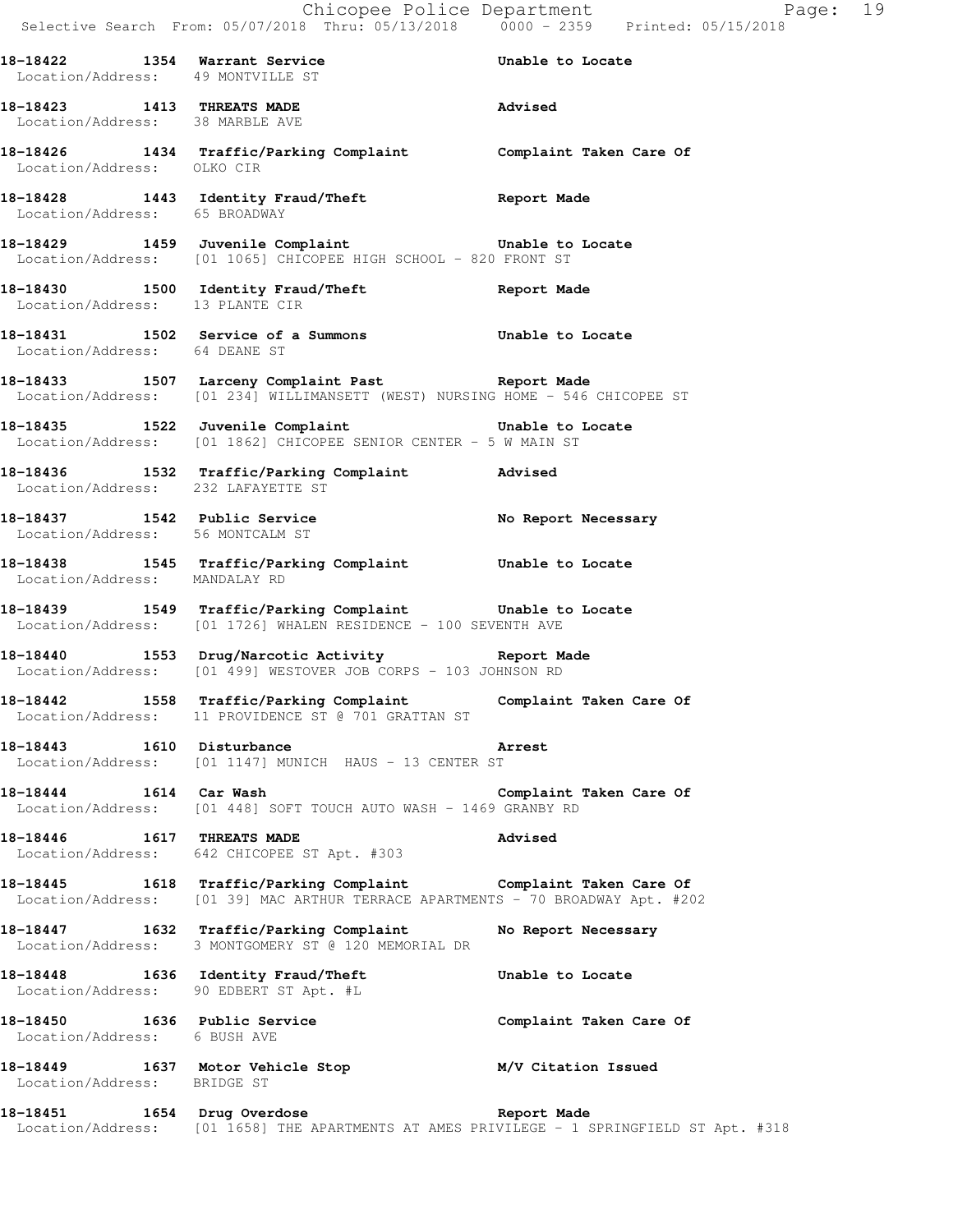**18-18452 1715 Property Damage Crash Report Made** 

 Location/Address: [01 719] PRICE RITE - 1600 MEMORIAL DR **18-18453 1720 Abandoned 911 Call Complaint Taken Care Of**  Location/Address: 53 EMPIRE ST Apt. #J **18-18454 1723 Property Damage Crash Report Made**  Location/Address: [01 1937] RIVERA/NIEVES RESIDENCE - 33 ELCON DR **18-18455 1723 Drug Overdose Report Made**  Location/Address: 2 SOUTHERN DR **18-18456 1746 Larceny Complaint Past Report Made**  Location/Address: 349 HAMPDEN ST Apt. #2ND **18-18457 1751 Shoplifter Arrest**  Location/Address: [01 1191] WALMART - 591 MEMORIAL DR **18-18459 1819 Assist Ambulance ASSIST GIVEN**  Location/Address: 48 PLANTE CIR **18-18461 1823 Check The Well Being Complaint Taken Care Of**  Location/Address: [01 284] MONEY STOP - 1098 CHICOPEE ST **18-18462 1844 Loud Music Advised**  Location/Address: 36 SOUTHERN DR **18-18463 1844 Prisoner Lunch Complaint Taken Care Of**  Location/Address: [01 413] FALLS PIZZA - 103 MAIN ST **18-18466 1921 Public Service ASSIST GIVEN**  Location/Address: 58 GROVE ST **18-18467 1923 Shoplifter Report Made**  Location/Address: [01 718] CVS 693 - 1616 MEMORIAL DR **18-18468 1937 Assist Ambulance ASSIST GIVEN**  Location/Address: [01 39] MAC ARTHUR TERRACE APARTMENTS - 70 BROADWAY Apt. #198 **18-18469 1946 Check The Well Being Complaint Taken Care Of**  Location/Address: [01 832] BELLAMY MIDDLE SCHOOL, EDWARD 6-8 - 314 PENDLETON AVE **18-18472 1954 Service of a Summons NOT SERVED**  Location/Address: 1 COOLIDGE RD **18-18473 1957 Assist Other Police Department Complaint Taken Care Of**  Location/Address: 7 RIVERVIEW TER **18-18474 2000 Check The Well Being Complaint Taken Care Of**  Location/Address: [01 1147] MUNICH HAUS - 13 CENTER ST **18-18475 2007 Assist Ambulance ASSIST GIVEN**  Location/Address: GOOD WORKS COFFEE HOUSE - 46 CENTER ST **18-18476 2009 Check The Well Being Advised**  Location/Address: 120 MEMORIAL DR @ 3 MONTGOMERY ST **18-18478 2011 Suspicious M/V Complaint Taken Care Of**  Location/Address: [01 1248] CINDY TURCOTTE AND THOMAS FOURNIER - 825 GRATTAN ST **18-18480 2027 Drug/Narcotic Activity Complaint Taken Care Of**  Location/Address: [01 919] BIG Y WORLD CLASS MARKETS - 650 MEMORIAL DR **18-18482 2057 Suspicious M/V Unable to Locate** 

Location/Address: [01 227] FRITO LAY INC - 90 CHAMPION DR

**18-18483 2101 Assist Ambulance ASSIST GIVEN**  Location/Address: 1340 MEMORIAL DR Apt. #3B

**18-18484 2132 Assist Ambulance ASSIST GIVEN**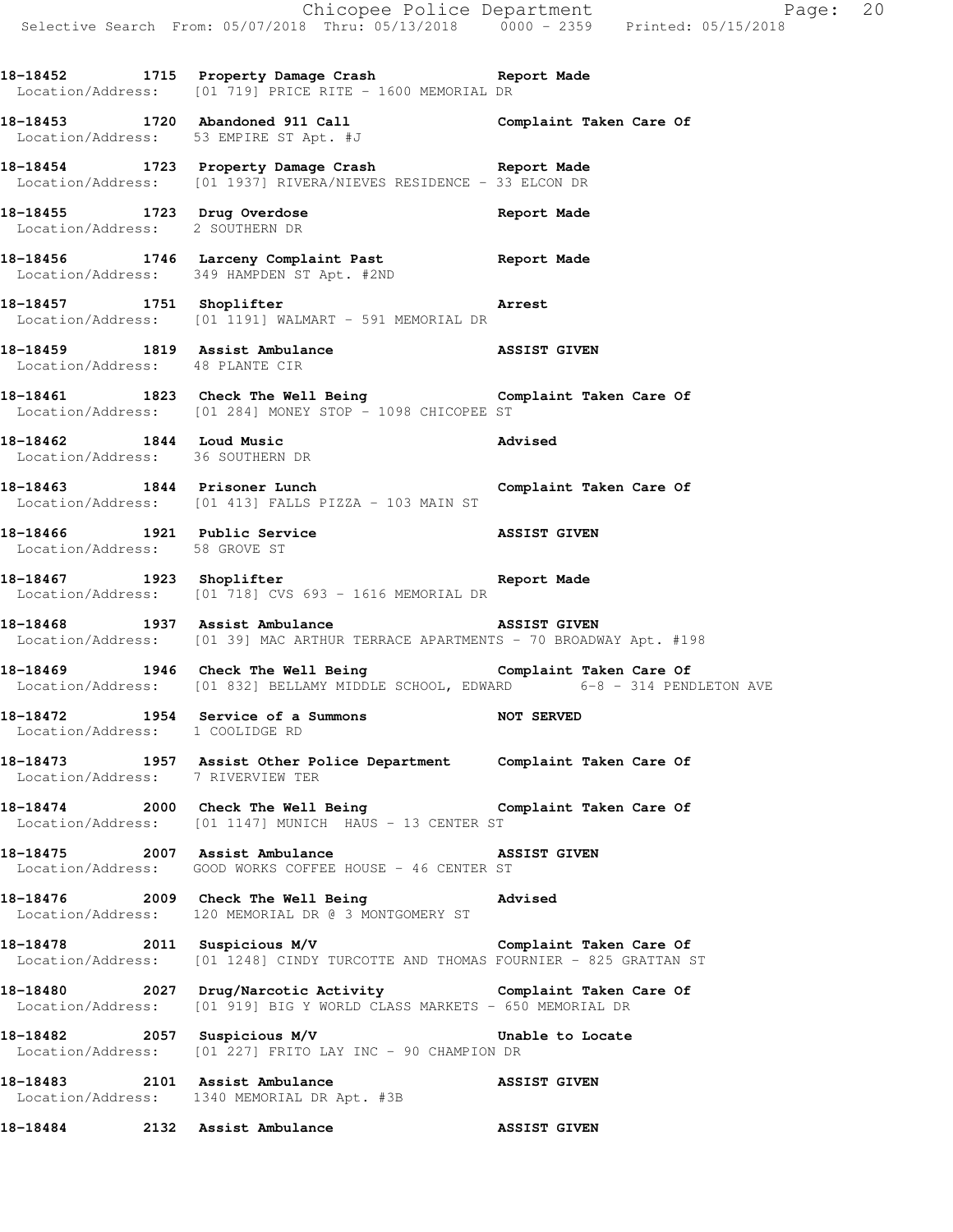|                                   | E Chicopee Police Department<br>Selective Search From: 05/07/2018 Thru: 05/13/2018 0000 - 2359 Printed: 05/15/2018                                | Page: 21                |
|-----------------------------------|---------------------------------------------------------------------------------------------------------------------------------------------------|-------------------------|
| Location/Address: ROBBINS RD      |                                                                                                                                                   |                         |
| 18-18487 2209 Loud Music          | Location/Address: 349 HAMPDEN ST Apt. #2FL                                                                                                        | Complaint Taken Care Of |
| Location/Address: MUZZY ST        | 18-18488 2221 Loud Music                                                                                                                          | Unfounded               |
|                                   | 18-18489 2237 Breaking & Entering in progres Unable to Locate<br>Location/Address: [01 782] ELMS, COLLEGE OF OUR LADY OF THE - 291 SPRINGFIELD ST |                         |
| Location/Address: 127 EASTERN DR  | 18-18491 2248 Assist Ambulance ASSIST GIVEN                                                                                                       |                         |
| Location/Address: 14 BUSH AVE     | 18-18492 2303 Animal Complaint Communications Unfounded                                                                                           |                         |
|                                   | 18-18493 2329 Check The Well Being No Report Necessary<br>Location/Address: [01 670] CUMBERLAND FARMS - 1061 MEMORIAL DR                          |                         |
|                                   | 18-18494 2351 Juvenile Complaint Advised<br>Location/Address: [01 39] MAC ARTHUR TERRACE PARK - 70 BROADWAY                                       |                         |
| For Date: $05/11/2018$ - Friday   |                                                                                                                                                   |                         |
| Location/Address: RIDGEWOOD RD    | 18-18499 0021 Check The Well Being 38SIST GIVEN                                                                                                   |                         |
| Location/Address: 103 CHAPEL ST   | 18-18509 0052 Traffic/Parking Complaint Complaint Taken Care Of                                                                                   |                         |
|                                   | ASSIST GIVEN<br>18-18510 0057 Assist Ambulance<br>Location/Address: 39 BONNEVILLE AVE                                                             |                         |
| Location/Address: 979 CHICOPEE ST | 18-18514 0106 Motor Vehicle Stop M/V Citation Issued                                                                                              |                         |
| Location/Address: 513 IRENE ST    | 18-18518 0122 Motor Vehicle Stop Movised                                                                                                          |                         |
|                                   | 18-18519   0129   Motor Vehicle Stop   M/V Citation Issued<br>Location/Address: 591 PENDLETON AVE @ 1041 MEMORIAL DR                              |                         |
| Location/Address: 153 GRATTAN ST  | 18-18529 0154 Property Damage Crash Report Made                                                                                                   |                         |
| Location/Address: 55 STEDMAN ST   | 18-18537 0253 Disturbance                                                                                                                         | Unable to Locate        |
|                                   | 18-18565 0550 Motor Vehicle Stop M/V Citation Issued<br>Location/Address: [01 257] AUTO TECHNIQUES - 1424 GRANBY RD                               |                         |
|                                   | 18-18567   0617   Traffic Assignment   Complaint Taken Care Of Location/Address:   STONINA DR                                                     |                         |
| Location/Address: CHICOPEE ST     | 18-18569 0629 Traffic Assignment Complaint Taken Care Of                                                                                          |                         |
|                                   | 18-18570 0630 Traffic Assignment Complaint Taken Care Of<br>Location/Address: [01 1065] CHICOPEE HIGH SCHOOL - 820 FRONT ST                       |                         |
|                                   | 18-18572 0634 Service of a Summons<br>Location/Address: 267 COLLEGE ST Apt. #A                                                                    | Unable to Locate        |
| Location/Address: GRANBY RD       | 18-18571 0635 Traffic Assignment Complaint Taken Care Of                                                                                          |                         |
|                                   | 18-18573 0636 Traffic Assignment<br>Location/Address: ABBEY MEMORIAL DR                                                                           | No Report Necessary     |
|                                   |                                                                                                                                                   |                         |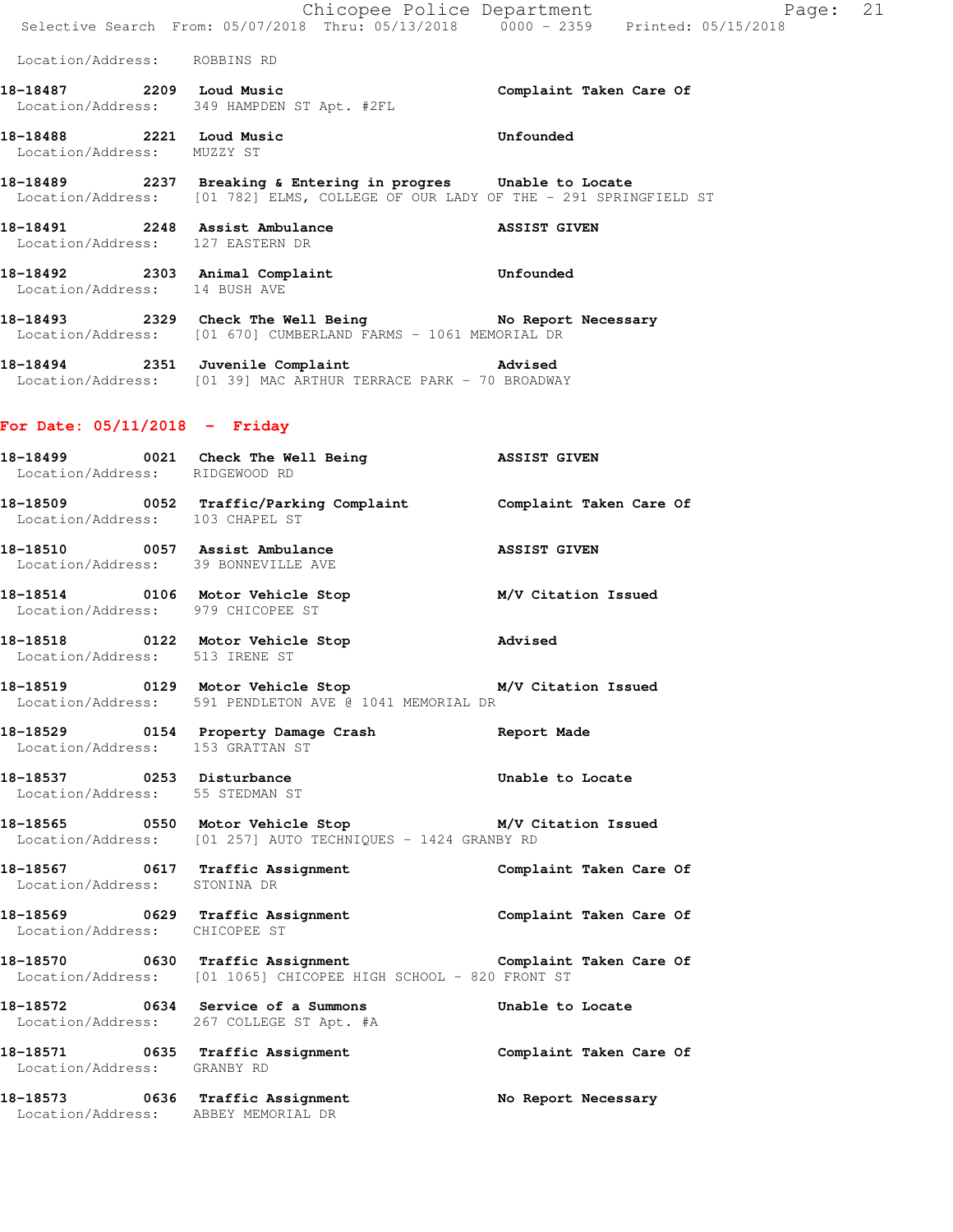|                                     | Chicopee Police Department<br>Selective Search From: 05/07/2018 Thru: 05/13/2018 0000 - 2359 Printed: 05/15/2018                  |                         |  |
|-------------------------------------|-----------------------------------------------------------------------------------------------------------------------------------|-------------------------|--|
|                                     |                                                                                                                                   |                         |  |
| Location/Address: BURNETT RD        | 18-18574 0637 Traffic Assignment Complaint Taken Care Of                                                                          |                         |  |
| Location/Address: MONTGOMERY ST     | 18-18575 0644 Traffic Assignment Complaint Taken Care Of                                                                          |                         |  |
|                                     | 18-18576    0650    Traffic Assignment    Complaint Taken Care Of Location/Address: MEMORIAL DR                                   |                         |  |
|                                     | 18-18577   0653   Traffic Assignment   Complaint Taken Care Of Location/Address: GRANBY RD                                        |                         |  |
|                                     | 18-18579 0654 Traffic Assignment 0fficer Canceled Location/Address: [01 702] JIFFY LUBE - 2017 MEMORIAL DR                        |                         |  |
|                                     | 18-18581 0702 Traffic Assignment Advised<br>Location/Address: [01 702] JIFFY LUBE - 2017 MEMORIAL DR                              |                         |  |
| Location/Address: GRANBY RD         | 18-18582 0704 Traffic Assignment Complaint Taken Care Of                                                                          |                         |  |
|                                     | 18-18583 0705 Motor Vehicle Stop 318-18583<br>Location/Address: 341 SHERIDAN ST @ 65 FULLER RD                                    |                         |  |
|                                     | 18-18584 0710 Motor Vehicle Stop M/V Citation Issued<br>Location/Address: [01 1684] EVERSON DISTRIBUTING CO. - 280 NEW LUDLOW RD  |                         |  |
|                                     | 18-18585 0712 Public Service Complaint Taken Care Of<br>Location/Address: [01 825] CHICOPEE DISTRICT COURT - 30 CHURCH ST         |                         |  |
|                                     | 18-18586 0721 Motor Vehicle Stop 31 Motor Advised<br>Location/Address: [01 1394] WALGREENS DRUGS STORE - 1195 GRANBY RD           |                         |  |
| Location/Address: 250 NEW LUDLOW RD | 18-18587 0725 Motor Vehicle Stop M/V Citation Issued                                                                              |                         |  |
| Location/Address: 21 LUKASIK ST     | 18-18588 0801 Assist Ambulance 18 ASSIST GIVEN                                                                                    |                         |  |
|                                     | 18-18590 0803 Breaking & Entering-Report Report Made<br>Location/Address: 146 FARNSWORTH ST                                       |                         |  |
|                                     | 18-18591 0806 Transport Service Transport complete<br>Location/Address: [01 825] CHICOPEE DISTRICT COURT - 30 CHURCH ST           |                         |  |
| 18-18593 0818 Disturbance           | Location/Address: [01 1088] MI ISLA BAKERY - 738 CHICOPEE ST                                                                      | Unable to Locate        |  |
| Location/Address: 24 UPTON ST       | 18-18599 0853 Suspicious Person                                                                                                   | Unable to Locate        |  |
| Location: KANES SCRAP               | 18-18600 0853 Suspicious M/V                                                                                                      | Complaint Taken Care Of |  |
| Location/Address: 232 BEAUCHAMP TER | 18-18601 0906 Motor Vehicle Stop 6 M/V Citation Issued                                                                            |                         |  |
|                                     | 18-18602 0908 Traffic/Parking Complaint Complaint Taken Care Of<br>Location/Address: [01 670] CUMBERLAND FARMS - 1061 MEMORIAL DR |                         |  |
| Location/Address: 72 ROSS AVE       | 18-18604 0929 Traffic/Parking Complaint Unable to Locate                                                                          |                         |  |
|                                     | 18-18607 0933 Motor Vehicle Stop<br>Location/Address: 920 EAST MAIN ST @ 54 ROBBINS RD                                            | Advised                 |  |
|                                     | 18-18609 0945 Traffic/Parking Complaint Complaint Taken Care Of<br>Location/Address: 60 CABOT ST @ 120 SCHOOL ST                  |                         |  |
|                                     | 18-18610 0946 Motor Vehicle Stop M/V Citation Issued                                                                              |                         |  |

Location/Address: 686 EAST MAIN ST @ 15 BALTIMORE AVE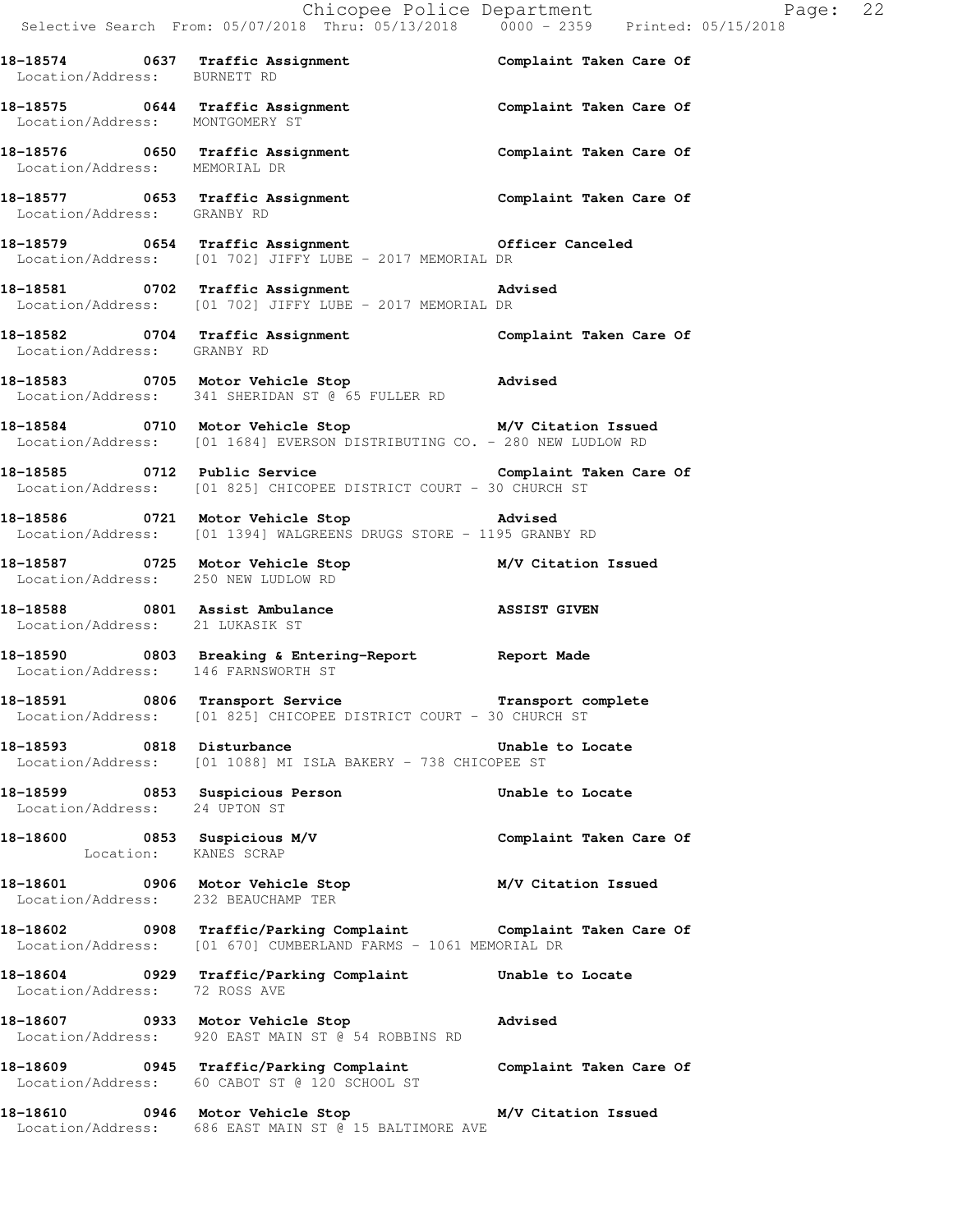18-18613 0951 Public Service **18-18613** Unable to Locate

 Location/Address: 2 SPRINGFIELD ST **18-18612 0952 Investigation/Traffic Complaint Taken Care Of**  Location/Address: [02] CJS TOWING - PASCO RD **18-18615 0959 Traffic/Parking Complaint Complaint Taken Care Of**  Location/Address: [01 1577] CHICOPEE MARKETPLACE (CENTRO PROPERTIES) - 591 MEMORIAL DR **18-18617 1009 Abandoned M/V Complaint Taken Care Of**  Location/Address: ELM ST @ WINTWORTH ST **18-18618 1015 Motor Vehicle Stop Advised**  Location/Address: WESTOVER RD @ DONOHUE RD **18-18619 1015 Property Damage Crash Report Made**  Location/Address: 17 BRITTON ST @ 1865 MEMORIAL DR **18-18620 1031 Public Service Unable to Locate**  Location/Address: 8 GELINAS DR **18-18623 1035 Property Damage Crash Complaint Taken Care Of**  Location/Address: 135 MEADOW ST @ 1177 GRATTAN ST **18-18624 1036 Public Service Complaint Taken Care Of**  Location/Address: [01 86] FOOD BAG - 947 BURNETT RD **18-18627 1042 Traffic Assignment Complaint Taken Care Of**  Location/Address: [01 659] UNIQUE MOTORS - 1021 MEMORIAL DR **18-18636 1059 Check The Well Being Unable to Locate**  Location/Address: [01 53] RIVERBEND MEDICAL GROUP - 444 MONTGOMERY ST **18-18639 1111 Traffic/Parking Complaint Complaint Taken Care Of**  Location/Address: [01 841] SZETELA EARLY CHILDHOOD SCHOOL - 66 MACEK DR **18-18642 1119 Disabled Motor Vehicle Complaint Taken Care Of**  Location/Address: 61 ABBEY MEMORIAL DR **18-18646 1152 Motor Vehicle Stop M/V Citation Issued**  Location/Address: 247 BEAUCHAMP TER **18-18647 1157 Undesirable Advised**  Location/Address: [01 2049] SUPER SAVER LAUNDROMAT - 199 EXCHANGE ST **18-18648 1208 Traffic/Parking Complaint Complaint Taken Care Of**  Location/Address: [01 660] OCEAN STATE JOB LOT - 1451 MEMORIAL DR **18-18649 1234 Personal Injury Crash Report Made**  Location/Address: 254 MONTGOMERY ST @ 19 COLONIAL CIR **18-18650 1237 Undesirable Advised**  Location/Address: [01 368] CITY HALL ANNEX - 274 FRONT ST Apt. #4FL **18-18651 1240 Disabled Motor Vehicle ASSIST GIVEN**  Location/Address: [01 1272] FAMILY DOLLAR #1972 - 209 EXCHANGE ST **18-18653 1254 Property Damage Crash Report Made**  Location/Address: 1974 WESTOVER RD @ 8 HONEYSUCKLE DR **18-18654 1259 Assist Other Police Department Unable to Locate**  Location/Address: 50 PLANTE CIR **18-18655 1304 Check The Well Being Complaint Taken Care Of**  Location/Address: [01 1196] SHELL - 95 WEST ST **18-18657 1318 Personal Injury Crash Report Made**  Location/Address: 145 CRESCENT DR **18-18658 1318 Undesirable Advised**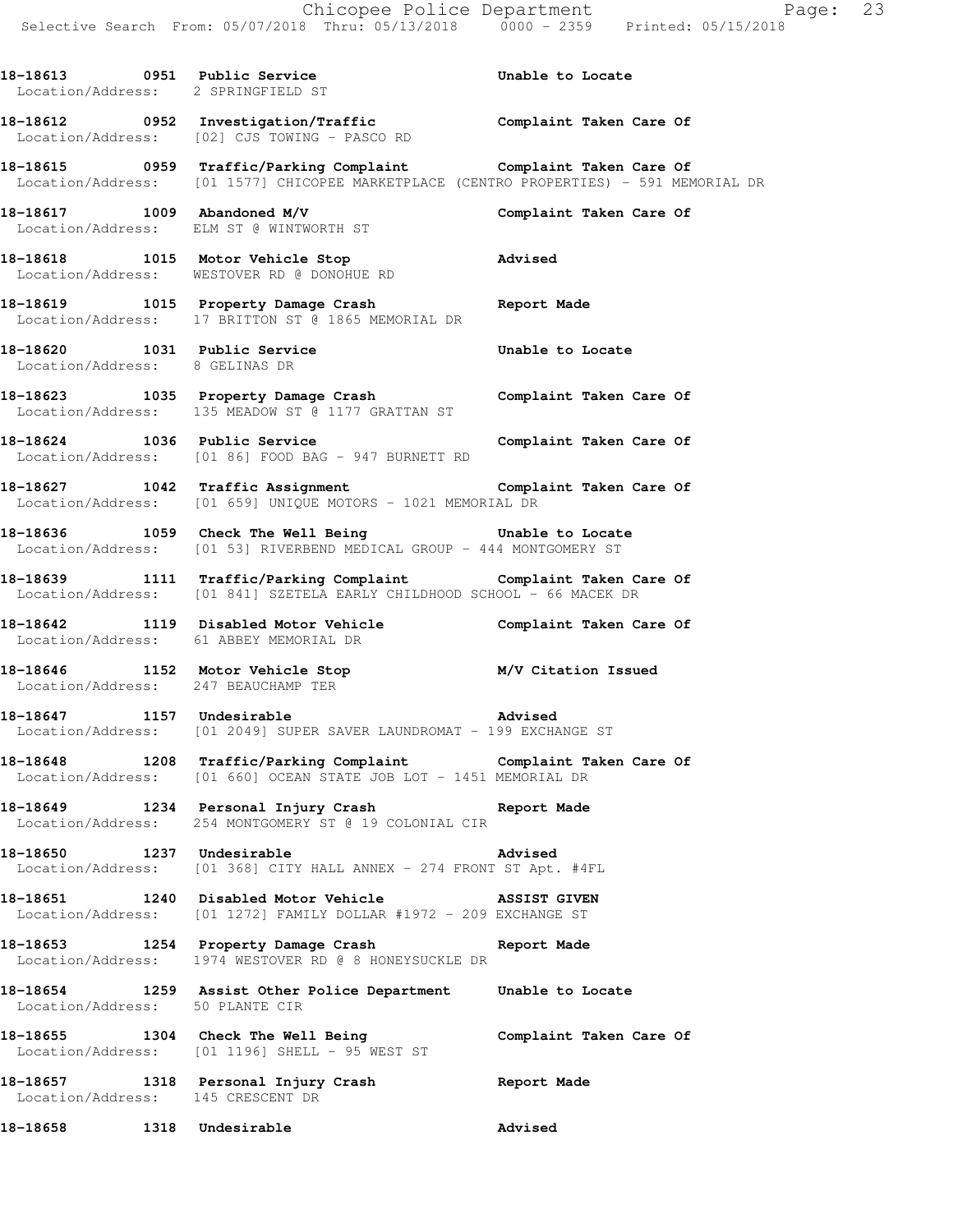|                                                              |                                                                                                                                          | Chicopee Police Department<br>Selective Search From: 05/07/2018 Thru: 05/13/2018 0000 - 2359 Printed: 05/15/2018 |  |
|--------------------------------------------------------------|------------------------------------------------------------------------------------------------------------------------------------------|------------------------------------------------------------------------------------------------------------------|--|
|                                                              | Location/Address: [01 1272] FAMILY DOLLAR #1972 - 209 EXCHANGE ST                                                                        |                                                                                                                  |  |
|                                                              | 18-18659 1326 Property Damage Crash Report Made<br>Location/Address: 26 CHICOPEE ST @ 43 GRANBY RD                                       |                                                                                                                  |  |
|                                                              | 18-18661 1339 Traffic/Parking Complaint Complaint Taken Care Of<br>Location/Address: [01 632] 450 CONFERENCE CENTER - 450 MEMORIAL DR    |                                                                                                                  |  |
|                                                              | 18-18663 1409 Animal Complaint 18-18663 18-18663<br>Location/Address: [01 857] SZOT PARK - 97 SGT TRACY DR                               |                                                                                                                  |  |
|                                                              | 18-18665 1418 Traffic Assignment Complaint Taken Care Of<br>Location/Address: [01 659] UNIQUE MOTORS - 1021 MEMORIAL DR                  |                                                                                                                  |  |
|                                                              | 18-18666 1426 Motor Vehicle Stop 318-18666<br>Location/Address: [01 670] CUMBERLAND FARMS - 1061 MEMORIAL DR                             |                                                                                                                  |  |
|                                                              | 18-18667 1430 Stolen M/V L/P Report Complaint Taken Care Of Location/Address: 15 BALTIMORE AVE                                           |                                                                                                                  |  |
|                                                              | 18-18668 1434 Motor Vehicle Stop M/V Citation Issued<br>Location/Address: 1041 MEMORIAL DR @ 591 PENDLETON AVE                           |                                                                                                                  |  |
|                                                              | 18-18669 1438 Public Service 2012 Report Made<br>Location/Address: [01 1160] CHICOPEE LIBRARY-EMILY PARTYKA CENTER BRANCH - 449 FRONT ST |                                                                                                                  |  |
|                                                              | 18-18671 1452 Traffic Assignment Complaint Taken Care Of<br>Location/Address: [01 1191] WALMART - 591 MEMORIAL DR                        |                                                                                                                  |  |
|                                                              | 18-18672 1454 Property Damage Crash Report Made<br>Location/Address: [01 715] TD BANK NA - 693 MEMORIAL DR                               |                                                                                                                  |  |
| Location/Address: 124 FRONTENAC ST                           | 18-18673 1503 Neighbor/Landlord Dispute Advised                                                                                          |                                                                                                                  |  |
| Location/Address: 49 MONTVILLE ST                            | 18-18674 1506 Check The Well Being 30 Marised                                                                                            |                                                                                                                  |  |
|                                                              | 18-18675 1526 Assist Ambulance 18-18675 ASSIST GIVEN<br>Location/Address: 670 FRONT ST @ 21 ACADEMY ST                                   |                                                                                                                  |  |
| 18-18676 1529 Loud Music<br>Location/Address: 376 BRITTON ST |                                                                                                                                          | <b>Unfounded</b>                                                                                                 |  |
|                                                              | 18-18678 1551 Personal Injury Crash Report Made<br>Location/Address: [01 919] BIG Y WORLD CLASS MARKETS - 650 MEMORIAL DR                |                                                                                                                  |  |
|                                                              | 18-18679 1557 Property Damage Crash Report Made Location/Address: [01 284] MONEY STOP - 1098 CHICOPEE ST                                 |                                                                                                                  |  |
| Location/Address: 25 FLORENCE ST                             | 18-18680 1602 Abandoned 911 Call Complaint Taken Care Of                                                                                 |                                                                                                                  |  |
|                                                              | 18-18682 1611 Traffic Assignment Complaint Taken Care Of<br>Location/Address: [01 574] PRIDE - 27 MONTGOMERY ST                          |                                                                                                                  |  |
|                                                              | 18-18683 1614 Car Wash 160 Complaint Taken Care Of<br>Location/Address: [01 448] SOFT TOUCH AUTO WASH - 1469 GRANBY RD                   |                                                                                                                  |  |
|                                                              | 18-18685 1625 Undesirable<br><b>Example 2</b> Advised<br>Location/Address: [01 1272] FAMILY DOLLAR #1972 - 209 EXCHANGE ST               |                                                                                                                  |  |
|                                                              | 18-18686 1628 Car Wash<br>Location/Address: [01 448] SOFT TOUCH AUTO WASH - 1469 GRANBY RD                                               | No Report Necessary                                                                                              |  |
| Location/Address: 275 MONTGOMERY ST                          | 18-18687 1638 Neighbor/Landlord Dispute Advised                                                                                          |                                                                                                                  |  |
|                                                              | 18-18688 1645 Property Damage Crash Report Made<br>Location/Address: [01 284] MONEY STOP - 1098 CHICOPEE ST                              |                                                                                                                  |  |
|                                                              |                                                                                                                                          |                                                                                                                  |  |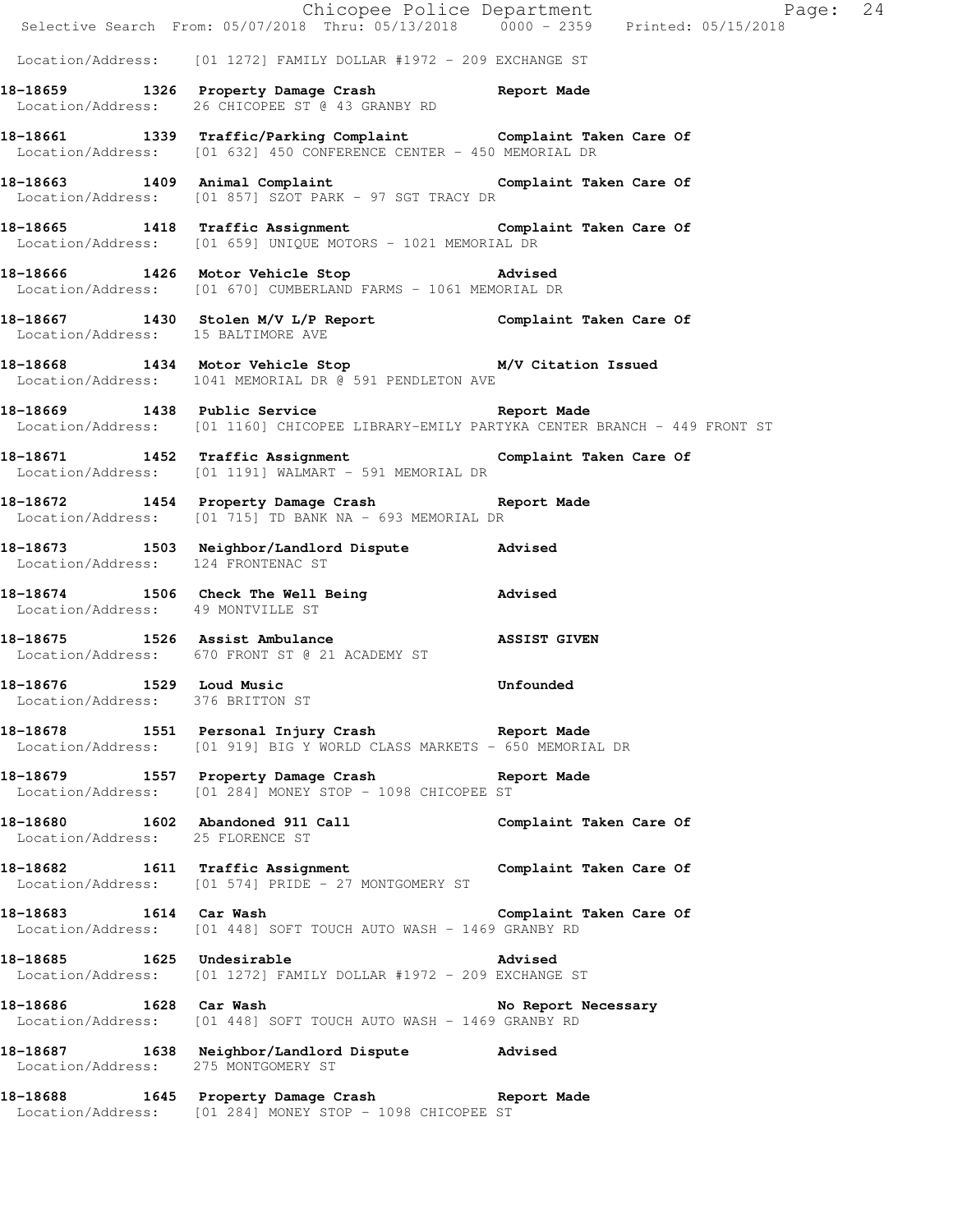|                                                                     | Selective Search From: 05/07/2018 Thru: 05/13/2018 0000 - 2359 Printed: 05/15/2018                                                     |                          |
|---------------------------------------------------------------------|----------------------------------------------------------------------------------------------------------------------------------------|--------------------------|
|                                                                     | 18-18690 1655 Investigation/DB Advised<br>Location/Address: [01 424] AUDITORIUM PUB - 52 GLADDU AVE                                    |                          |
|                                                                     | 18-18693 1726 Property Damage Crash Report Made<br>Location/Address: [01 782] ELMS, COLLEGE OF OUR LADY OF THE - 291 SPRINGFIELD ST    |                          |
|                                                                     | 18-18695 1733 Motor Vehicle Stop M/V Citation Issued<br>Location/Address: 197 GROVE ST @ 19 GROVE AVE                                  |                          |
|                                                                     | 18-18696 1749 Personal Injury Crash Report Made<br>Location/Address: [01 11] BOSTON BAY PIZZA - 515 MONTGOMERY ST                      |                          |
|                                                                     | 18-18698 1757 Larceny Complaint Past Report Made<br>Location/Address: [01 1191] WALMART - 591 MEMORIAL DR                              |                          |
|                                                                     | 18-18699 1802 Service of a Summons Unable to Locate<br>Location/Address: 267 COLLEGE ST Apt. #A                                        |                          |
|                                                                     | 18-18700 1806 Motor Vehicle Stop 30 Motors Advised<br>Location/Address: [01 492] ONDRICK TED CO. LLC - 58 INDUSTRY RD                  |                          |
|                                                                     | 18-18702 1820 Assist Ambulance ASSIST GIVEN<br>Location/Address: SKEELE ST @ NASH ST                                                   |                          |
|                                                                     | 18-18703 1825 Undesirable 18 Complaint Taken Care Of<br>Location/Address: [01 318] CABOT LIQUOR STORE INC - 220 EXCHANGE ST            |                          |
|                                                                     | 18-18704 1845 Disturbance Complaint Taken Care Of<br>Location/Address: 665 GRATTAN ST @ 685 MCKINSTRY AVE                              |                          |
|                                                                     | 18-18706 1850 Property Damage Crash Report Made Location/Address: [01 1252] MARSHALL'S - 591P MEMORIAL DR                              |                          |
|                                                                     | 18-18707   1851   Abandoned/Found Property   Complaint Taken Care Of Location/Address: 12 ELLEN AVE                                    |                          |
|                                                                     | 18-18709 1851 Assist Other Police Department Officer Canceled<br>Location/Address: 794 JAMES ST                                        |                          |
|                                                                     | 18-18711 1859 Traffic/Parking Complaint Unable to Locate<br>Location/Address: 24 WARREGAN ST @ 549 CHICOPEE ST                         |                          |
|                                                                     | 18-18712 1910 Juvenile Complaint Advised<br>Location/Address: [01 840] STREIBER SCHOOL, HUGH SCOTT K-5 - 40 STREIBER DR                |                          |
| 18-18713 1923 Loud Music<br>Location/Address: PELOQUIN DR           |                                                                                                                                        | Complaint Taken Care Of  |
| 18-18714 1942 Juvenile Complaint<br>Location/Address: 20 THOMAS ST  |                                                                                                                                        | Advised                  |
| 18-18715 1942 Open Door/Window<br>Location/Address: 74 HORSESHOE DR |                                                                                                                                        | Appears Secure After Che |
| 18-18716 2045 Motor Vehicle Stop                                    | <b>Advised</b><br>Location/Address: [01 614] GENOS AUTO SERVICE - 121 MEMORIAL DR                                                      |                          |
| 18-18718 2104 Sudden Death                                          | Location/Address: 19 BONNER ST Apt. #1FL                                                                                               | Report Made              |
| 18-18719 2109 Motor Vehicle Stop                                    | <b>Example 21 Arrest</b><br>Location/Address: [01 1328] SHERWIN WILLIAMS - 544 MEMORIAL DR                                             |                          |
|                                                                     | 18-18721 2139 Suspicious M/V Complaint Taken Care Of<br>Location/Address: [01 1719] SHEWCHUK RESIDENCE - 21 OLIVER ST                  |                          |
|                                                                     | 18-18722 2140 Assault & Battery Complaint Report Made<br>Location/Address: [01 234] WILLIMANSETT (WEST) NURSING HOME - 546 CHICOPEE ST |                          |
| 18-18723 2141 Loud Music                                            | Location/Address: WHEATLAND AVE @ WESTERN AVE                                                                                          | Complaint Taken Care Of  |

Chicopee Police Department Fage: 25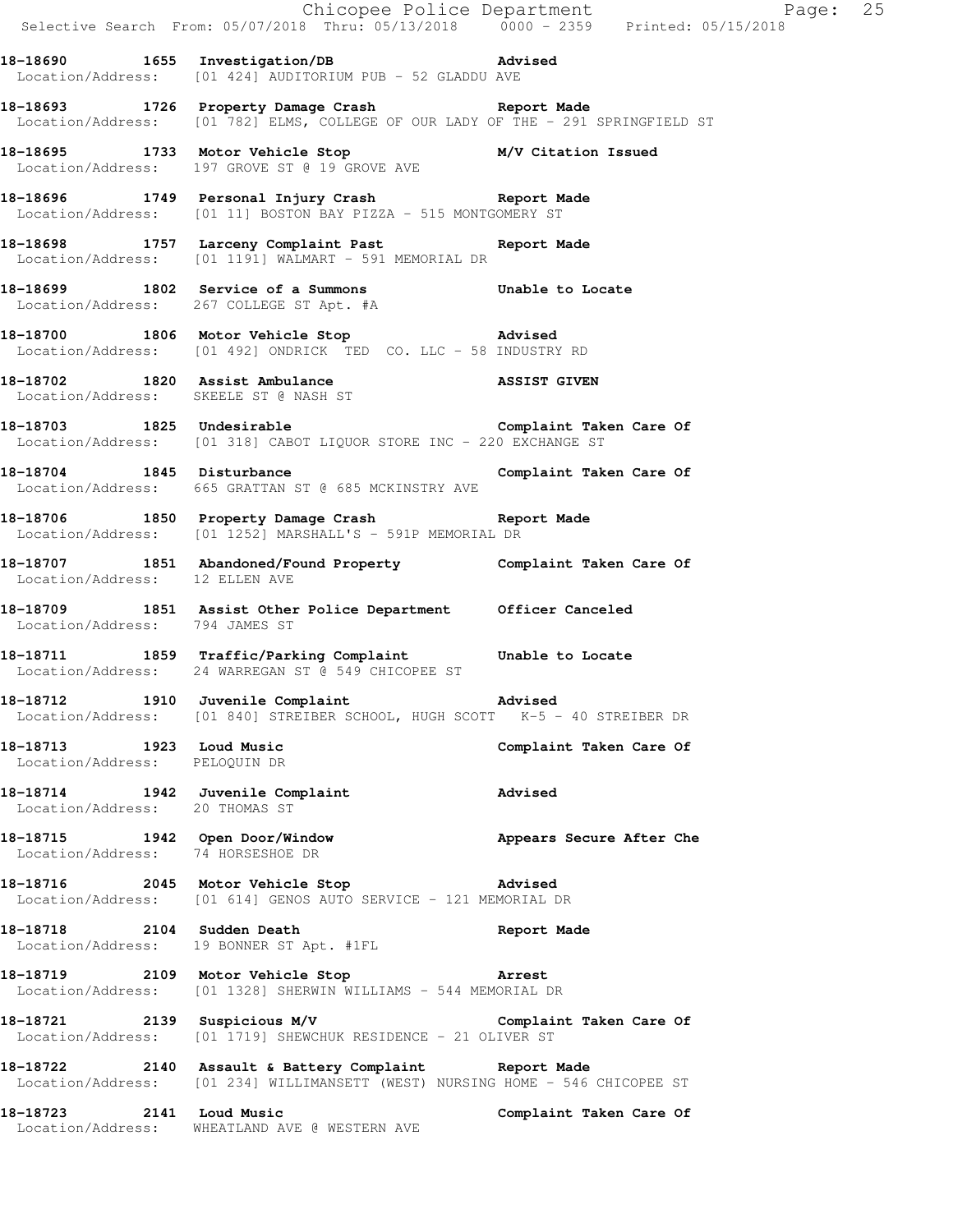Chicopee Police Department Page: 26 Selective Search From: 05/07/2018 Thru: 05/13/2018 0000 - 2359 Printed: 05/15/2018

**18-18724 2148 Loud Music Complaint Taken Care Of**  Location/Address: DAVID ST **18-18727 2222 Suspicious Person Unable to Locate**  Location/Address: 123 FRONTENAC ST **18-18728 2225 Loud Music Unable to Locate**  Location/Address: 75 STONINA DR **18-18729 2249 Check The Well Being Complaint Taken Care Of**  Location/Address: 17 BEMIS ST Apt. #1FL **For Date: 05/12/2018 - Saturday 18-18743 0055 Motor Vehicle Stop M/V Citation Issued**  Location/Address: 692 SHERIDAN ST **18-18751 0136 Motor Vehicle Stop M/V Citation Issued**  Location/Address: 692 SHERIDAN ST **18-18753 0145 Assist Other Police Department Complaint Taken Care Of**  Location/Address: [01 1451] MAIN STREET PROPERTY MANAGEMENT LLC - 340 MCKINSTRY AVE **18-18758 0211 Motor Vehicle Stop Criminal Complaint Reque**  Location/Address: 117 EAST ST @ 1 FULLER ST **18-18759 0214 Undesirable Advised**  Location: FIFTYS DINER **18-18762 0224 Traffic/Parking Complaint Complaint Taken Care Of**  Location/Address: 103 CHAPEL ST **18-18771 0337 Motor Vehicle Stop M/V Citation Issued**  Location/Address: [01 2040] ARBORS KIDS AT CHICOPEE - 999 MEMORIAL DR **18-18779 0356 Disturbance Advised**  Location/Address: 21 ARTISAN ST Apt. #3 **18-18780 0413 Assist Ambulance ASSIST GIVEN**  Location/Address: 2 SPRINGFIELD ST Apt. #110 **18-18786 0510 Motor Vehicle Stop Advised**  Location/Address: 45 SHERIDAN ST @ 13 PATRICK ST **18-18790 0518 Breaking & Entering-Report Report Made**  Location/Address: 716 CHICOPEE ST Apt. #F **18-18794 0602 Motor Vehicle Stop M/V Citation Issued**  Location/Address: 236 FULLER RD @ 9 DAVID ST **18-18795 0604 Traffic/Parking Complaint Unable to Locate**  Location/Address: 133 EAST MAIN ST @ 17 BROADWAY **18-18798 0625 Motor Vehicle Stop M/V Citation Issued**  Location/Address: 236 FULLER RD @ 9 DAVID ST **18-18801 0635 Motor Vehicle Stop Advised**  Location/Address: [01 834] BOWE SCHOOL, PATRICK E. K-5 - 115 HAMPDEN ST **18-18805 0659 Check The Well Being Advised**  Location/Address: [01 1100] BURY APARTMENTS CHICOPEE HOUSING - 335 EAST MAIN ST **18-18807 0708 Motor Vehicle Stop M/V Citation Issued**  Location/Address: [01 1400] POPE FRANCIS HIGH SCHOOL - 134 SPRINGFIELD ST **18-18808 0711 Service of a Summons Appears Secure After Che**  Location/Address: 64 DEANE ST **18-18809 0733 Check The Well Being Advised**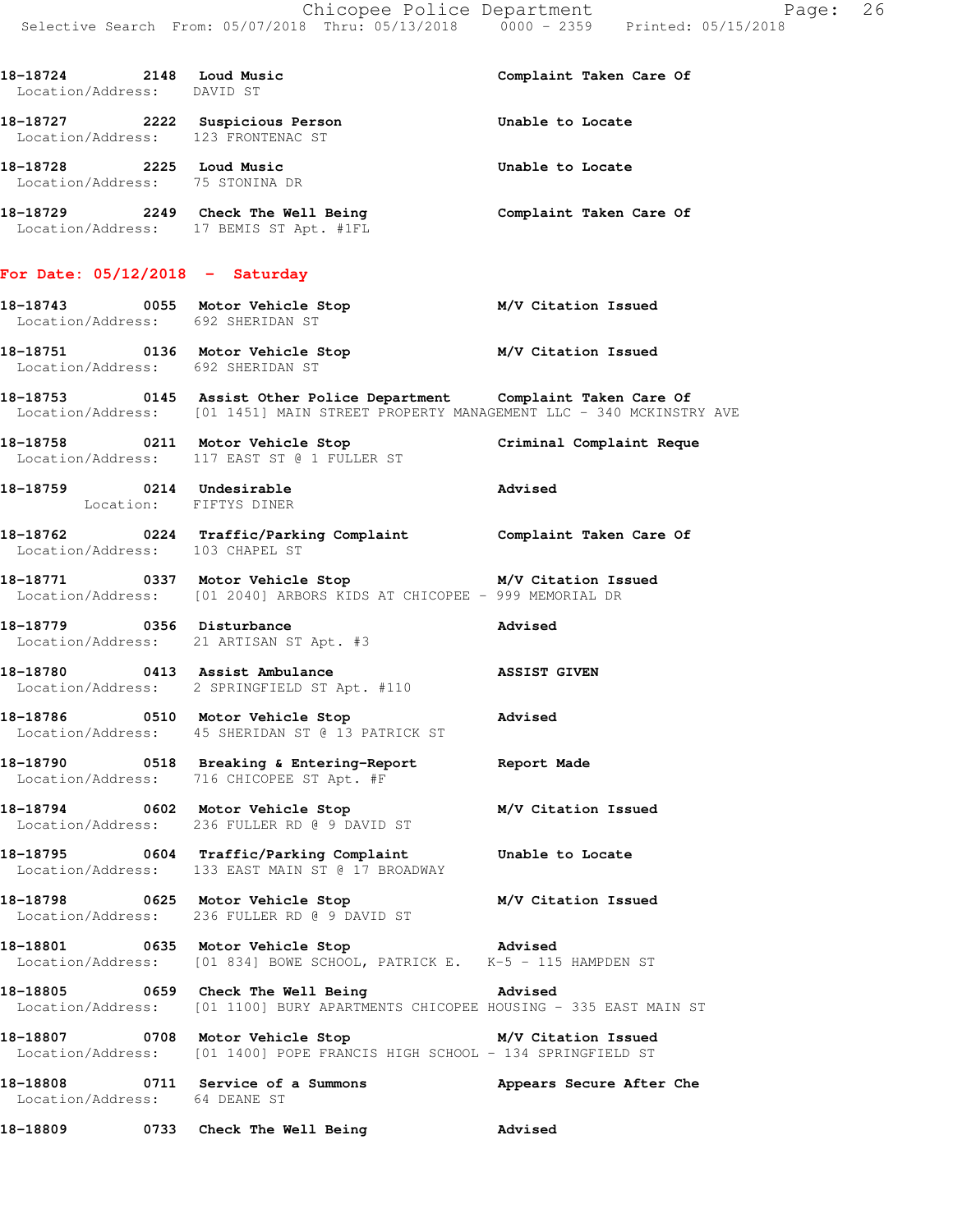|                                                                   | E Chicopee Police Department<br>Selective Search From: 05/07/2018 Thru: 05/13/2018 0000 - 2359 Printed: 05/15/2018                | Page: 27            |
|-------------------------------------------------------------------|-----------------------------------------------------------------------------------------------------------------------------------|---------------------|
|                                                                   |                                                                                                                                   |                     |
|                                                                   | Location/Address: [01 719] PRICE RITE - 1600 MEMORIAL DR                                                                          |                     |
|                                                                   | 18-18810 0812 Traffic/Parking Complaint Complaint Taken Care Of<br>Location/Address: [01 670] CUMBERLAND FARMS - 1061 MEMORIAL DR |                     |
| Location/Address: 72 ROSS AVE                                     | 18-18812 0827 Traffic/Parking Complaint Unable to Locate                                                                          |                     |
| Location/Address: 200 BROADWAY                                    | 18-18813 0835 Motor Vehicle Stop 318-18813                                                                                        |                     |
|                                                                   | 18-18814 0843 Identity Fraud/Theft No Report Necessary<br>Location/Address: 141 HILTON ST                                         |                     |
| Location/Address: 760 MEMORIAL DR                                 | 18-18816 		 0849 Motor Vehicle Stop 		 M/V Citation Issued                                                                        |                     |
|                                                                   | 18-18817 0852 Motor Vehicle Stop M/V Citation Issued<br>Location/Address: 46NV26 - 3 MEADOW ST @ 715 CHICOPEE ST                  |                     |
|                                                                   | 18-18818 0858 Motor Vehicle Stop<br>Location/Address: 696 EAST MAIN ST @ 9 CAREW ST                                               | Advised             |
|                                                                   | 18-18819   0900   Motor Vehicle Stop   M/V Citation Issued<br>Location/Address: 879 SHERIDAN ST @ 89 CHAMPION DR                  |                     |
|                                                                   | 18-18820 0902 Motor Vehicle Stop<br>Location/Address: 3 MONTGOMERY ST @ 31 GRATTAN ST                                             | Advised             |
|                                                                   | 18-18822 0911 Motor Vehicle Stop 30 Advised<br>Location/Address: 774 MEMORIAL DR @ 103 LAUZIER TER                                |                     |
| Location/Address: 46 NUTMEG CIR                                   | 18-18823 0918 Service of a Summons                                                                                                | Unable to Locate    |
| Location/Address: 23 KOWAL DR                                     |                                                                                                                                   |                     |
|                                                                   | 18-18838 1104 Motor Vehicle Stop 30 Advised<br>Location/Address: [01 525] GRISE FUNERAL HOME - 280 SPRINGFIELD ST                 |                     |
| 18-18840                                                          | 1119 Property Damage Crash No Report Necessary<br>Location/Address: [01 729] UHAUL - 878 MEMORIAL DR                              |                     |
| 18-18842 1136 Public Service<br>Location/Address: 29 ACADEMY ST   |                                                                                                                                   | No Report Necessary |
|                                                                   | 18-18843 1136 Stolen M/V L/P Report<br>Location/Address: 72 WALNUT ST Apt. #2FL                                                   | No Report Necessary |
| 18-18844 1139 Public Service<br>Location/Address: 500 CHICOPEE ST |                                                                                                                                   | <b>ASSIST GIVEN</b> |
| Location/Address: 437 CHICOPEE ST                                 | 18-18845 1143 Property Damage Crash Complaint Taken Care Of                                                                       |                     |
| Location/Address: 66 ANDOVER RD                                   | 18-18846 1215 Larceny Complaint Past Report Made                                                                                  |                     |
|                                                                   | 18-18852 1232 Check The Well Being 30 Unable to Locate<br>Location/Address: [01 1839] MCDONALDS - 639 MEMORIAL DR                 |                     |
|                                                                   | 18-18856 1307 Recovered Stolen M/V L/P Complaint Taken Care Of<br>Location/Address: [01 310] SUBWAY T&W INC. - 105 CENTER ST      |                     |
|                                                                   | 18-18858 1319 Property Damage Crash Report Made<br>Location/Address: [01 647] BURGER KING - 1284 MEMORIAL DR                      |                     |
| 18-18860 1354 Public Service<br>Location/Address: 62 CLARK ST     |                                                                                                                                   | <b>ASSIST GIVEN</b> |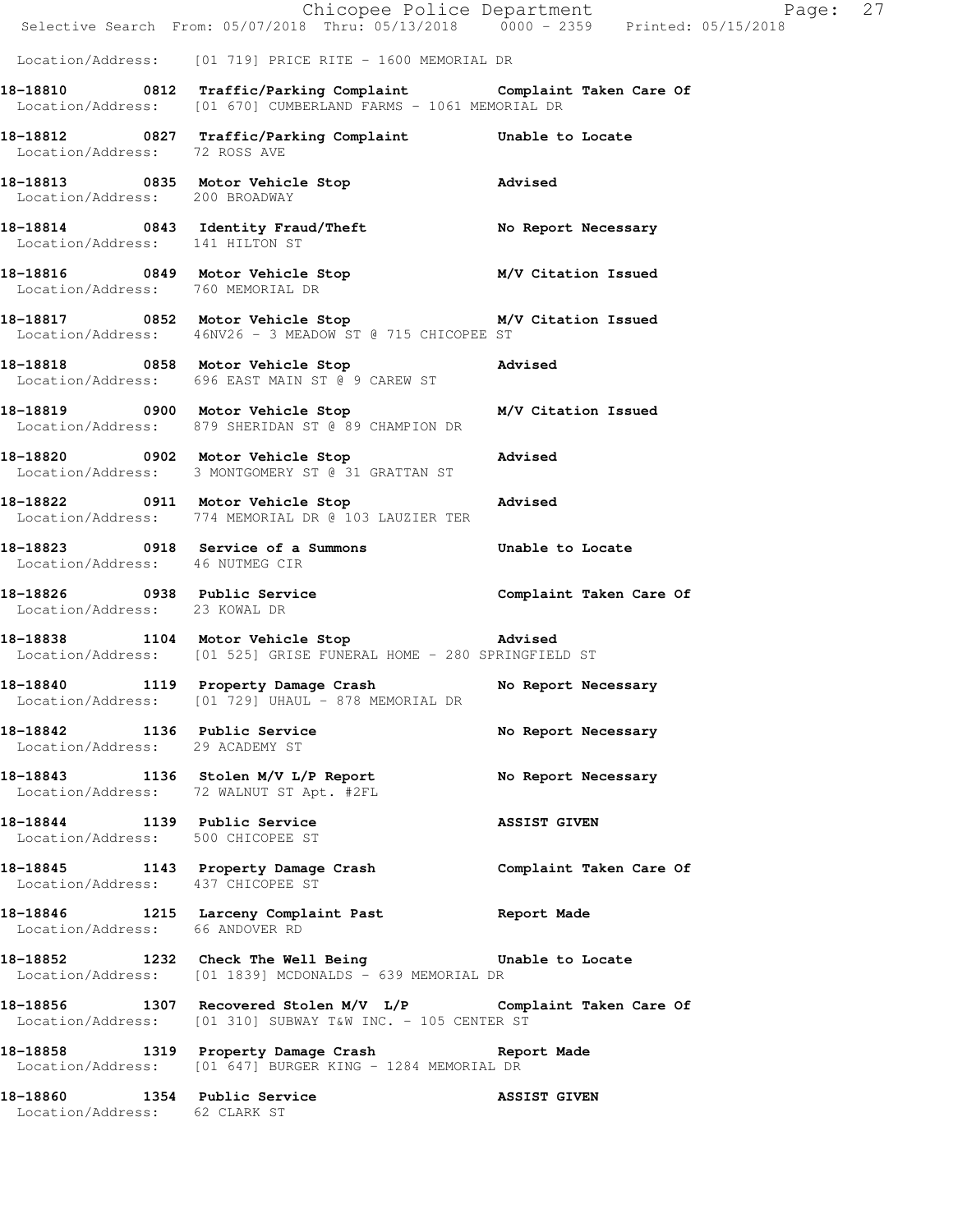|                                        | E Chicopee Police Department<br>Selective Search From: 05/07/2018 Thru: 05/13/2018 0000 - 2359 Printed: 05/15/2018                                     | Page: 28              |  |
|----------------------------------------|--------------------------------------------------------------------------------------------------------------------------------------------------------|-----------------------|--|
| 18-18861 1428 Shoplifter               | Unable to Locate<br>Location/Address: [01 1191] WALMART - 591 MEMORIAL DR                                                                              |                       |  |
|                                        | 18-18870 1546 Assist Ambulance<br>Location/Address: [01 1658] THE APARTMENTS AT AMES PRIVILEGE - 1 SPRINGFIELD ST                                      | Unable to Locate      |  |
|                                        | 18-18869 1547 Traffic/Parking Complaint Unable to Locate<br>Location/Address: 369 HAMPDEN ST                                                           |                       |  |
|                                        | 18-18871 1556 Malicious Damage-Past 18-18871 Report Made<br>Location/Address: 627 PENDLETON AVE Apt. #2FL-D                                            |                       |  |
|                                        | 18-18873 1613 Property Damage Crash<br>Location/Address: [01 729] UHAUL - 878 MEMORIAL DR                                                              | Advised               |  |
| Location/Address: 182 COLUMBA ST       | 18-18874 1637 Service of a Summons                                                                                                                     | NOT SERVED            |  |
| Location/Address: 93 SCHOOL ST Apt. #2 | 18-18875 1640 Service of a Summons Unable to Locate                                                                                                    |                       |  |
|                                        | 18-18877 1646 Service of a Summons<br>Location/Address: 256 GRATTAN ST Apt. #2FL                                                                       | <b>NOT SERVED</b>     |  |
|                                        | 18-18876 1647 Service of a Summons<br>Location/Address: 74 CHESTNUT ST Apt. #B                                                                         | <b>SERVED IN HAND</b> |  |
| Location/Address: 7 FITZPATRICK LN     | 18-18878 1652 Service of a Summons                                                                                                                     | <b>NOT SERVED</b>     |  |
| Location/Address: 61 STONINA DR        | 18-18879 1656 Service of a Summons 5 Unable to Locate                                                                                                  |                       |  |
| Location/Address: 102 SKEELE ST        | 18-18881 1659 Service of a Summons                                                                                                                     | SERVED IN HAND        |  |
| Location/Address: 48 BALTIC AVE        | 18-18880 1704 Service of a Summons                                                                                                                     | <b>NOT SERVED</b>     |  |
|                                        | 18-18883 1713 Service of a Summons<br>Location/Address: [01 1091] APARTMENT BUILDING MANAGER - 818 CHICOPEE ST Apt. #9                                 |                       |  |
|                                        | 18-18886 1723 Transport Service 18-18886 1723 Transport Service<br>Location/Address: [01 1368] WESTERN MA REGIONAL WOMENS CORRECTIONAL - 701 CENTER ST |                       |  |
| Location/Address: 46 AMES AVE Apt. #3L | 18-18887 1730 Service of a Summons                                                                                                                     | Unable to Locate      |  |
|                                        | 18-18888 1732 Property Damage Crash<br>Location/Address: 892 GRANBY RD @ 427 GRATTAN ST                                                                | Report Made           |  |
| Location/Address: 18 GRAPE ST Apt. #3L | 18-18889 1737 Service of a Summons                                                                                                                     | Unable to Locate      |  |
|                                        | 18-18890 1743 Service of a Summons 5 Unable to Locate<br>Location/Address: 18 SPRING ST Apt. #1L                                                       |                       |  |
|                                        | 18-18891 1753 Service of a Summons SERVED IN HAND<br>Location/Address: 33 BRISTOL ST Apt. #1FL                                                         |                       |  |
|                                        | 18-18892 1804 Check The Well Being The Unable to Locate<br>Location/Address: [01 153] CHICOPEE SAVINGS BANK MAIN BRANCH - 70 CENTER ST                 |                       |  |
|                                        | 18-18893 1815 Service of a Summons SERVED IN HAND<br>Location/Address: [01 2055] DAISY VELEZ - 46 MEETINGHOUSE RD                                      |                       |  |
|                                        | 18-18895 1834 Property Damage Crash 18-18895<br>Location/Address: [01 368] 49 CABOT ST @ 219 EXCHANGE ST                                               |                       |  |
|                                        | 18-18896 1839 Service of a Summons SERVED IN HAND<br>Location/Address: [01 444] WESTOVER TRAILER PARK - 1246 GRANBY RD Apt. #65                        |                       |  |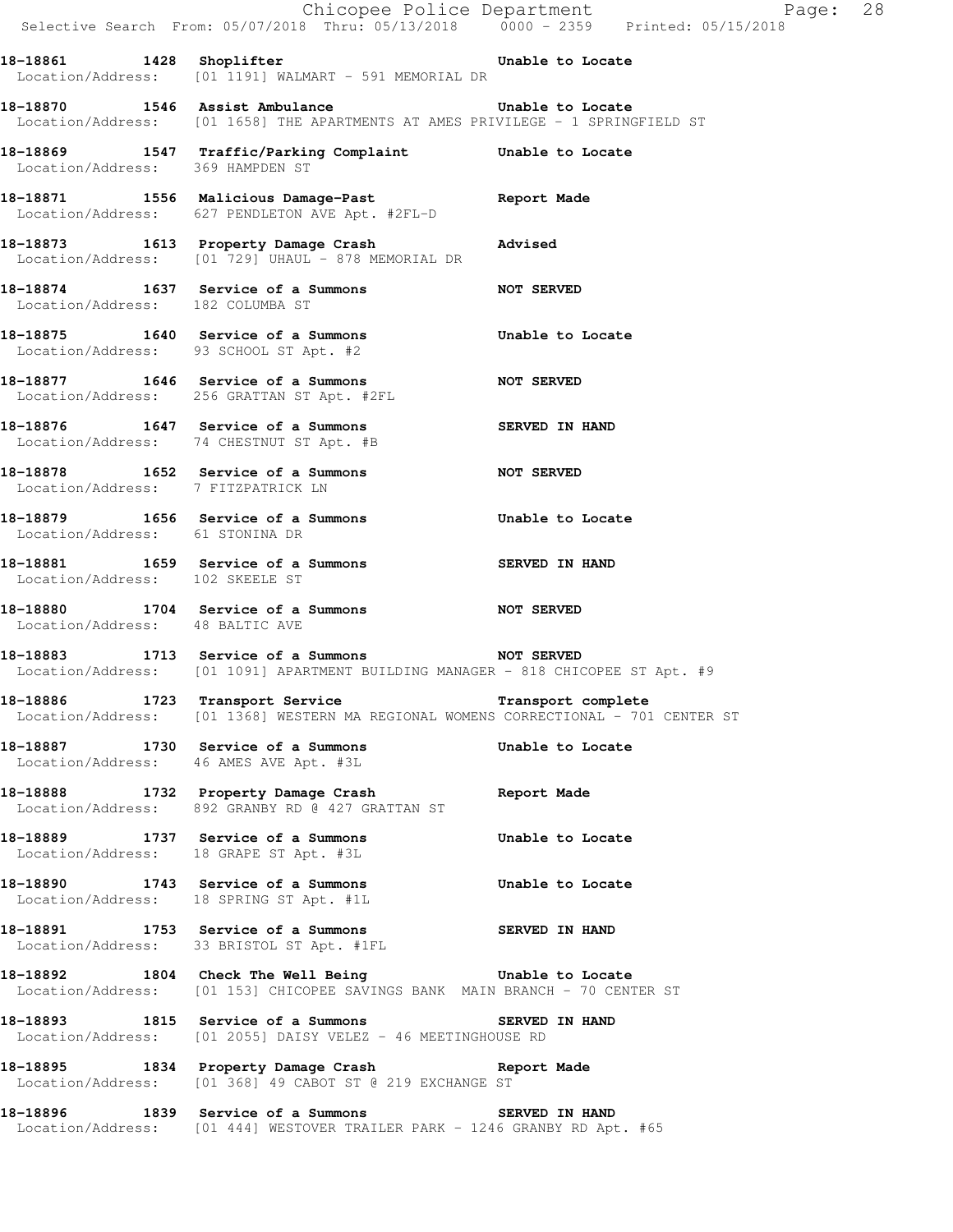**18-18899 1918 Check The Well Being Advised**  Location/Address: 22 JOHN ST Apt. #2FL

**18-18900 1924 Motor Vehicle Stop Advised**  Location/Address: [01 444] WESTOVER TRAILER PARK - 1246 GRANBY RD

**18-18901 1924 Property Damage Crash Report Made**  Location/Address: [01 805] HUKE LAU - 705 MEMORIAL DR

**18-18902 1924 Check The Well Being Complaint Taken Care Of**  Location/Address: 83 ROCHESTER ST

18-18903 1955 Disturbance **18-18903** Unfounded Location/Address: 96 DEBRA DR Apt. #4B

**18-18904 2007 Juvenile Complaint Complaint Taken Care Of**  Location/Address: [01 857] SZOT PARK - 97 SGT TRACY DR

**18-18905 2011 Motor Vehicle Stop Advised**  Location/Address: 1000 MONTGOMERY ST

**18-18906 2025 Motor Vehicle Stop Advised**  Location/Address: 1240 GRANBY RD

**18-18907 2030 Breaking & Entering in progres Criminal Complaint Reque**  Location/Address: [01 343] CABOTVILLE INDUSTRIAL PARK - 165 FRONT ST

**18-18909 2058 Stolen M/V L/P Report Report Made**  Location/Address: 119 SUNRISE LN

**18-18908 2100 Motor Vehicle Stop Advised**  Location/Address: [01 843] CHICOPEE COMP HIGH SCHOOL - 617 MONTGOMERY ST

**18-18910 2106 Breaking & Entering-Report Report Made**  Location/Address: 42 RIVERVIEW TER

**18-18911 2140 Motor Vehicle Stop Advised**  Location/Address: 366 GRATTAN ST @ 3 HAWTHORNE ST

**18-18912 2146 Check The Well Being Unfounded**  Location/Address: 24 LEMUEL AVE

**18-18913 2148 Motor Vehicle Stop Advised**  Location/Address: [01 1167] MR CONE - 1048 GRANBY RD

**18-18914 2154 Check The Well Being Complaint Taken Care Of**  Location/Address: 543 SPRINGFIELD ST Apt. #2FL

**18-18916 2225 Motor Vehicle Stop M/V Citation Issued**  Location/Address: 31 GRATTAN ST @ 3 MONTGOMERY ST

**18-18917 2229 Suspicious M/V Criminal Complaint Reque**  Location/Address: [01 318] CABOT LIQUOR STORE INC - 220 EXCHANGE ST

**18-18918 2242 Assault & Battery Complaint Report Made**  Location/Address: [01 1191] WALMART - 591 MEMORIAL DR

**18-18920 2259 Motor Vehicle Stop Advised**  Location/Address: 31 GRATTAN ST @ 3 MONTGOMERY ST

**18-18921 2302 Disabled Motor Vehicle Complaint Taken Care Of**  Location/Address: 17 BROADWAY @ 133 E MAIN ST

**18-18922 2329 Drug Overdose Report Made**  Location/Address: 159 PROSPECT ST Apt. #BASE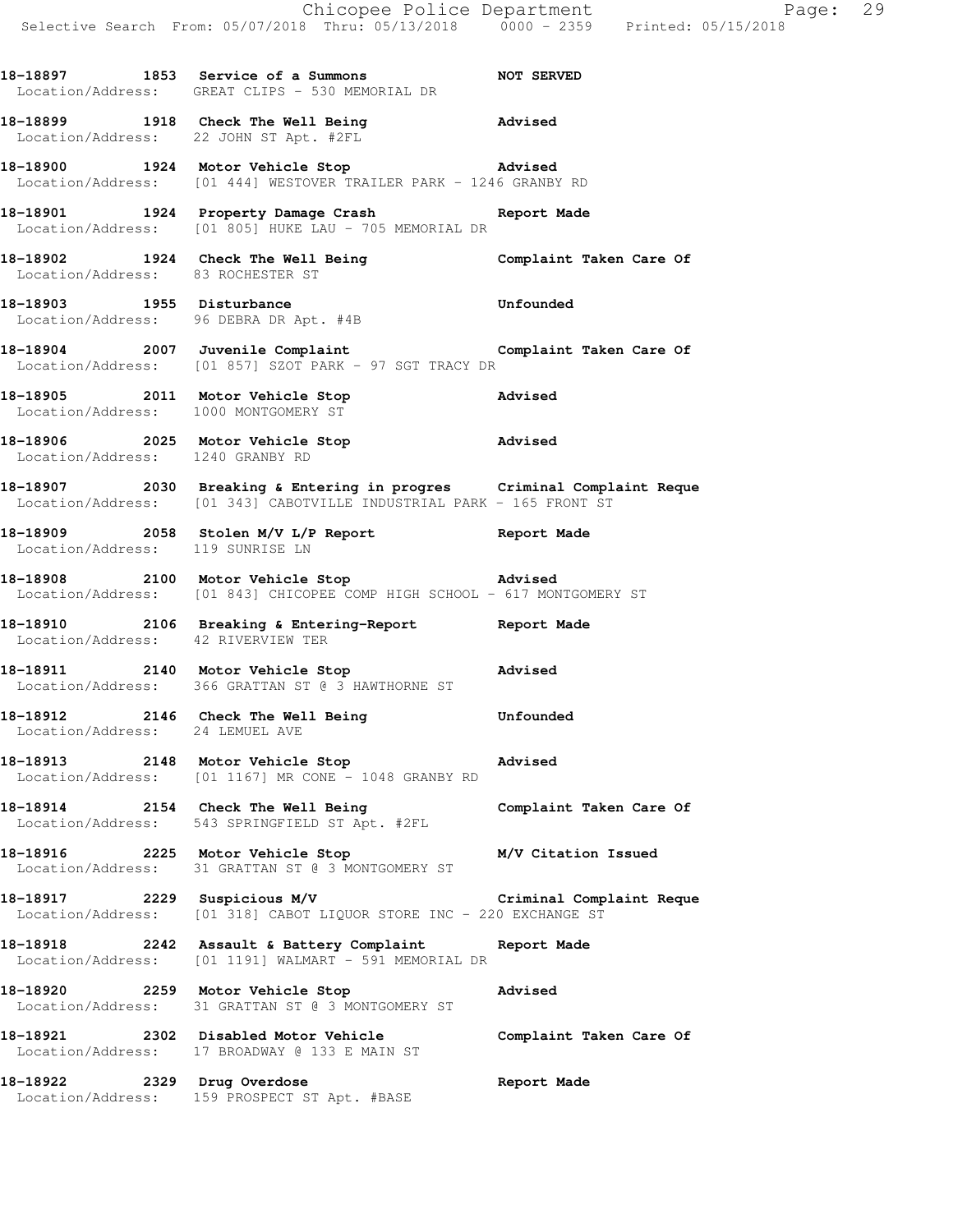## **For Date: 05/13/2018 - Sunday**

**18-18923 0003 Loud Music Advised**  Location/Address: [01 1427] WONG GARDEN - 728 CHICOPEE ST

**18-18924 0006 Investigation/DB Report Made**  Location/Address: [01 882] VIEW STREET TAVERN - 13 VIEW ST

**18-18928 0026 Suspicious M/V Advised**  Location/Address: [01 857] SZOT PARK - 97 SGT TRACY DR

**18-18938 0059 Traffic/Parking Complaint M/V Citation Issued**  Location/Address: [01 882] VIEW STREET TAVERN - 13 VIEW ST

**18-18942 0123 Check The Well Being Unable to Locate**  Location/Address: 32 THADDEUS ST

**18-18954 0253 Suspicious M/V Unable to Locate**  Location/Address: [01 142] RZASA DR

**18-18962 0345 Motor Vehicle Stop M/V Citation Issued**  Location/Address: HILTON HOTEL - MEMORIAL DR

**18-18970 0454 Motor Vehicle Stop M/V Citation Issued**  Location/Address: [01 958] PION PONTIAC (BOB) - 333 MEMORIAL DR

**18-18971 0455 Public Service SERVED IN HAND**  Location/Address: [02] BAYSTATE MEDICAL CENTER - 759 CHESTNUT ST

**18-18976 0518 Disturbance Complaint Taken Care Of**  Location/Address: [01 728] MCDONALDS - 1460 MEMORIAL DR

 Location/Address: 81 SUNNYSIDE ST **18-18984 0614 Check The Well Being Unable to Locate**  Location/Address: MEMORIAL DR

**18-18983 0603 Assist Ambulance ASSIST GIVEN** 

**18-18985 0629 Service of a Summons SERVED IN HAND**  Location/Address: 265 COLLEGE ST Apt. #F

**18-18986 0629 Service of a Summons NOT SERVED**  Location/Address: 48 BALTIC AVE

**18-18989 0635 Service of a Summons NOT SERVED**  Location/Address: 267 COLLEGE ST Apt. #A

**18-18990 0636 Service of a Summons NOT SERVED**  Location/Address: 86 CRESCENT DR

**18-18991 0644 Service of a Summons SERVED IN HAND**  Location/Address: 60 MANDALAY RD

**18-18992 0646 Service of a Summons SERVED IN HAND**  Location/Address: 125 ARTISAN ST

**18-18993 0648 Service of a Summons NOT SERVED**  Location/Address: 256 GRATTAN ST

**18-18994 0655 Service of a Summons NOT SERVED**  Location/Address: 64 DEANE ST

**18-18995 0655 Service of a Summons SERVED IN HAND**  Location/Address: [01 1091] APARTMENT BUILDING MANAGER - 818 CHICOPEE ST Apt. #9

**18-18996 0658 Service of a Summons NOT SERVED** 

Location/Address: 7 FITZPATRICK LN

**18-18998 0707 Service of a Summons NOT SERVED**  Location/Address: 828 CHICOPEE ST Apt. #7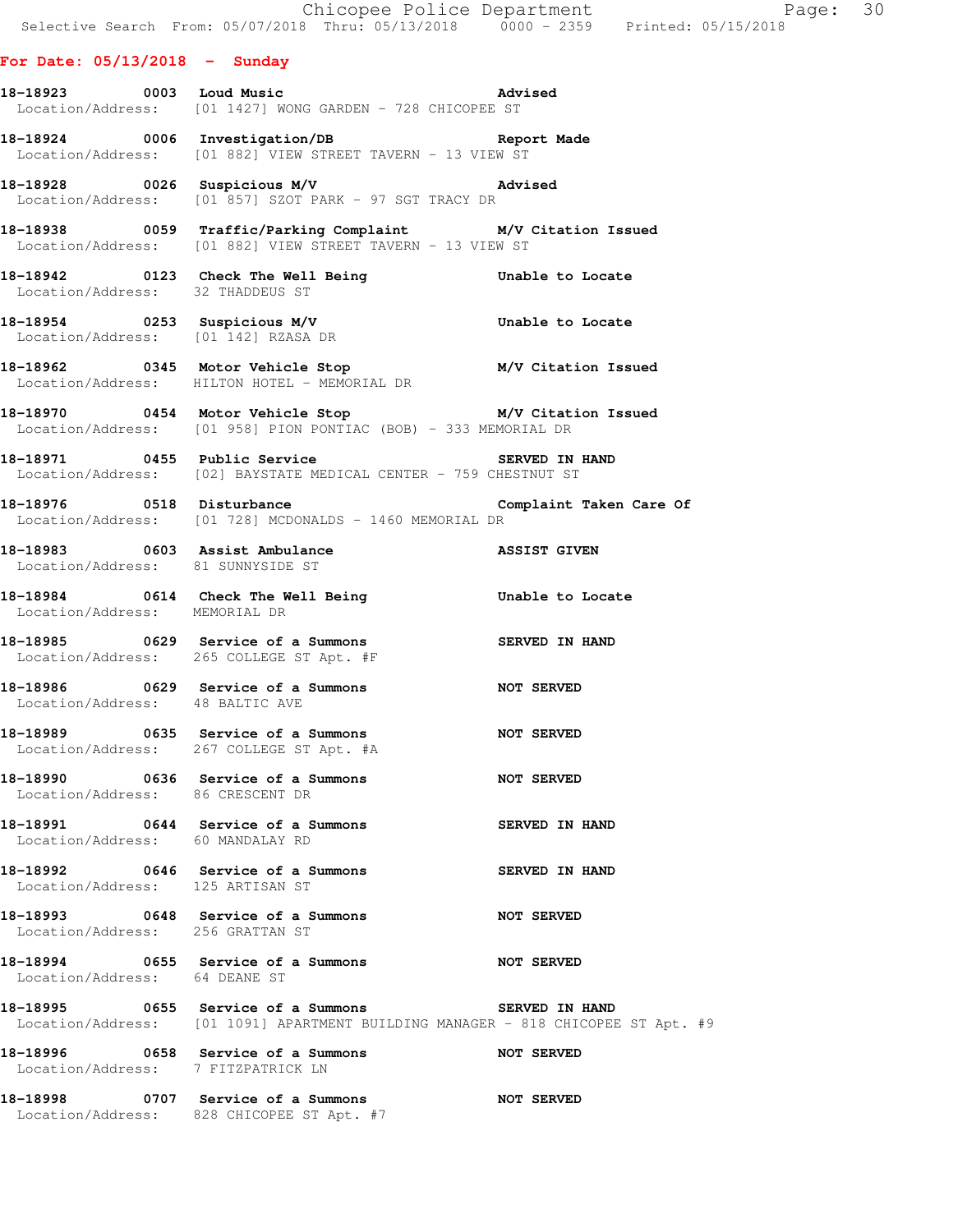|                                         | Selective Search From: 05/07/2018 Thru: 05/13/2018 0000 - 2359 Printed: 05/15/2018                                                                            |                         |
|-----------------------------------------|---------------------------------------------------------------------------------------------------------------------------------------------------------------|-------------------------|
|                                         | 18-18999 0709 Service of a Summons NOT SERVED<br>Location/Address: 28 SIMARD DR Apt. #3                                                                       |                         |
|                                         | 18-19000 0709 Service of a Summons SERVED IN HAND<br>Location/Address: [01 39] MAC ARTHUR TERRACE APARTMENTS - 70 BROADWAY Apt. #118                          |                         |
|                                         | 18-19002 0727 Motor Vehicle Stop M/V Citation Issued<br>Location/Address: [01 429] KNIGHTS OF COLUMBUS - 460 GRANBY RD                                        |                         |
|                                         | 18-19003 0728 Service of a Summons NOT SERVED<br>Location/Address: [01 39] MAC ARTHUR TERRACE APARTMENTS - 70 BROADWAY Apt. #192                              |                         |
|                                         | 18-19005 0734 Service of a Summons NOT SERVED<br>Location/Address: [01 39] MAC ARTHUR TERRACE APARTMENTS - 70 BROADWAY Apt. #174                              |                         |
| Location/Address: 68 WEST MAIN ST       | 18-19006 0743 Service of a Summons SERVED IN HAND                                                                                                             |                         |
|                                         | 18-19007 0801 Traffic/Parking Complaint Complaint Taken Care Of<br>Location/Address: [01 632] 450 MEMORIAL CONFERENCE CENTER - 450 MEMORIAL DR                |                         |
|                                         | Location/Address: [01 448] SOFT TOUCH AUTO WASH - 1469 GRANBY RD                                                                                              |                         |
| Location/Address: 12 WALNUT ST          | 18-19012 0844 Traffic/Parking Complaint Complaint Taken Care Of                                                                                               |                         |
| Location/Address: 34 BEVERLY ST         | 18-19014 0849 Assault & Battery Complaint Report Made                                                                                                         |                         |
|                                         | <br> 18-19017        0852  Undesirable                               Complaint Taken Care Of<br>Location/Address: [01 497] MOTEL 6 - 36 JOHNNY CAKE HOLLOW RD |                         |
|                                         | 18-19018 0913 Check The Well Being 30 Advised<br>Vicinity of: [01 1125] CHICOPEE MEDICAL CENTER - 505 FRONT ST                                                |                         |
|                                         | 18-19020 0920 Assist Ambulance ASSIST GIVEN<br>Location/Address: [01 718] CVS 693 - 1616 MEMORIAL DR                                                          |                         |
|                                         | 18-19023 0936 Assist Other Police Department Advised<br>Location/Address: 17 ARLMONT ST                                                                       |                         |
| 18-19026<br>Location/Address: 8 YALE ST | 0951 Service of a Summons                                                                                                                                     | NOT SERVED              |
|                                         | 18-19029 0958 Service of a Summons<br>Location/Address: 106 MUZZY ST                                                                                          | Complaint Taken Care Of |
| 18-19030 1008 Undesirable               | Location/Address: 16 CENTER ST @ 299 EXCHANGE ST                                                                                                              | <b>Advised</b>          |
|                                         | 18-19031 1016 Service of a Summons<br>Location/Address: 46 AMES AVE Apt. #3L                                                                                  | <b>NOT SERVED</b>       |
|                                         | 18-19032 1023 Service of a Summons<br>Location/Address: 18 GRAPE ST Apt. #3L                                                                                  | <b>NOT SERVED</b>       |
|                                         | 18-19035 1031 Service of a Summons<br>Location/Address: 18 SPRING ST Apt. #1L                                                                                 | SERVED IN HAND          |
|                                         | 18-19037 1036 Traffic/Parking Complaint Advised<br>Location/Address: [01 938] HOME DEPOT - 655 MEMORIAL DR                                                    |                         |
|                                         | 18-19038 1040 Service of a Summons<br>Location/Address: 93 SCHOOL ST Apt. #2                                                                                  | <b>NOT SERVED</b>       |
| Location/Address: 62 BEESLEY AVE        | 18-19040 1044 Property Damage Crash Complaint Taken Care Of                                                                                                   |                         |
| Location/Address: 61 STONINA DR         | 18-19041 1046 Service of a Summons                                                                                                                            | <b>NOT SERVED</b>       |

Page: 31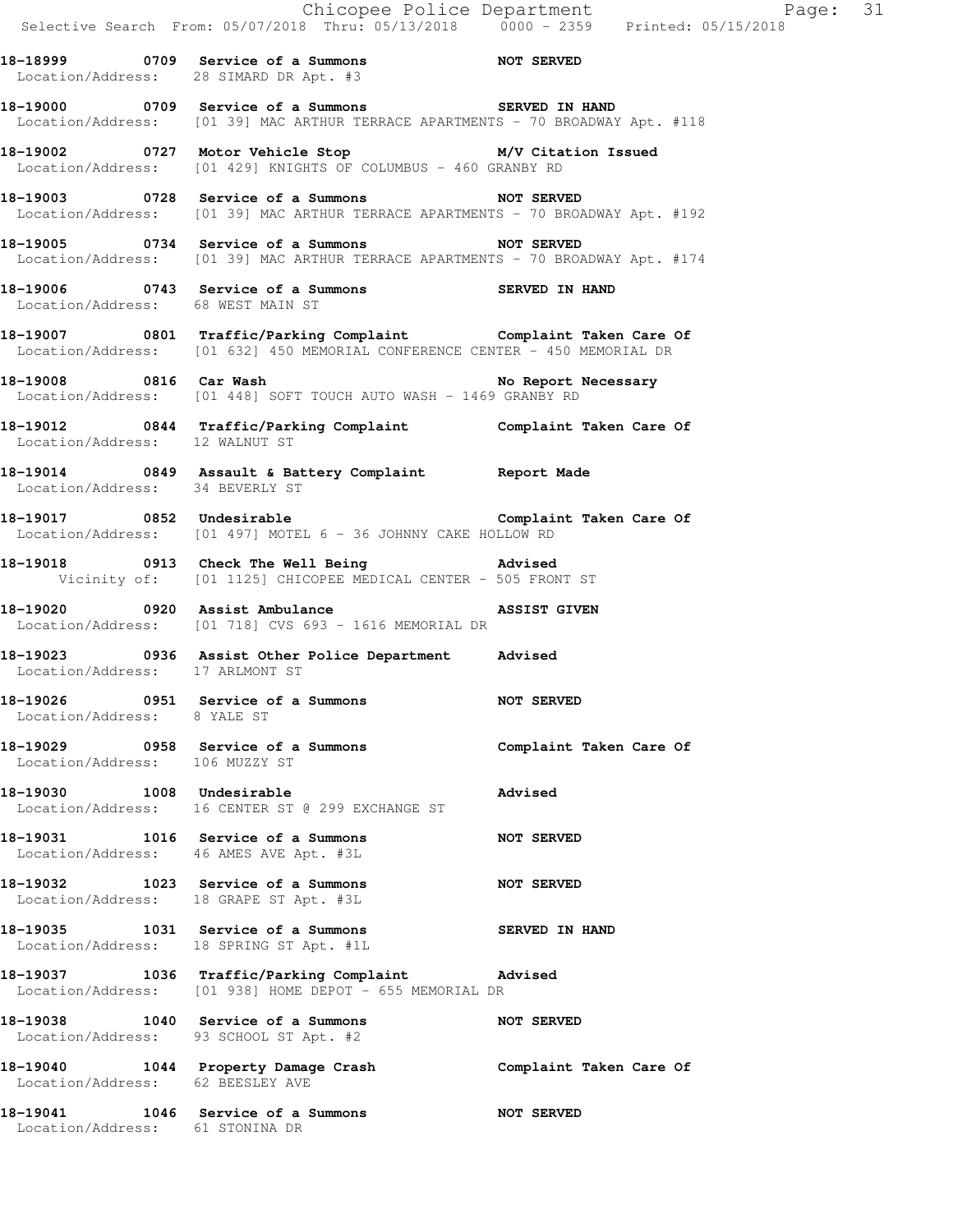18-19043 1054 Malicious Damage-Past **No Report Necessary** Location/Address: [01 706] PEOPLES BANK - 1936 MEMORIAL DR

**18-19046 1059 Service of a Summons Unfounded**  Location/Address: 117 HAMPDEN ST

**18-19045 1101 Service of a Summons Unable to Locate**  Location/Address: 73 WYMANLEA AVE

**18-19047 1109 Service of a Summons Advised**  Location/Address: 64 EMMET ST

**18-19050 1137 Traffic/Parking Complaint Complaint Taken Care Of**  Location/Address: [01 1577] CHICOPEE MARKETPLACE (CENTRO PROPERTIES) - 591 MEMORIAL DR

**18-19051 1152 Traffic/Parking Complaint Complaint Taken Care Of**  Location/Address: [01 644] STOP & SHOP SUPERMARKET - 672 MEMORIAL DR

**18-19052 1155 Traffic/Parking Complaint Complaint Taken Care Of**  Location/Address: [01 919] BIG Y WORLD CLASS MARKETS - 650 MEMORIAL DR

**18-19053 1207 Animal Complaint Report Made**  Location/Address: 88 SARATOGA AVE

**18-19055 1224 Suspicious Person Complaint Taken Care Of**  Location/Address: 175 CHAPEL ST

**18-19057 1232 Stolen M/V L/P Report Report Made**  Location/Address: 119 SUNRISE LN

**18-19058 1233 Check The Well Being Complaint Taken Care Of**  Location/Address: [01 497] MOTEL 6 - 36 JOHNNY CAKE HOLLOW RD Apt. #201

**18-19059 1318 Service of a Summons Complaint Taken Care Of**  Location/Address: 93 FERNHILL ST

**18-19061 1344 Service of a Summons Complaint Taken Care Of**  Location/Address: 61 WILLIAM ST

**18-19062** 1346 Public Service **1346 Public Service 1346 ASSIST GIVEN** Location/Address: [01 706] PEOPLES BANK - 1936 MEMORIAL DR

**18-19067 1412 Motor Vehicle Stop Advised**  Location/Address: [01 1658] THE APARTMENTS AT AMES PRIVILEGE - 1 SPRINGFIELD ST

18-19068 1419 Undesirable **18-1906** Unable to Locate Vicinity of: [01 1147] AREA OF MUNICH HAUS - 13 CENTER ST

**18-19069 1458 Check The Well Being Advised**  Location/Address: [01 343] CABOTVILLE INDUSTRIAL PARK - 165 FRONT ST

**18-19070 1459 Public Service Unable to Locate**  Location/Address: [01 673] CITIZENS BANK - 1283 MEMORIAL DR

**18-19072 1517 Disabled Motor Vehicle ASSIST GIVEN**  Vicinity of: 1621 MEMORIAL DR @ 549 JAMES ST

**18-19075 1532 Traffic/Parking Complaint Complaint Taken Care Of**  Location/Address: [01 529] ARNOLDS MEAT, BEHIND - 307 GRATTAN ST

**18-19076 1541 Disabled Motor Vehicle Complaint Taken Care Of**  Location/Address: BY DEEDY BRIDGE - GRATTAN ST

**18-19077 1544 Abandoned/Found Property Complaint Taken Care Of**  Location/Address: PADEREWSKI ST

**18-19078 1546 Traffic/Parking Complaint Unable to Locate**  Location/Address: HOMER AVE

**18-19079 1602 Traffic/Parking Complaint Unable to Locate**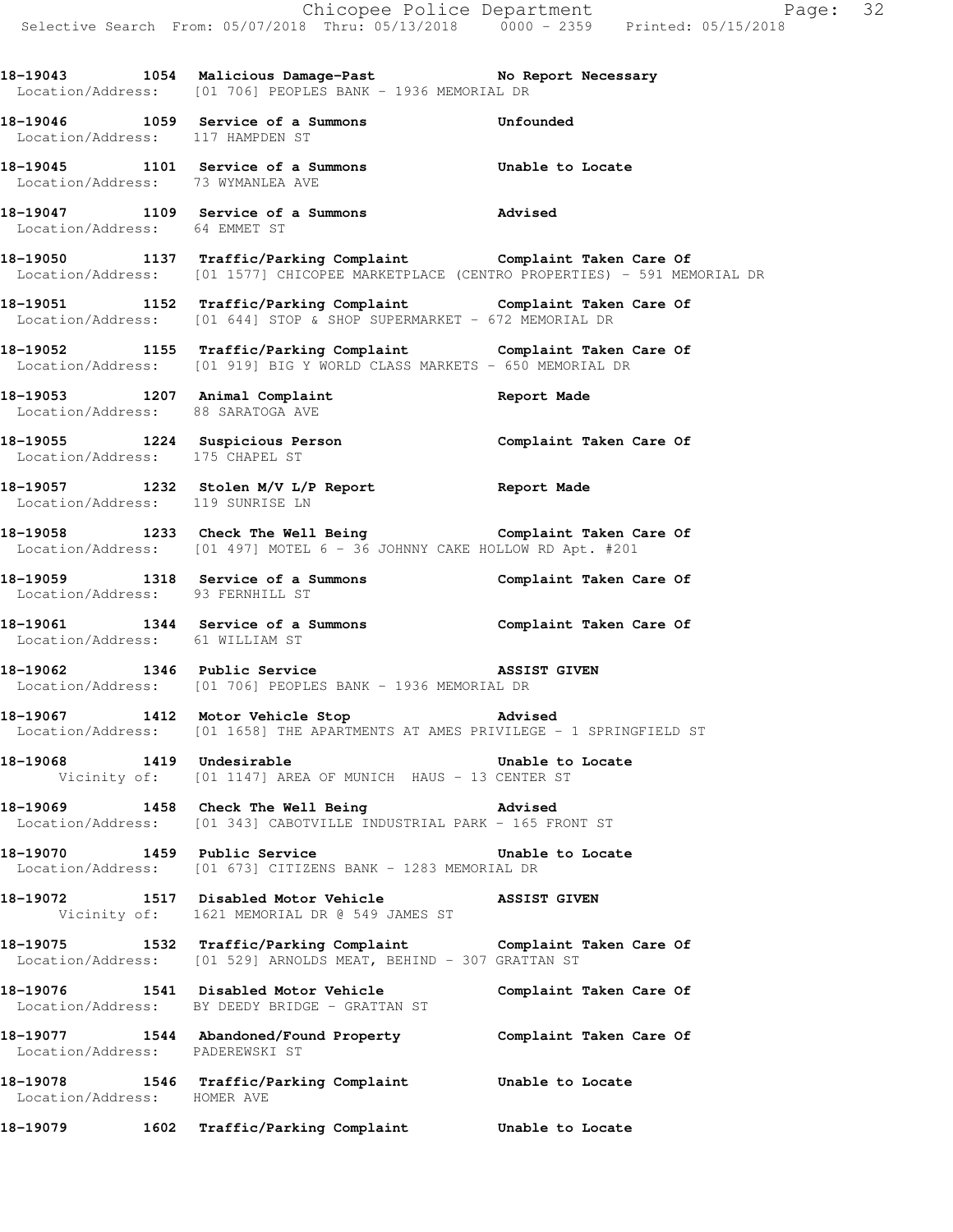|                                                                     |                                                                                                                                                           | Chicopee Police Department<br>Selective Search From: 05/07/2018 Thru: 05/13/2018 0000 - 2359 Printed: 05/15/2018 |
|---------------------------------------------------------------------|-----------------------------------------------------------------------------------------------------------------------------------------------------------|------------------------------------------------------------------------------------------------------------------|
| Location/Address: FOREST ST                                         |                                                                                                                                                           |                                                                                                                  |
|                                                                     | 18-19080 1609 Abandoned 911 Call Call False Alarm<br>Location/Address: [01 146] MCKINLEY HOUSE APARTMENTS - 38 ASINOF AVE Apt. #132                       |                                                                                                                  |
|                                                                     | 18-19081 1635 Malicious Damage-Past Complaint Taken Care Of<br>Location/Address: [01 851] IKE ALPERT FIELD - PARK - 199 BEAUCHAMP TER                     |                                                                                                                  |
|                                                                     | 18-19083 1739 Animal Complaint Advised<br>Location/Address: 87 FILLMORE ST                                                                                |                                                                                                                  |
|                                                                     | 18-19084 1759 Check The Well Being Complaint Taken Care Of<br>Location/Address: [01 854] SARAH JANE PARK - 21 VIVIAN ST                                   |                                                                                                                  |
| Location/Address: 180 GRANBY RD                                     | 18-19085 1806 Motor Vehicle Stop M/V Citation Issued                                                                                                      |                                                                                                                  |
|                                                                     | 18-19086 1815 Neighbor/Landlord Dispute Advised<br>Location/Address: 39 ARTISAN ST                                                                        |                                                                                                                  |
|                                                                     | 18-19087 1828 Suspicious Person<br>Location/Address: 299 EXCHANGE ST @ 16 CENTER ST                                                                       |                                                                                                                  |
|                                                                     | 18-19089 1840 Property Damage Crash Report Made<br>Location/Address: 1000 SHERIDAN ST @ 255 PADGETTE ST                                                   |                                                                                                                  |
|                                                                     | 18-19091 1926 Service of a Summons NOT SERVED<br>Location/Address: [01 39] MAC ARTHUR TERRACE APARTMENTS - 70 BROADWAY Apt. #192                          |                                                                                                                  |
|                                                                     | 18-19092   1928   Animal Complaint   Complaint Taken Care Of Location/Address: 28 NORMAN ST Apt. #1FL                                                     |                                                                                                                  |
|                                                                     | 18-19093 1931 Assist Ambulance Nassist GIVEN<br>Location/Address: [01 1191] WALMART - 591 MEMORIAL DR                                                     |                                                                                                                  |
|                                                                     | 18-19094 1931 Service of a Summons SERVED IN HAND                                                                                                         | Location/Address: [01 1102] CANTERBURY ARMS CHICOPEE HOUSING - 165 EAST MAIN ST Apt. #307                        |
|                                                                     | 18-19095 1941 Prisoner Lunch<br>Location/Address: [01 413] FALLS PIZZA - 103 MAIN ST                                                                      | Complaint Taken Care Of                                                                                          |
| 18-19096 1956 Motor Vehicle Stop                                    | Location/Address: [01 1386] WENDY'S RESTAURUANT - 786 MEMORIAL DR                                                                                         | <b>Advised</b>                                                                                                   |
| 18-19097 2001 Warrant Service<br>Location/Address: 95 WASHINGTON ST |                                                                                                                                                           | Unable to Locate                                                                                                 |
|                                                                     | 18-19098 2011 Assault & Battery Complaint Complaint Taken Care Of<br>Location/Address: [01 1272] FAMILY DOLLAR #1972 - 209 EXCHANGE ST                    |                                                                                                                  |
| 18-19100 2017 Warrant Service                                       | Location/Address: 735 MEMORIAL DR Apt. #18                                                                                                                | Unable to Locate                                                                                                 |
| 18-19102 2023 Assist Ambulance                                      | Location/Address: 53 EMPIRE ST Apt. #D                                                                                                                    | <b>ASSIST GIVEN</b>                                                                                              |
|                                                                     | 18-19105 2052 Warrant Service<br>Location/Address: 735 MEMORIAL DR Apt. #28                                                                               | <b>Arrest</b>                                                                                                    |
|                                                                     | 18-19106 2111 Suspicious M/V Complaint Taken Care Of<br>Location/Address: [01 644] STOP & SHOP SUPERMARKET - 672 MEMORIAL DR                              |                                                                                                                  |
|                                                                     | 18-19108 2147 Juvenile Complaint Communism Unable to Locate<br>Location/Address: MARSHALL AVE @ ELMER DR                                                  |                                                                                                                  |
|                                                                     | 18-19109 2159 Check The Well Being Complaint Taken Care Of<br>  Location/Address: [01 1658] THE APARTMENTS AT AMES PRIVILEGE - 1 SPRINGFIELD ST Apt. #430 |                                                                                                                  |
|                                                                     | 18-19112 2203 Transport Service<br>Location/Address: [07] HAMPDEN COUNTY OF CORRECTIONS - 627 RANDALL RD                                                  | Transport complete                                                                                               |